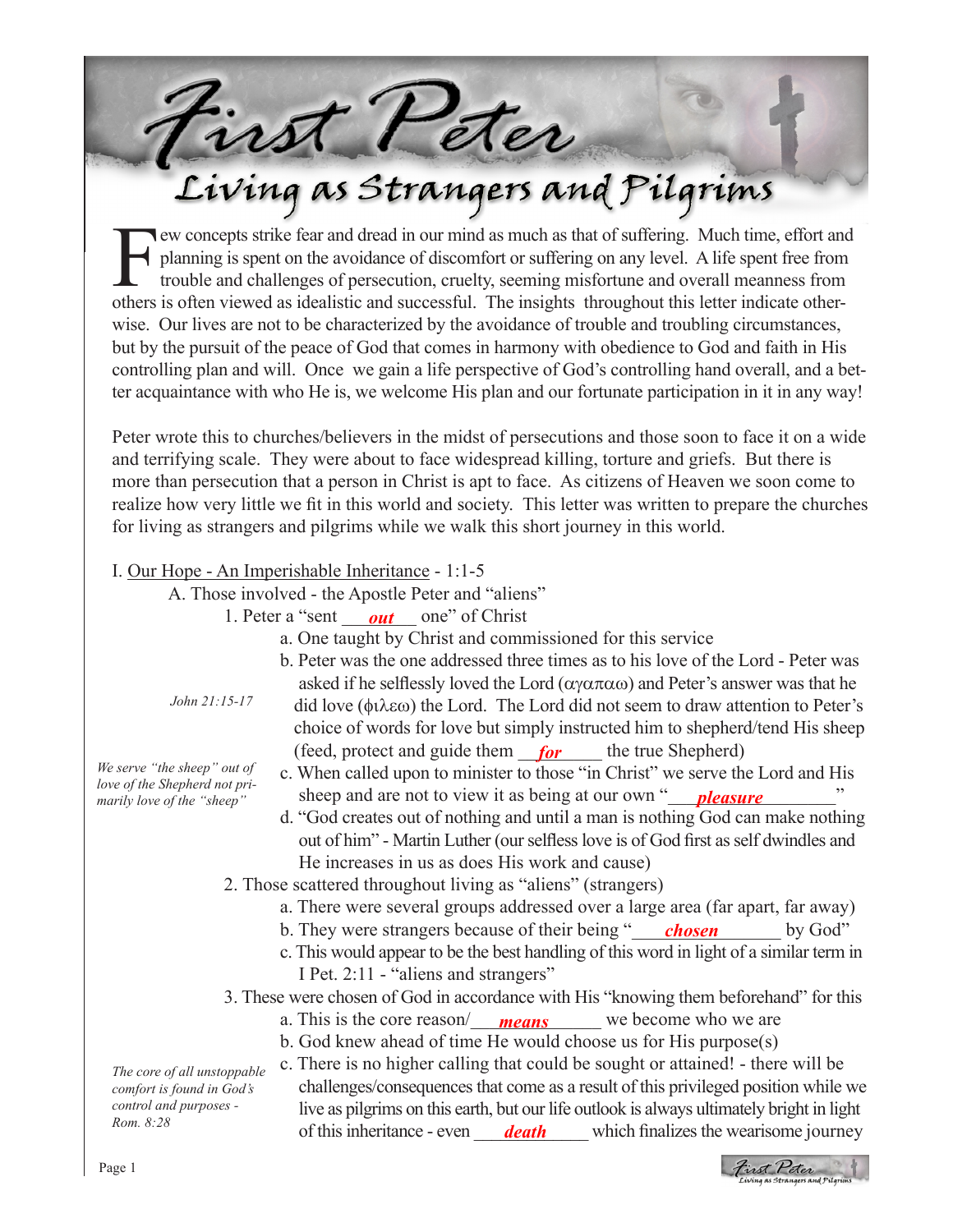- 4. We were foreordained to be sanctified by/through the Spirit
- a. As in Rom. 8:29 "... *conformed* to the image of His son"
	- b. We see our "set-apartness" being worked out in our obedience
	- c. "God the Father gives us salvation by gratuitous election; the Son earns it by His blood-shedding; the Holy Spirit applies the merit of the Son to the soul by the Gospel word." Calvin
- d. We were chosen by God to be made holy in obedience to Him not because we *x to holiness* were, are or *would* be obedient in and of ourselves to Him
- e. We obey because we are being made holy by the work of the spirit not to make us holy by our obedience! Many live a life backwards striving for holiness by their obedience failing to see the work of God's spirit in them setting them apart to *e* in acting in harmony **make** them obedient
	- f. The order of this is crucial to help us see and understand the work of God in all aspects of our lives using all sorts of instruments to set us apart for His work
	- g. Much of what is stated in this letter pivots on knowing, understanding and believing this truth  $-e.g.$  the purpose for *suffering*
	- 5. We are in a constant state of being under the sprinkling of the blood of Christ
		- a. As in the sacrifices of the Old Testament and the sprinkling of blood upon the people for an atonement for sin
		- b. The focus is not upon the pursuit of salvation from sin but now it is upon salvation to obedience (ability/grace to be pleasing to God)
- reasily c. This cleansing frees us to work **from** salvation instead of for salvation
	- 6. This is who we are in Christ an understanding of our position clarifies our purpose
	- B. The goal of the truth to be shared that "grace and peace multiplied"
		- 1. This statement is passive and optative that it is a desire (wish) for them (optative) and that it be done <u>to them</u> (passive)
		- 2. That God's enabling work and the peace that comes from knowing Him and who he is be multiplied (made more and more abundant) over time
			- a. God's enablement to obey is the source of our inner peace which is strengthened in and through obedience
			- b. As we grow in peace we obey more (absence of fear/intimidation that used to come when we faced certain trials which now seem diminished in their strength)
			- c. God wastes nothing! All will be used (grace) to increase this calm confidence
			- d. "Ye have now peace and grace, but still not in perfection; therefore, ye must go on increasing until the old Adam be dead." - Luther
	- C. God is to be strived to and sought to be "adored" on our part/purpose vs. 3
		- 1. He is the "father of our Lord Jesus Christ" as Father of all God almighty has done this!
			- 2. It is He Who caused us to be "begotten (born) again"
				- a. As He was the chief agent (cause) of our physical birth, so He is our spiritual
				- b. Our spiritual existence (*awareness* ) is from Him
			- 3. We are born again (made alive) to a "lively hope"
- a. We are given a *realistic* hope in contrast to the baseless hope of the world
	- b. It is a hope that "maketh not ashamed because the love of God is shed abroad in our hearts" - Rom. 5:5 - it is proven to never let us down and proves that it never will let us down - no cause to have to explain away its failure
	- c. It is an active, growing hope not dead and lifeless
	- d. "It has life in itself, gives life, and looks for life as its object" De Wette

First Peter<br>Eiving as strangers and Pilgrin

*He chose us to make this happen not BECAUSE it would happen - He is the cause of our holiness and its outworking to holiness*

*Our goals and objectives are in acting in harmony (pefecting/performing) holiness out of reverence for God - II Cor. 7:1*

*No longer working towards citizenship but from* 

*citizenship*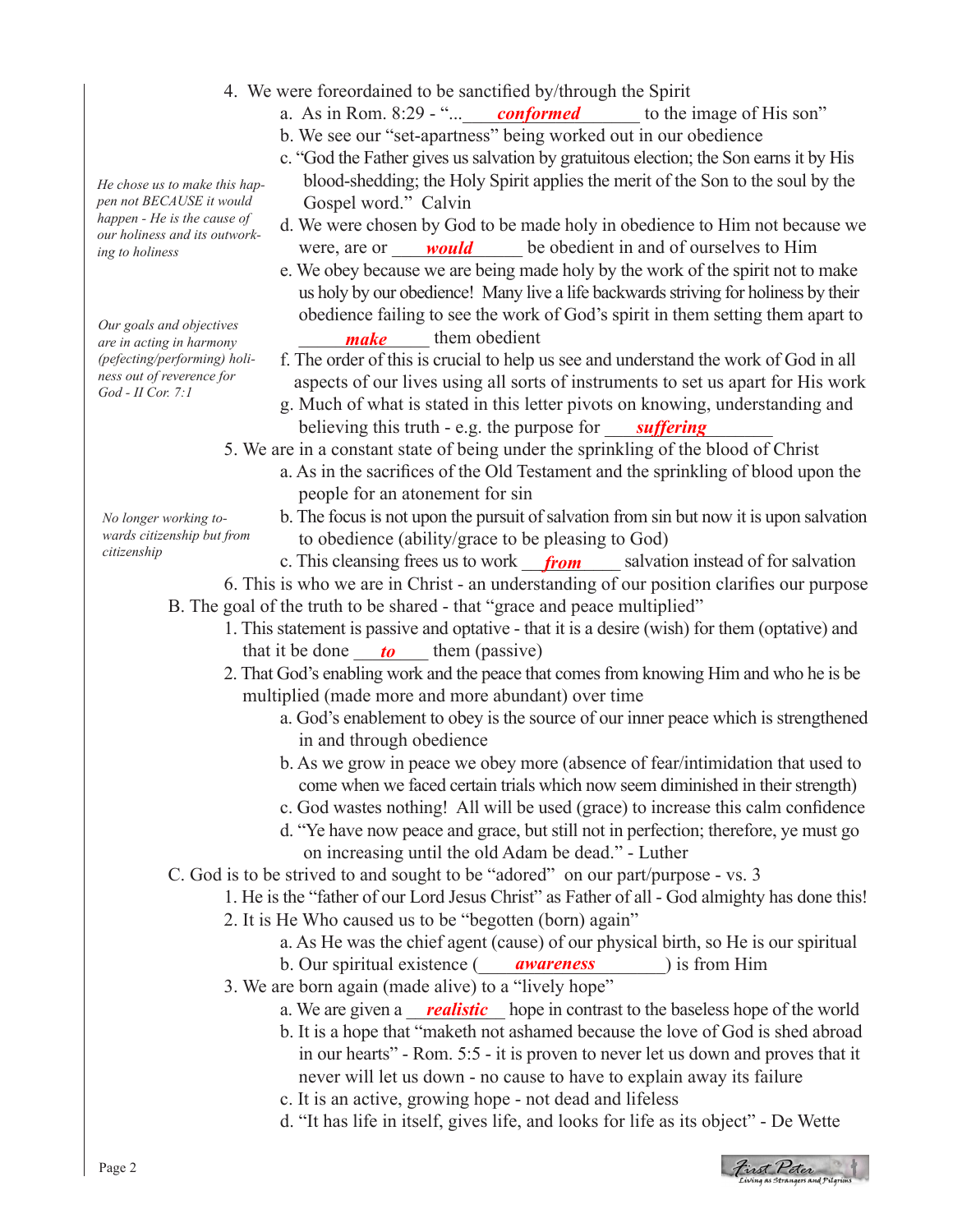- 4. As in Romans 6, the proof and means of this "living hope" is the resurrection of Christ a. It proved the conquering of the most powerful effect of sin; *death*
- b. It proved the conquering of the **penalty** of breaking the Law of God
	- 5. God is to be praised (adored) as this is His doing
	- D. Our inheritance an eternal motivation for temporary struggles vs. 4
		- 1. We have been "born anew" to this inheritance (as if born into the family inheritance)
- a. Without this, our inheritance would be temporal (of this world) with no lasting **hope** to see us through the trials
	- b. Our earthly position is now overshadowed by our heavenly position!
	- 2. It is an inheritance won by someone else and transferred to us simply by relationship
	- 3. It is an imperishable inheritance it is "undecaying"
		- a. It does not lessen in any fashion
- b. It cannot fade in quality and is not subject to *time* limits
	- c. Would we not gladly "trade off" what is short-lived in its quality for what does not lose its uniqueness, enjoyment and flawless quality
- of our inheritance it 4. It is undefiled there is not (will be no) impurity whatsoever
- a. It is perfection in *reality* (not just perception) will always be as thrilling as when we first
	- it b. **Scrutiny** will only reveal more perfection in quality and purpose
		- c. There will be no possible threat of its being spoiled in the least no sin
		- 5. It does not "fade away" it does not lose its splendor
			- a. It cannot fade in "glory" and wonderment (always enjoyed to the fullest)
			- b. An environment where everything seem to "catch the eye"
		- 6. It is "reserved in Heaven" for us (for you)
			- a. As protected from being taken away it is set
			- b. "Greek perfect, expressing a fixed and abiding state, "which has been and is reserved." The inheritance is in security, beyond risk, out of the reach of Satan, though we for whom it is reserved are still in the midst of dangers. Still, if we be believers, we too, as well as the inheritance, are "kept" (the same Greek, John 17:12) by Jesus safely." JFB
			- c. It is "narrowed down" to each of us as individuals to clarify that each of us is meant and that it is not just an "opening" for whoever but for "*me*" specifically
			- d. So, this is mine and cannot be taken away (so what occurs on earth is no threat to our inheritance) - is was given to us not earned so no power on earth can take it away and seeing it is God that gives it, He will not change either - it is secure!

E. Guarded through faith - vs. 5

- 1. What is the "choice means" that God keeps us guarded? Faith
	- a. He uses faith to "keep" us (guard us) to the end result of salvation
	- b. "Present (continuous process) passive articular (tous) participle of phroureô, to garrison, old verb (from phrouros sentinel), a military term" RWP
- c. It is \_\_\_\_\_\_\_\_\_\_\_\_\_\_\_\_\_ so it happens to us by God's action *passive*

*"Our" faith is His work!*

- d. His tool of guarding us is faith in Him overcoming the intimidating waves of doubt and seeming outward contradictions sure to come
- 2. Salvation from this world and the presence of sin (and its detrimental affects) is already ready and will be revealed (seen with our eyes) in the last days
	- a. The world (society) at large will be in opposition to us as we are in Christ
	- b. It will be more than worth the wait and "challenges" in the mean time!
	- c. The world dreads the "last days" (judgement) while we welcome them



*"In him, I say, for by our union with him we became God's Heritage, having from the first been destined for this in the intention of him who, in all that happens, is carrying out his own fixed purpose;" Eph. 1:11* 

No boredom - we will never tire of any aspect

see it

*(TCNT)*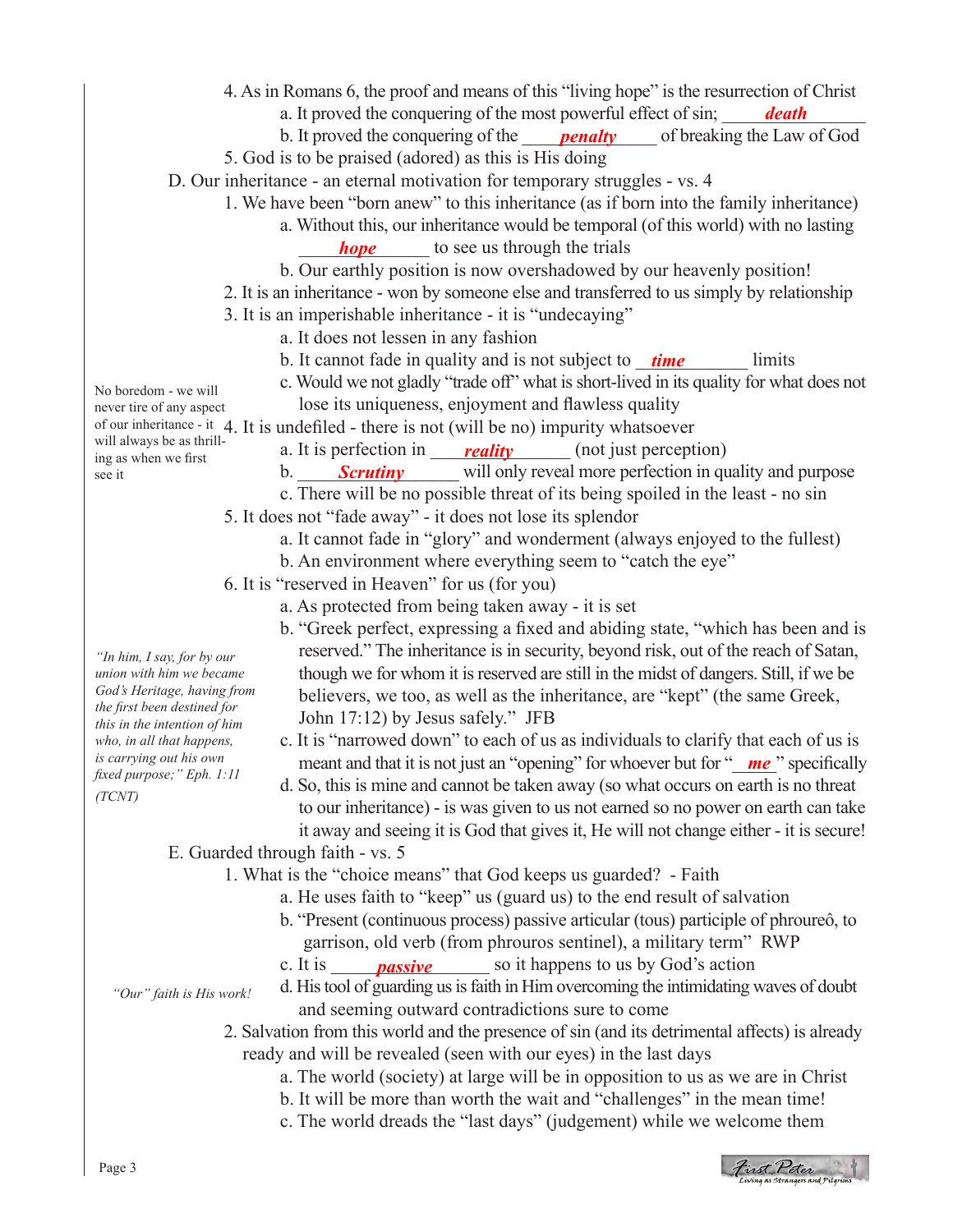δοκιµιον - the testing of something to prove its trustworthiness and genuineness

- 3. All this is done by the "power of God"
	- a. He "**graces** " (enables) us, in the midst of life, to believe
	- b. He is the assured sustainer sustainment through trails not away from them
		- c. God's power is most clearly seen at work in us in the middle of a "fire" by ourselves and by those looking on - see Dan. 3:19-26 as an example
- d. We are then not overcome with the fear of losing this inheritance because of ourselves, but are instead motivated in our service (no matter the coming conflicts) that our inheritance is set will be maintained (as we) through the power of God at work, working in us **faith**

# II. The Proving of This Faith - 1:6-9

A. With the assurance of God's working and a reserved inheritance we rejoice! - vs. 6 1. At this thought we are to be full of "exultation" (it's more than just motivational)

- a. It is based upon these assurances not on present or upcoming *circumstances* 
	- b. So much of our emotional state is built upon perception one can see the "bright side" and keep stable while another can see the negative and sure "doom"
- c. If we walk (live) by sight (our limited perceptions) we will be apt to be in a continual battle with despair focusing on the temporal struggles instead of the eternal inheritance which **cannot** be taken away

 d. Mt. 5:12 - "Rejoice and be exceeding glad for great is your reward in Heaven.." 2. Though, for a little while we are in "distress"

- a. One of the key words in this phrase is "little" the underlying word carries with it the idea of "puny" - as puny amount of time in the whole scheme of things!
- b. These trials are not always assured (as if they must be happening at all times) but as "necessary" as deemed (ultimately) by God
- c. Even as Paul phrased it, "..our light affliction.. but for a moment" II Cor. 4:17 • The focus is upon what it truly yields in eternity not the "now"
- d. This is one of the core problems with us; time seems so long until we've passed through it (when suddenly it seems so short) - if there is one thing that the passage of time should be teaching us it is that the passage of time is fast and short 3. This rejoicing is in light of the often dreaded "even though"
	- - a. So, in spite of the distressing trials we stay steady
- b. We will most assuredly be "distressed" grieving as a result of *\_\_\_\_\_\_\_\_\_\_\_\_\_\_\_\_* • Much of the pain we feel in adversity is the loss of pride and the needed process of dying to self - As Paul was placed in such a position - I Cor. 15:31
	- c. This sadness will come from a varying type and degree of trials it is these unpredictable trails that we must look at what lies ahead not what currently surrounds us - when we look at the immediate or even just the near future we find our selves quickly fatigued and discouraged not desiring to look through the "eyes of faith"

B. We rejoice because we now know (or are to know) the value of our faith being "tried" - vs. 7

- 1. This is the core of the word  $\pi \epsilon \rho \alpha \sigma \mu o \varsigma$  indicating a "putting to the *test*
	- a. It is in the ultimate sense a trying of God's power not our personal resolve b. As faith is what "sees us through" and He is the giver of faith

2. This trying (literally proving) of faith is of more value than gold (which will perish)

a. Many seek gold first so as to \_\_\_\_\_\_\_\_\_\_\_\_\_ faith altogether! *avoid*

 b. And yet, on the whole scheme of things our living by faith, and it being found (proven) true, is of the highest value



This rejoicing is not in the imperative but middle indicating our opportunity to participate while not being mandatory

*will "keep/guard" our hearts and minds and it surpasses (goes beyond) our ability to comprehend how it works*

We then revere and love God not dread Him or His current

or potential actions

*while being persecuted*

*"It would be in fact only for a brief period, even if it should continue through the whole of life." - Barnes*

So often we regret a pessimistic outlook at the end of a trial because we failed to anticipate the 100% success rate of God

*As in Php. 4:7 when the peace that is given by God*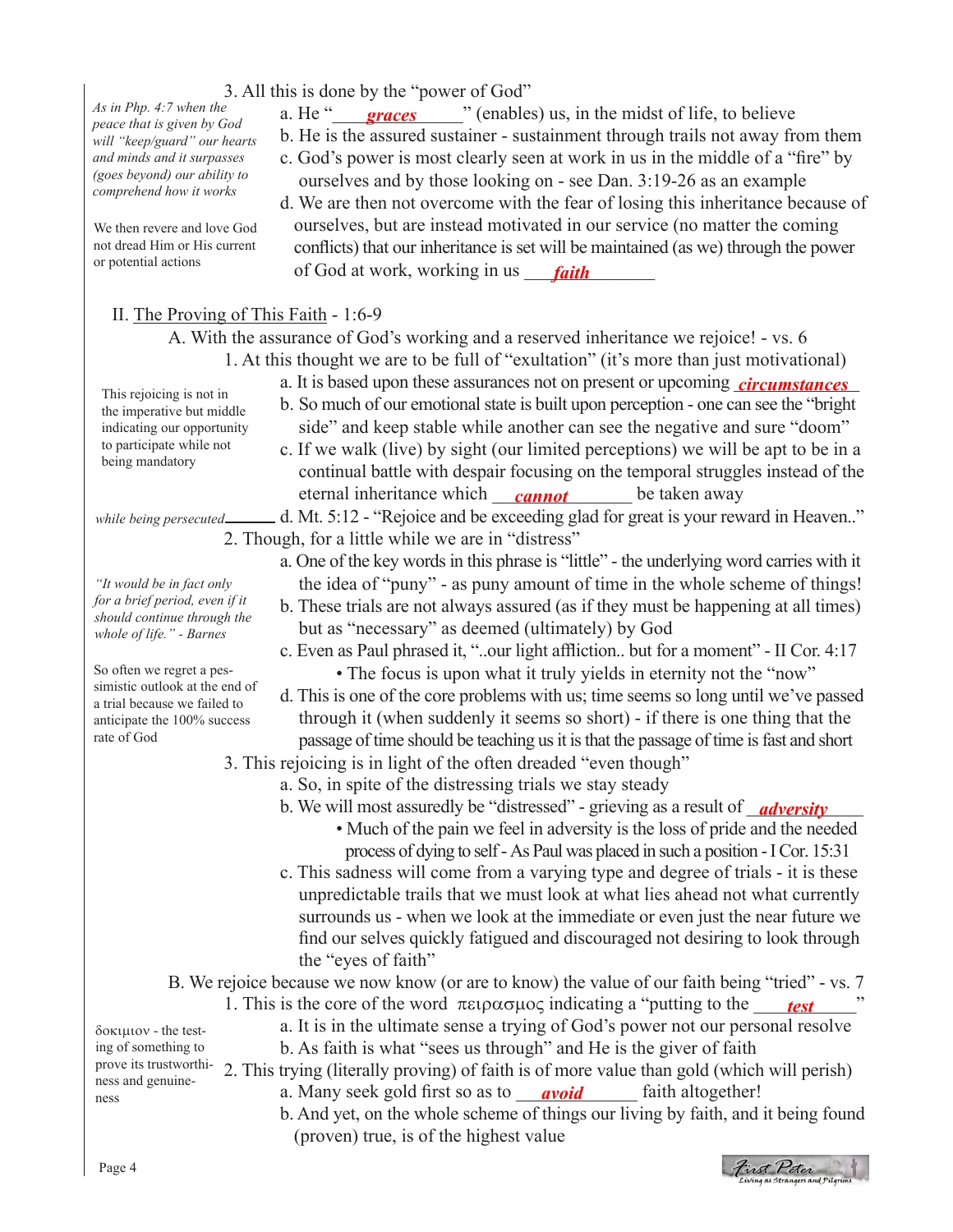- 3. This is a part of the "proving" the reality of what God's will is (in quality) Rom. 12:2
	- a. The renewing of our minds (thinking/perspectives) as we live by faith and it is tried (challenged) we **Learn** that God's will is good, acceptable and perfect
	- b. This is one of the reasons it is more valuable than "gold" it more defines what we really need in life. We need to see more the power of living by faith than what can be discovered or even anticipated in the power of money ("mammon")
- c. "gold" perishes while faith grows in value throughout life never to be exhausted! money and earthly resources are incapable of buying faith - they actually hinder it 4. The "testing" is by "fire" - as in purifying (separating the dross/alloy)
	- a. This use of fire was to prove it was *genuine* (versus man's counterfeits)
	- b. This use of fire was to purify (leaving only the real/genuine) what we perceive to be the objects of our faith and the results of our faith are distinguished from the real "object" of our faith and true living by faith (versus a life of "seen security")

What to rely on on what not to  $\bot$  c. Proving also to use what is true faith and what is not (what belongs and what goes) 5. The purpose statement: that it might be found to be..

- a. Praiseworthy before God God delights in **His** work in us thus, faith
	- b. Glorifying to God as the giver of this protective and productive faith
- c. Honoring of God "That honour might be done to it before assembled worlds." *Barnes*
	- d. All coming "full circle" at the revelation of Christ God's work comes back to Him in full praise, glory and honor fully seen by all looking on!
	- C. God's outworking of faith in us directed at Christ vs. 8-9
- 1. Though we have not seen Him, we love Him this stands in direct opposition to those stressing the <u>need</u> to see God/Christ or angelic beings as a point of their growth We are not to be those needing
- a. This is a large part of the power of God working in us through faith visual proof to love God - this
- b. We hear the message of the Gospel and love Him for it many cannot get passed their undue skepticism founded in a "mind over faith" approach to life requires ongoing "proofs" to
	- 2. Though we are not "**seeing**" him we believe in Him
		- a. This is where faith defies common logic we still believe without seeing
		- b. Those needing proof do not have/exercise faith this does not mean there is not "proof" just that the proof is not found in simple human observation or the intellectuals musings but in the revealed truth clearing confusion and obscurity from our perception revealing reality as it really is not as man would come to a consensus
		- 3. This *dictates* our overall "spirit" (outlook) of life *dictates*
			- a. We are literally "glad" with a joy that cannot be expressed (with words/utterance)
			- b. Inexpressible because it defies logic and surpasses our understanding!
			- c. It is a joy we glory in (it is "full of glory") as we grow to see its vital need through life
		- 4. Why this joy? the out come of it (where it looks) is the saving of our souls
			- a. Not that the joy saves us, for salvation is the outcome of our faith generated and produced by the power of God to protect us through this journey
			- b. Salvation from God is our life's greatest treasure this is the ultimate culmination of the work of faith in us (this is where we are being *led*)
			- c. Notice it is the saving of our souls (present) not our bodies (present) we must not be too attached to our bodies this side of eternity (especially in light of coming trials)
			- d. Our present joy (inner state of gladness) is not dependent on present circumstances but on our assured and coming salvation
	- 5. This outworking of our salvation was something those **before** and longed to see

First Peter

*Life is the ongoing discovery of what we really have in the "power" of faith*

I Cor. 3:13 - "..the day will declare it.. what sort of work

sustain this type of love

Man cannot reach truth on his own.. we need the revealed truth of God and the acceptance of it in faith

it is.."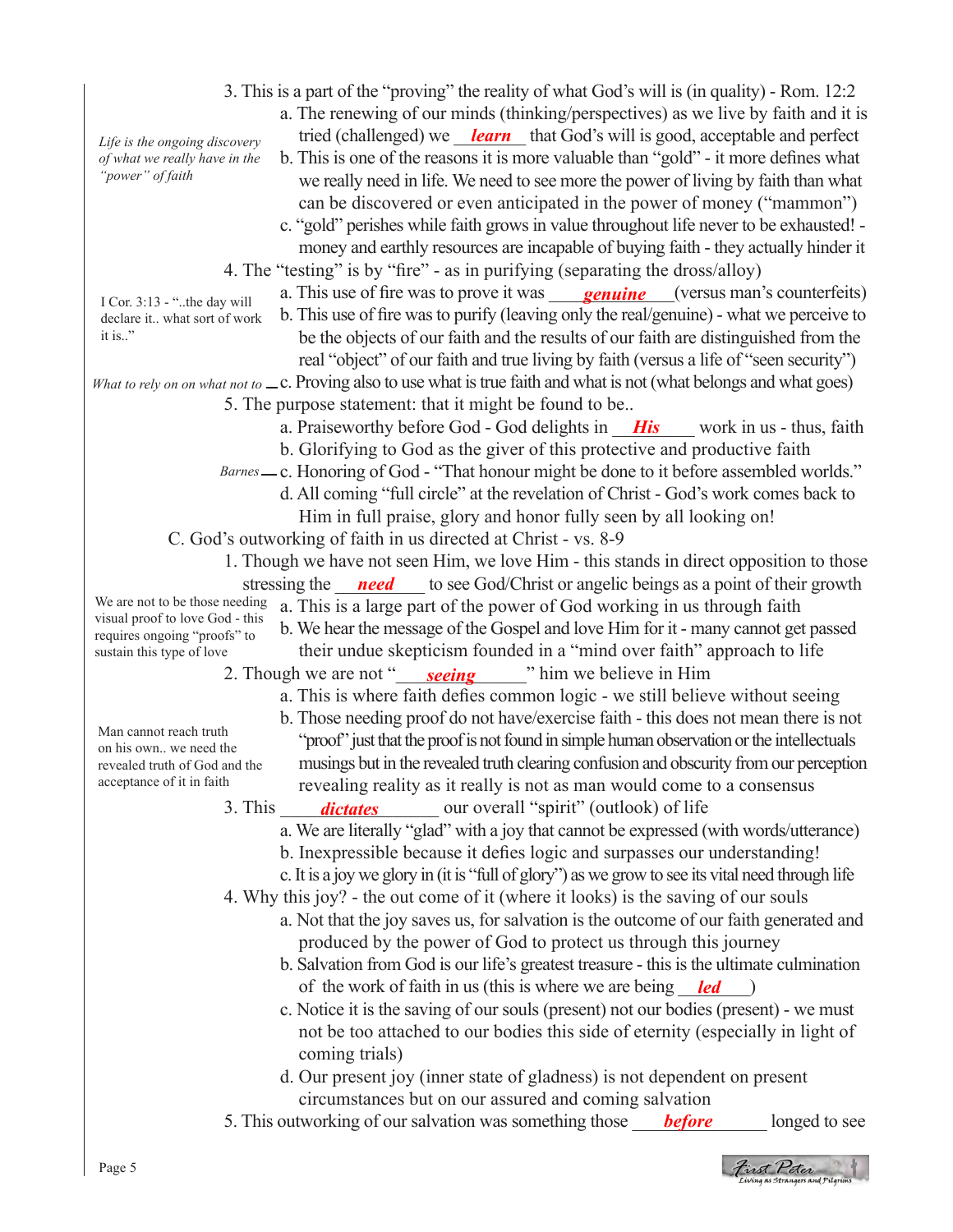#### III. A Salvation Greatly Anticipated - vs. 10-12

- A. Take account of what we have by the excitement of those before us
- 1. Many times, we value things more knowing others have *Longing* to have them
	- 2. Prophets wished to see this salvation process worked out
		- "The magnitude of this "salvation" is proved by the earnestness with which "prophets" and even "angels" searched into it." JFB

# *A good example of*

- *best prepares me to face what I see ahead*
- 3. It is important that we realize what we have is/was enviable, so when we face trials, we *how looking back*  already find comfort in having seen the saving work of God in Christ worked out
	- They longed to see "the grace that should come to you" it was this astonishing outworking of **grace** they longed to "see in action"
		- 4. "The idea is, that they perceived that in their communications there were some great and glorious truths which they did not fully comprehend, and that they diligently employed their natural faculties to understand that which they were appointed to impart to succeeding generations. They thus became students and interpreters for themselves of their own predictions. They were not only prophets, but men." Barnes

The deep discussions should have as their result the building of faith and hope with much anticipation of seeing them "in action"

- a. We can also identify with this; knowing truths in faith that our minds desire to explore "the intricacies" and depths
- b. Much of our *hope* finds its "motivation" in the discussions of the truths of God
- 5. Much of their inquiry would have been into the "sufferings" of Christ to come
	- a. It is not in "normal human thinking" to equate suffering with glory
	- b. Yet, suffering would be pivotal in God's plan with us through Christ
- c. Suffering will still be key in God's working with and through us
- B. What the prophets were informed of would be for us and not themselves
	- 1. They were "curious" the "manner of time" this would take place
		- a. Not just when it would occur, but what the time would be like
		- b. What would the conditions be and the age of the world be like?
	- 2. They were informed but were not to fully know or see as they, we also must not expect
- full "informed-*consent*" to know how things will be
	- a. Fear of the unknown is one of the greatest fears we will face
	- b. Many seek ways to know the particulars to come to bypass this fear
	- c. Yet, if we know what was coming, and all entailed, we would be apt to run in fear of what must come, failing to focus on the "glory" beyond the suffering
	- 3. These prophets were they who communicated the good news that they would not see themselves this side of eternity
		- a. We also, are not to require (as me might entertain that we can) to experience all the "good things" that may be a part of the promises of God
		- b. Any part we have in the ministry of God is our highest privilege!
	- C. This message is from Heaven the "control center" of the universe
- 1. It is the Truth as it was revealed by God as reiterated in II Pet. 1:21 it is not known without His <u>cartion</u> and illumination
	- 2. The Gospel message preached ("good-newsing") is from God's Spirit Who was sent down from heaven (again, God's action)
	- 3. The giver of this good news is the One who knows and controls all things and can be trusted with my life and all I hold precious
	- 4. This message and action of God is so profound, it has captured the unique interest of God's angels (messengers) also
		- As if to *\_\_\_\_\_\_\_\_\_\_\_\_\_\_* down to see something interesting yet obscure (hard to see)

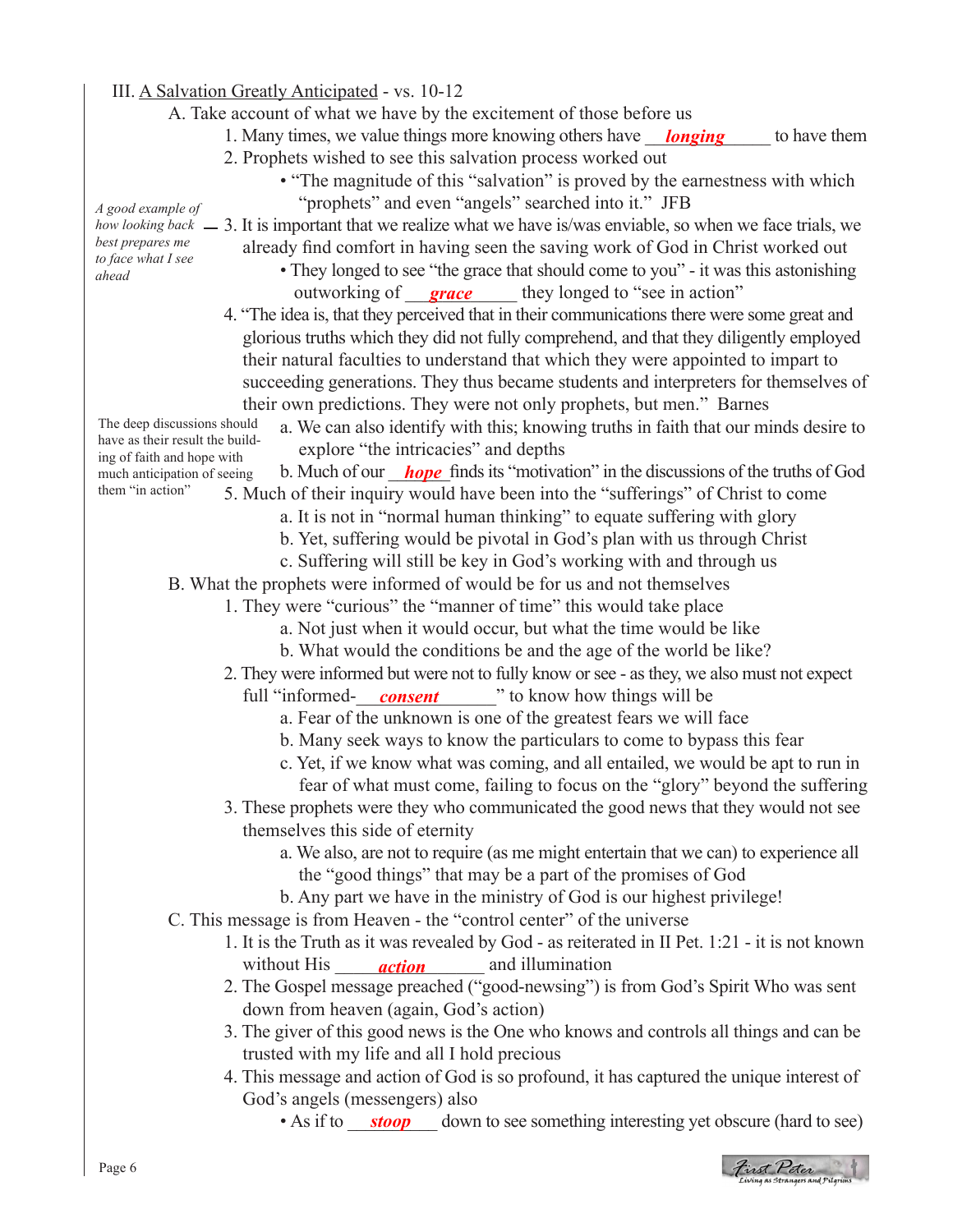5. So all involved (prophets and angels) were used of God to propagate His message and His plan not their own - each ministering, not fully understanding (nor requiring it) the full scope of what they did or the message they were given a. It is not in our hands to dictate how and to what extent we will be "used of God" He determined and b. We must, in faith, accept that the *success* of our being used rests with God c. God used people and angels, neither deserving worship! d. It is through and by the Holy Spirit - whenever the message we "preach" is not of the Spirit, it will be in <u>error</u> - we are always dependent on Him! IV. Live a Holy Life - vs. 13-25 A. Ready your thinking - in light of the greatness of what we have been given... 1. "Gird your minds" (for action) - focus the thoughts (patterns of thinking) a. As in the days when they wore long robes that needed to be "girded up" with a belt and organized so as to not hinder movement and needed *action* b. Organize the thoughts (not thinking haphazardly or impulsively/reactionary) c. Take into account what we have and what is coming and let this assessment be the controlling factor of how we think about (view) all things d. This is needed when we realize that distracting elements (such as trials) are coming and will redirect our thinking wrongly if our thoughts are not established e. Other distractions such as former sinful practices (some even seem comforting) will tempt us again to backtrack - self-serving pursuits 2. Keep sober - stay \_\_\_\_\_\_\_\_\_\_\_\_\_\_\_\_ a. sober - refraining from that which *clouds* the senses (like wine) b. Beware the many topics that distract our focus - self-fulfillment, business (worldly affairs usurping eternal), bitterness, greed, pride.. c. Be on-guard (actively) to stop or avoid what will distract 3. Fix your hope completely on the "grace to come" a. It is a settled decision (commitment) - to fix the hope permanently b. We must not let the focus of our expectation (hope) shift to other things 4. I John 3:1-3 - A fixed hope, keeping \_\_\_\_\_\_\_\_\_\_\_\_\_\_\_ *purity* a. Great love of God directed at us to become His children b. We do not know the full extent of what it will be like in eternity (what we will be like) c. This hope is "fixed on Him" - He is the object not anything about ourselves or hope - if money, then greed, about others d. He being the object of our hope prompts us to purity - removal of distracting "sins" not for salvation but for clarity of walk throughout this life 5. "When we see Christ" - either in death or at His coming a. We will see the "salvation ready to be revealed" b. This hope is where our thoughts are to be fixed B. Living as the "children of the Father" we truly are - vs. 14-19 1. "..children to whom obedience is their characteristic and ruling nature, as a child is of the same **nature** as the mother and father." JFB 2. Not to be conformed to "former lusts" - what characterizes those not the "children of God" a. Not to follow the "schematic" of the former self b. A schematic is a diagram that sets how something is to be built and identifies what something is "made of" c. Be careful to avoid trying to follow the schema of "society" versus God The object of our faith and glorying must not be in man but in God it is His message given as He determined and accomplished flawlessly as He determined Taking forethought for thoughts (thinking) Life distractions consume valuable resources (especially time) wasting them on matters or energies better used elsewhere Thus the importance of where we direct our hope - we conform to the object of our if man then pride, if self then insecurity *focused nature*



Page 7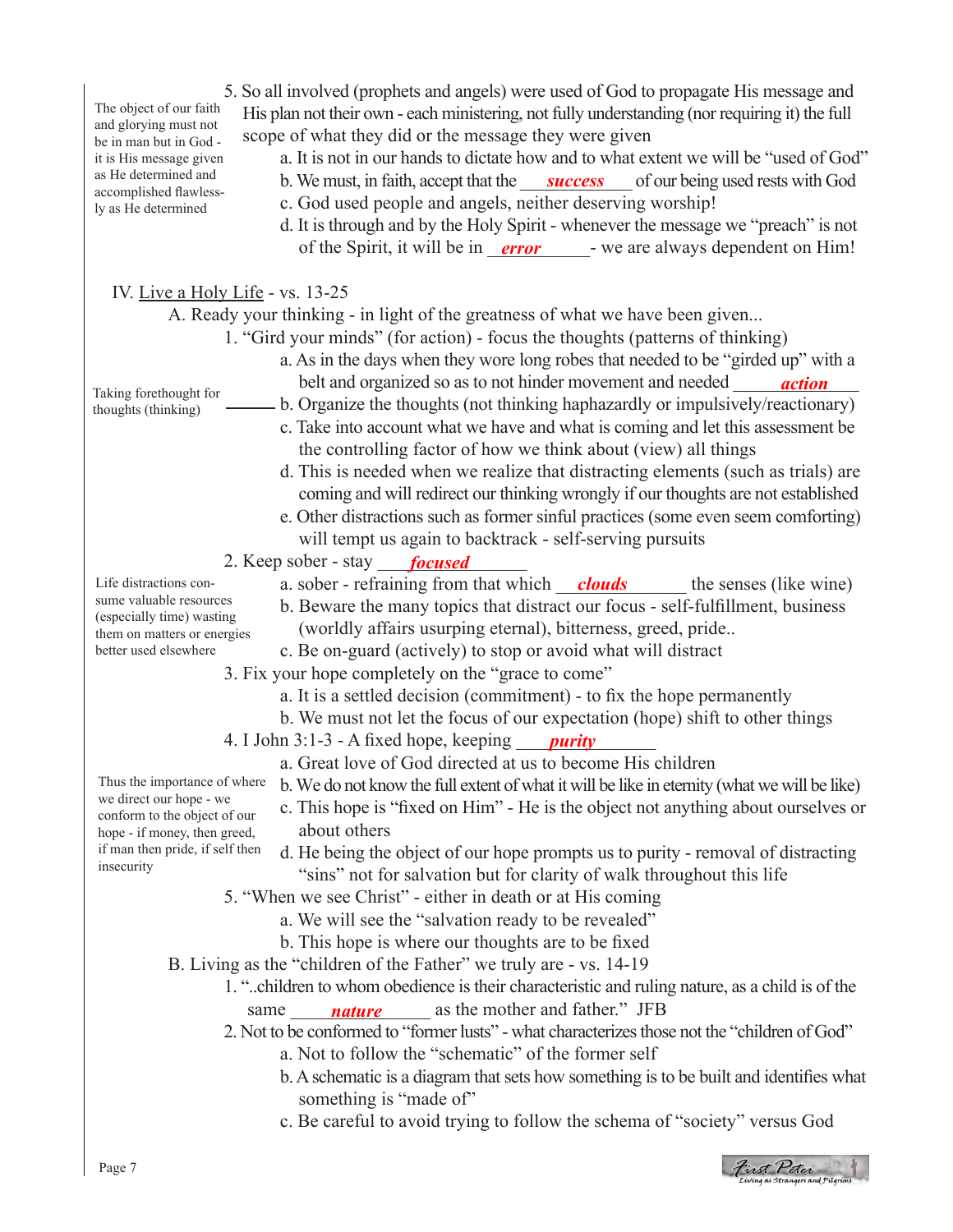- 3. Don't use the old "*model* " middle voice
	- a. This is an instruction to not participate in the process
	- b. The new "model" (schema) is our Holy Father not our "former selves"
	- 4. It is this "schema" that we are to focus our thoughts upon (in hope)
		- a. Without forethought to our thinking (pre-planning) we will think and ultimately behave wrongly
		- b. It is a life-long process of learning how God sees life from His perfect perspec tive and daily seeking to correct our course to match (course correction)
	- 5. We now know better (not as in the days of our "ignorance")
- a. Part of the "girding up" process is the changing of thoughts to the point where we etend in their sin des-<br> **never** think the same way again
	- b. The positive results of learning Truth are the "stakes in the ground" placed in our thinking (lines never to be crossed and paths to serve as our maps/focus)
- $\frac{\text{sn} \text{a}}{\text{grown}}$  and  $\frac{\text{grown}}{\text{u}}$  are  $\frac{\text{r}}{\text{grown}}$  c. Not our former "lusts" living by **responsibility** over self-serving inclinations 6. "But (rather) after the pattern of Him who hath called you (whose characteristic is that
	- He is) holy, be (Greek, 'become') ye yourselves also holy." God is our grand model." JFB
		- a. He is the One who "called" us we are not called to be saved but are called to be *conformed* (to the image of His son - Rom. 8:29)
			- b. The form of this call is passive we are to "be becoming" holy as containing the idea of letting it happen to us not in the active form of making it happen
- c. We are to be holy in all matter of how we "*busy* ourselves" conduct
	- d. Part of this "holying" process will come in the form of various trials
- that men everywhere 7. Why have it this way (to be holy)? "because" vs. 16
	- a. Because He who called us is holy it is written, it is known
	- b. There should be no other answer not that we be holy to be saved or in better standing with God but simply because He who chose us is this way
	- c. "He shows that sanctification does necessarily follow adoption." GBN
	- d. "It is I with whom ye have to do. Ye are mine. Therefore abstain from Gentile pollutions. We are too prone to have respect unto men." Calvin
	- $\frac{1}{2}$  S. II Cor. 6:14-7:1 precious promises leading to  $\frac{action}{\frac{action}{\frac{1}{2}}$ 
		- a. The real reality should make it impossible for us to partner with "darkness"
		- b. It does not (no longer) fit who we really are as God's children
		- c. He will be a Father to us and we His children this is the precious promise
		- d. Therefore, let us cleanse ourselves..
			- (1). From all filthiness of the flesh as if to "*\_\_\_\_\_\_\_\_\_\_\_\_*" our lives of it/them
			- (2). With purpose to present ourselves as "cleaning up" when coming into a formal setting or before one deeply respected
			- (3). From all filthiness of the spirit also such as "idolatry" replacements for God either practically (dependence) or theoretically (perspective)
			- (4). "..in deepest reverence for God, aim at perfect holiness." TCNT
		- 9. Since we call Him Father vs. 17
			- a. He is the true impartial judge He is unaffected by pretense in His judgment
			- b. He knows the true character God is not mocked... what is sown is reaped
			- c. Part of being holy is being *genuine* (lacking hypocrisy) no masks!
			- d. Live out this short stay (on earth) in fear (motivating reverence and respect)
			- e. Realizing what went into our redemption, we become reverent of what we have been given and how we "use" it

So much of society plays "pretend" in their sin desperately seeking ways to disguise what really happens and the damage really done by sin - a "grown-up" does not play pretend

Do not offer resistance to the being set apart process - harmonize with it

It is a great truth, will imitate the God whom they worship. They will form their character in accordance with his. They will regard what he does as right. They will attempt to rise no higher in virtue than the God whom they adore, and they will practise freely what he is supposed to do or approve. Hence, by knowing what are the characteristics of the gods which are worshipped by any people, we may form a correct estimate of the character of the people themselves; and hence, as the God who is the object of the Christian's worship is perfectly holy, the character of his worshippers should also be holy. Barnes

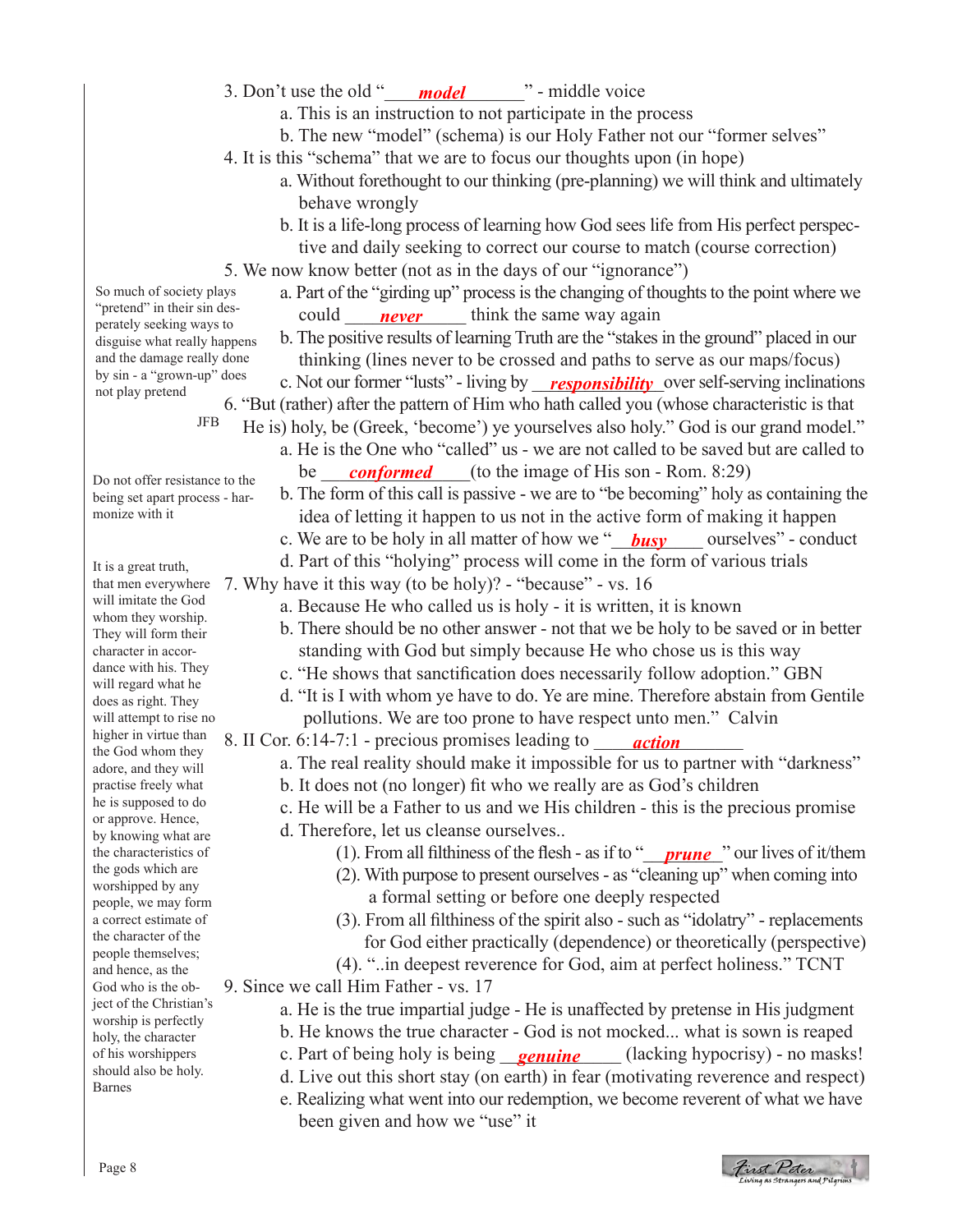|                                                         | 10. It is important to note that it is being holy in what we do, not being holy by what we do<br>not do (it is seen in our activity in being like the Father) - pursuits not avoidances<br>11. To call upon also means to "invoke" the name of - it is a form of identity (since we call |
|---------------------------------------------------------|------------------------------------------------------------------------------------------------------------------------------------------------------------------------------------------------------------------------------------------------------------------------------------------|
|                                                         | His name and stand with Him, we must be like Him)                                                                                                                                                                                                                                        |
|                                                         | a. To invoke a name is also to call for aid/help                                                                                                                                                                                                                                         |
|                                                         | b. We must not contradict the one from which we seek help                                                                                                                                                                                                                                |
|                                                         | 12. He is an impartial judge not swayed by outward appearance (face)                                                                                                                                                                                                                     |
| God is always dealing                                   | a. We are "judged" (distinguished) by what we really do not by how we appear or                                                                                                                                                                                                          |
| with us in the "positive"<br>in what we are to be doing | what we appear to be doing                                                                                                                                                                                                                                                               |
| not in the negative (what                               | b. We are "judged" in accordance by what we are to be doing (being<br>separated to His use (holy)) not by what we should not be doing                                                                                                                                                    |
| we should not be doing) -<br>God initiates not responds | c. We may <b><i>appear</i></b> to others to be performing holy works, but if they are not                                                                                                                                                                                                |
| in this area                                            | truly holy we are dealt with in such a manner as to produce true holiness                                                                                                                                                                                                                |
|                                                         | d. It is in accordance with our "work" (singular) not works - who/what we are                                                                                                                                                                                                            |
| our character - what truly identifies the               | (1). We are not truly defined by our individual works (each at a time)                                                                                                                                                                                                                   |
| real us (characteristics)                               | (2). We are better defined by our work (accumulation of works over time)                                                                                                                                                                                                                 |
|                                                         | 13. "Pass the time" of your living as foreigners in fear/reverence of God as your father                                                                                                                                                                                                 |
|                                                         | a. Live your life this way - it is what you're busy with - "conduct yourself" (NASB)                                                                                                                                                                                                     |
|                                                         | b. As "sojourning" (KJV) - as foreigners (outside the <i>house</i> ) - outsiders                                                                                                                                                                                                         |
|                                                         | c. Our focus is not upon those inside the "house" longing to be a part of them, but                                                                                                                                                                                                      |
|                                                         | upon the Lord as our Father to be with Him and like Him                                                                                                                                                                                                                                  |
|                                                         | 14. Realize/remember the ransom price - what it cost to bring us to where we now are - vs. 18<br>a. We were not "ransomed" by means of "silver and gold" - by what is temporary                                                                                                          |
|                                                         | and of highest value to this <b><i>world</i></b> and also perishes                                                                                                                                                                                                                       |
| "Human piety is a vain<br>blasphemy, and the greatest - | b. Not of the futile life's productions - the ineffective life handed down from your fathers                                                                                                                                                                                             |
| sin that a man can commit"                              | c. It would have seemed true to some that they could have paid their own way to                                                                                                                                                                                                          |
| - Luther                                                | please God through their hard work and sacrificial giving                                                                                                                                                                                                                                |
|                                                         | d. Anything purchased with silver and gold or earned through physical struggle will                                                                                                                                                                                                      |
|                                                         | ultimately lose its value to us over time (even a so-called salvation)                                                                                                                                                                                                                   |
|                                                         | 15. The ransom price was the "precious blood of Christ" - vs. 19                                                                                                                                                                                                                         |
|                                                         | a. "The universe had nothing more valuable to offer, of which we can conceive, than                                                                                                                                                                                                      |
|                                                         | the blood of the Son of God." Barnes                                                                                                                                                                                                                                                     |
|                                                         | b. Even little material items carry lasting value to us because of the sacrifice they<br>represent (the sacrifice that went into obtaining it)                                                                                                                                           |
|                                                         | c. We are more apt to live our new life in a holy manner out of reverence and love,                                                                                                                                                                                                      |
|                                                         | remembering the price that was paid for our redemption                                                                                                                                                                                                                                   |
|                                                         | d. It is of highest value (precious - $\tau\mu\mu\sigma\zeta$ ) - it merits highest attention/admiration                                                                                                                                                                                 |
|                                                         | e. As a lamb (sacrificial for sins) unblemished (untouched with corruption) and                                                                                                                                                                                                          |
|                                                         | spotless (without flaw) - what one would normally <b>keep</b><br>and cherish                                                                                                                                                                                                             |
|                                                         | C. All is an outworking of God's master plan - vs. 20-21                                                                                                                                                                                                                                 |
|                                                         | 1. Our Father planned it all!                                                                                                                                                                                                                                                            |
|                                                         | a. Christ, as our redeemer, was "foreknown" before the foundation of the world                                                                                                                                                                                                           |
| This truth should in-                                   | b. God's redemptive plan was set before creation - He knew the fall of man and                                                                                                                                                                                                           |
| still in us a reverence                                 | His own plan to redeem us<br>c. In His infinite plan (perfect in all ways as it is now) Christ came as planned, in the                                                                                                                                                                   |
| for God's separating of<br>us for His purposes!         | perfect time planned, to fulfill the perfect plan, "for the sake of you"                                                                                                                                                                                                                 |
|                                                         | d. The infinite, eternal plan now narrows its focus on little $me$                                                                                                                                                                                                                       |
|                                                         |                                                                                                                                                                                                                                                                                          |

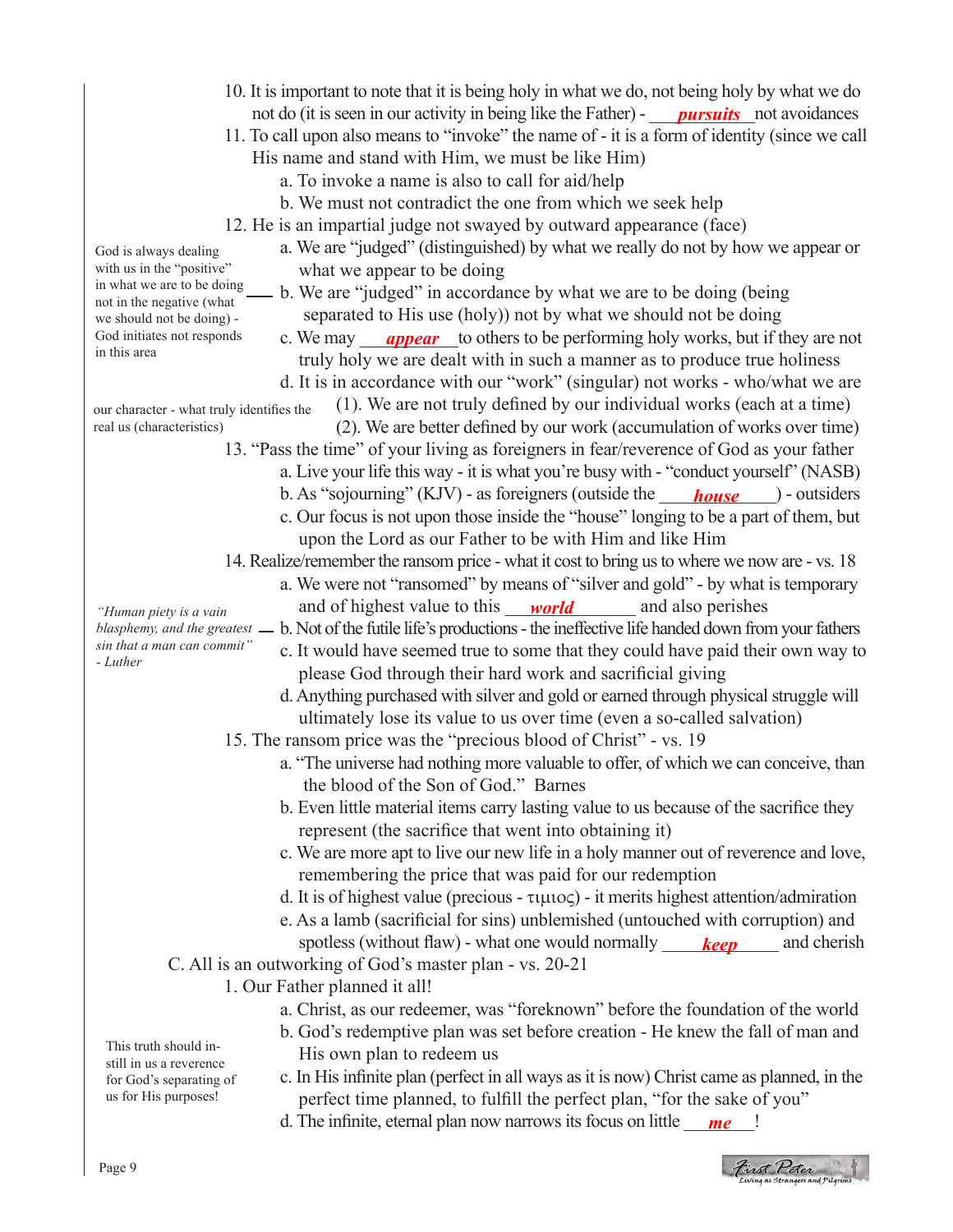- 2. As God designed, we believe in Him through the work of Christ
	- a. Not just by His message, but through His life (what He did and what was done)
- b. He was raised from the dead God <u>proving</u> His redemptive work
	- 3. Our purpose in life is to be in awe of God's working, not our seeking God or others to be in awe of our working
		- a. Christ was given glory by the Father for a purpose as our Lord so often stated that His was to do the will of the Father (e.g. John 5:30)
		- b. God is not seeking to fulfill us and our agendas our fulfillment may come (to some degree) but is not a requirement this side of eternity
			- c. The glory given to Christ was used (as intended) to establish our faith (dependence) and hope (*expectation* ) would be in God (alone)
	- 4. This awareness is essential when in hardship if focus is placed on circumstances and trials our faith and hope will be misdirected... but if placed in the God Who foreknows we can be assured that all is seen and God still in control

D. A holy life (identified in obedience) leads to *obligated*, sincere love - vs. 22

1. In this world, as strangers, we will need to act as encouragers to each other

Fellow-suffering is a strong foundation to fellowship

The Truth of Who God is and our responsibility of obedience to Him because He is our Father and the cost of our redemption would demand our acting as those purchased by a price

This was the purpose and the actual outworking of God's plan proving a definitive place for our faith

and hope

- a. Most often, those that do not "fit in" find each other and find an initial bond in their being mutually rejected by their present company
- b. Most of our trials will be made more bearable by faithful, *true* friends!
	- 2. The direction of this statement is "see that you love one another" "fervently"
		- a. This selfless love comes because (since)...
		- b. "you have purified your souls..." sought and been accomplishing to cleanse the "inner-self" (thoughts, ambitions, inclinations) with the Truth
		- c. The truth of who we are, what has been done and our real purpose on this earth
		- d. "..not brotherly love but brother love. Not 'love men as though they were your brothers,' but 'love men because they are your brothers.'" Howard Masterman
	- 3. Brother love and selfless love are hindered (smothered) with impurity
		- a. Impurity, at its core, will always be filled with "self" "the essence of sin is self"
		- b. Disobedience to responsibility and authority carries with it guilt and fear and confusion (stemming from a contradictory *\_\_\_\_\_\_\_\_\_\_\_\_\_\_*\_\_\_\_\_\_\_\_)
	- 4. As framed in this verse, this "purifying of our souls" is our acting/doing
		- a. Thus the need for our constantly exposing ourselves to the Truth as clarified in the next verse this is the "Word of God"
			- b. Purification is the removal of what does not belong (what hinders/infects)
				- (1). The Truth identifies what these are (removing obstructions) X-ray
				- (2). The Truth identifies the cure (replacements)
	- 5. This "brother love" is to be sincere
		- a. Facades seem fine till true hardship arrives demanding *genuine* sacrifice
		- b. Many facades are being revealed in churches as fellowship is so easily broken by even minor differences or challenges
		- c. With "brother love" the relationship usurps present/coming circumstances
		- d. This focus is a must because of the trials which are to come I will not suffer with or for someone I do not see as a "brother" or dear friend
- e. "It is a love of rational goodwill that desires the highest good for the one loved, ake each other "targets even at the <u>expense</u> of self" - Hiebert
	- f. This love is often most identified by our viewing other's trials as more important than our own - as a parent would rather suffer than their child suffering
	- g. I would rather be the one "offended" than the one offending focus is outward



Love "grows cold" when iniquity increases and the heart of iniquity is self-will

Constant and thorough exposure to the Truth of God's Word makes this apparent and a must

Often, the lack of a common cause causes us to make each other "targets of battle" rather than the true enemy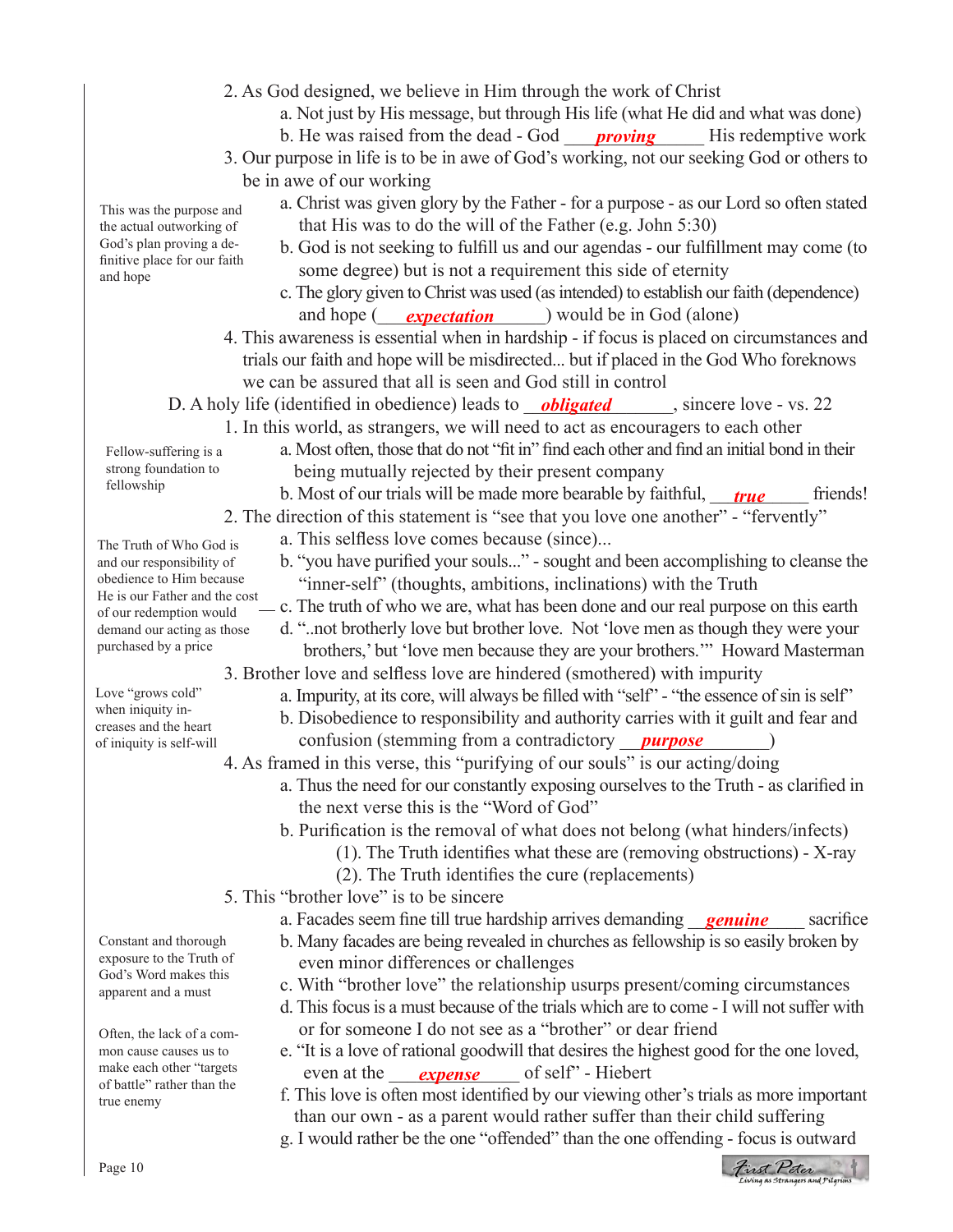|  |  |  |  | E. We are who we are because of the Word of God - vs. 23-25 |  |  |  |  |  |  |  |
|--|--|--|--|-------------------------------------------------------------|--|--|--|--|--|--|--|
|--|--|--|--|-------------------------------------------------------------|--|--|--|--|--|--|--|

1. As in Deut. 8:3 - life does not *consist* or sustain through "bread" only

Reality pivots, not on our preception, but on His "speaking"

As our earthly relationships and bodies begin to yield to corruption/decay, our rebirth becomes more

Not driven by longing looks

more than the future

apparent

- a. All finds its source by every word that "proceeds from the mouth of God" b. We seek His direction and control above all else trusting in Him when we seem not to have what we need to sustain, or question our purpose
- 2. We are "born again" (made altogether new again) by His Word
	- a. This is tied to the previous instruction to love fervently we are not only outsiders in this world, but fellow heirs of an incorruptible inheritance (1:4)
		- b. We are not "born again" of "corruptible seed" seed as grows vegetation
		- c. We are not to see ourselves as those given to decay but as eternal beings with eternal relationships (usurping our earthly (corruptible) relationships)
		- d. This perspective is to define us more than our earthly birth thus the instruction of Christ in Luke 14:26 - Love Him more than the most cherished earthly relationships
- backward focused on the past  $e$ . All of the "corruptible seed" fades way with time, proving its temporality In c man the ruture Christ all is **ahead** and nothing behind! - Php. 3:13
	- 3. The means to our being made is the "Word of God"
		- a. It is incorruptible (not given or susceptible to decay of any kind)
	- b. This is the Word of God in any form the Scripture and His will as spoken, declared, written and made known in any form - the expression of His *will*
	- c. We are here/exist because God spoke it to be so it is done because He spoke it and willed it - the emphasis is not on the things made not what was spoken but the <u>one</u> Who spoke it!
		- d. God is living and abiding forever thus His word lives and abides forever
		- 4. This is in direct contrast to "flesh" vs. 24
			- a. As the grass, it withers away over a short amount of time

"It no sooner is than it is gone" JFB

- b. As the flowers in the grass so the glory of what the flesh produces falls away c. That which is of the flesh does not merit the bulk of our attention as it is fleeting d. The way it is presented in this verse is to emphasize the shortness of the time
- 5. Yet, what God speaks ( $\rho\eta\mu\alpha$ ) is forever and it is what reveals the "Good News" vs. 25
	- a. The purpose is to direct and sustain our focus upon His word and will
	- b. Seek what endures not what produces, at best, **fading** glory
	- c. Focus cannot be on "man" and his will/aspirations but on the good news of God
	- d. Focus, life purpose is in the Word of God (every word that proceeds from Him)

# V. Longing for the "Milk of the Word" - 2:1-3

A. Lay aside self-focused vices that hinder and obstruct the Word's work in us and our hunger for it

- 1. Lay aside as filthy garment "malice" ill-will, lacking in graciousness
- a. This stems from self-focus resulting in "*meanness* " to others
	- b. If I cannot be gracious to my "brethren" how can I be with my Father?
	- 2. Lay aside all "guile" deceit, cunning
		- a. This stems with a desire to use others for my gain, not me used for theirs
- b. It is setting up "lures" to ensnare others in the "cause of **me**"
	- 3. Lay aside hypocrisies facades, play acting rather than being real
		- a. This stems from a dishonest "front" of ourselves for the eyes of others
		- b. It is seeking to ascribe virtues we do not possess a false virtue may come to deceive ourselves in believing we are strong where we are week, thus hindering true growth - why grow where I estimate I am already grown?

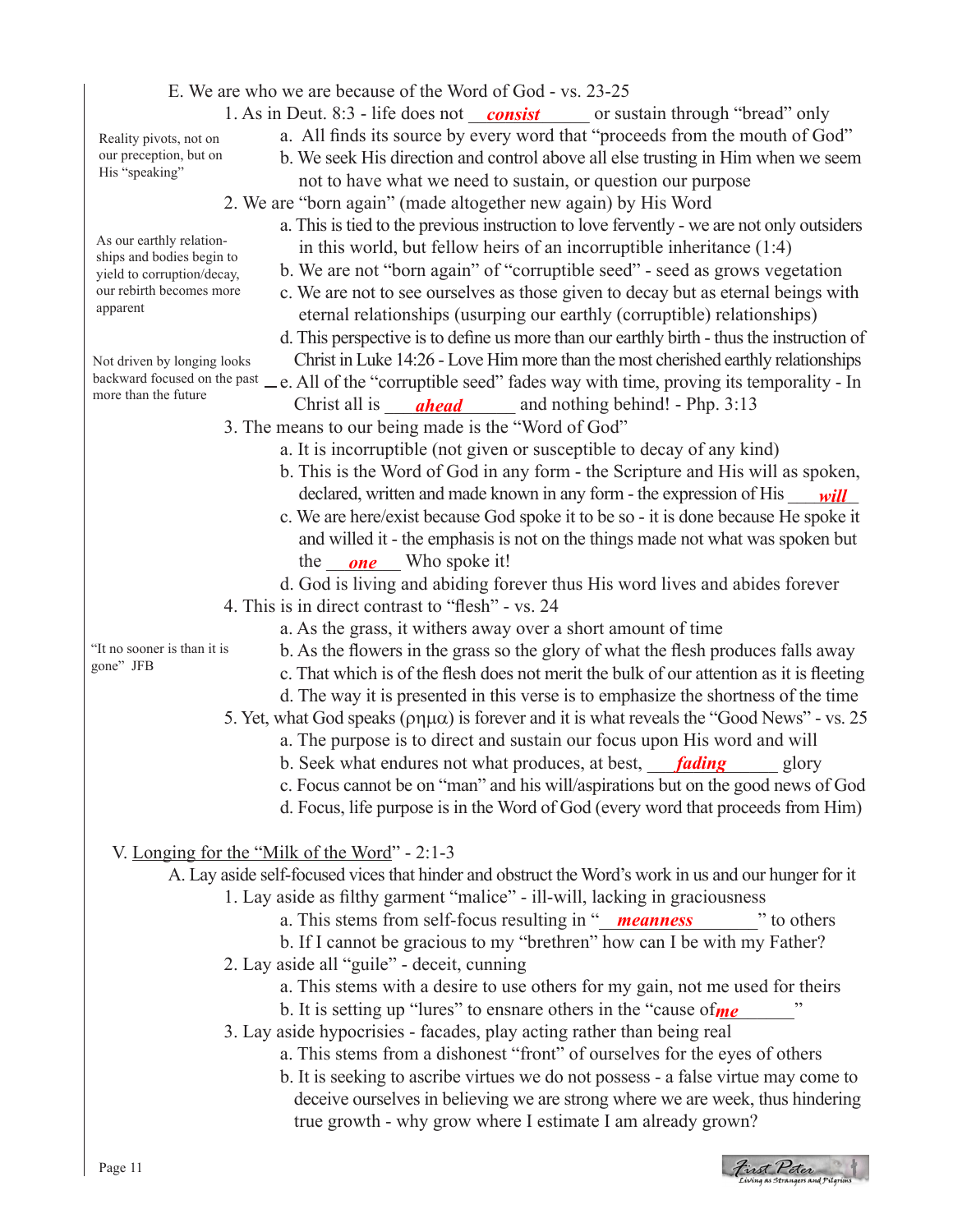- 4. Jealousy/envy <u>self</u> before all others
	- a. If self is the main focus, the Truth of the Word will not be appealing
	- b. Scripture promotes and produces a desire for God's will over all and most often in direct contradiction to our initial will
	- 5. Slander Defaming others either out of resentment or self-promotion
		- a. This and all the others are opposed to the love of the brethren
		- b. When one reaches "slander" (defaming gossip) the love loss becomes aggressive
- c. We are to be a support in tribulation not the *tribulation* itself!
	- 6. So focus must be upon the Word of Truth to keep us "in line" and so as to grow in spiritual and mental maturity to be readied for the trials to come
	- B. The word is compared to the milk a child needs for growth vs. 2
		- 1. Not that this is a level of eating and seeking higher levels later
		- 2. This is compared to THE food we eat and are to crave as a baby does milk
			- a. We need it for growth (in our salvation)
- b. We need it as it is the only pure source of spiritual/mental nourishment all else is adulterated with humanistic ideas or "*honest* mistakes"
	- 3. We are commanded to long for it (imperative)
- 4. Our motive and purpose for craving it, is **growth** 
	- a. Growth is to be an ongoing act and requires ongoing "feeding"
	- b. It is the assured mode for growth as it is the "sincere/genuine" milk of the Word as milk from a mother is assuredly the best for her child - there is no doubt of its benefits as there is no doubt of its source - we want no artificial ingredients
	- c. This statement has an imperative and a passive "long for" is commanded and "grow" is passive; thus when we don't "eat" we don't grow
	- d. Beware false "proofs" of growth true growth is seen in growing faith as seen in childlike faith - Mk. 10:15
	- C. Having "tasted" that He is gracious, our *appetite* is triggered vs. 3
		- 1. Sadly, many develop tastes for alternatives to the "Word" and do not grow there is a feeling of fullness but malnutrition is seen when they are called upon to use strength in challenges and none is to be found
		- 2. The idea of this verse is "since you have experienced His 'usefulness'"
			- a. We have seen He is the source of "hope that does not shame"
			- b. He is the source of what provides strength/stamina when pressed
- 3. We are ultimately driven by *desire* Mt. 6:19-24
	- a. The key is not to fight desire as much as it is to change desire
	- b. I will yield at any given time to what I truly want most this is why a hypocritical spirituality is so detrimental to growth - acting like I want the right while wanting
	- c. A disciplined, consistent delving into the Word will build this "taste" it is this change of heart (changing of heart) we are always seeking
	- 4. The origin of this thought is Psa. 34:8 "Oh taste and see that Jehovah is good: Blessed is the man that taketh refuge in him." (ASV)
		- a. It is the same concept of Rom. 12:1-2 we offer ourselves a living sacrifice to His work/leading proving (seeing for ourselves) that His will is good, acceptable and perfect in every way, stirring in us a hunger for more
		- b. But if the Word is merely a reading book or a "devotional" we are apt to grow bored with it - it is meant to be a life-**\_\_\_\_\_\_\_\_\_\_\_\_\_\_\_\_\_** (dictator)

knowing is useless until something else Study (feeding) on the Word is more than reading - it is learning and applying (using) it leads to action of some sort - use it

Submission and obedience are crucial in discovering the truth first-hand - impatience often causes us to run a faulty test of Truth causing us to discredit it in

our thinking

A focus on self brings a blindness to the needs of others and to the need we will have for one another in tribulation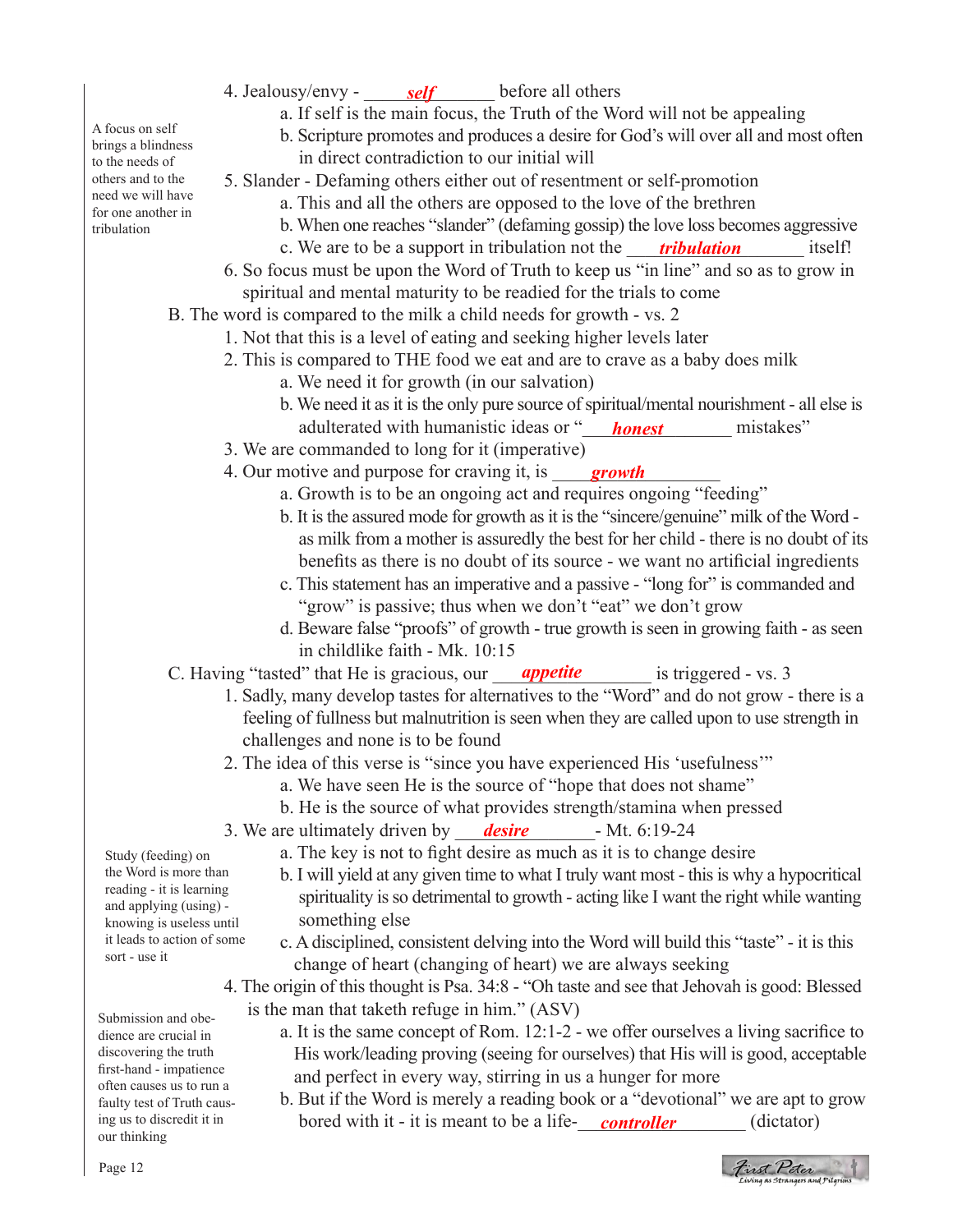VI. Christ, rejected of man, yet the foundation of God's "religious system" - vs. 4-10 A. This gracious Lord is the one we are always coming to - as our foundation 1. As Paul clarified in I Cor. 3:11 - He is the only foundation on which to "build" way or another a. Building on anything else will not last the **scrutiny** of God b. There are many counterfeit foundations offered by man - "wood, hay, stubble" c. To "build on" Christ is to make Him and His purposes our focus in what we do d. To build on "another" is to place self's or another's purposes foremost 2. He, Christ, is as a "living stone" (in contrast to the stones of the Temple and any other religious or spiritual place or shrine) a. Much of the trials they would face would come from the " b. So it will be with us; it stems from Christ being rejected - He does not fit man's ideal religions which places self at the forefront of effort and B. He is described as "disallowed" or "rejected" (disapproved) of men 1. He literally does not pass the scrutiny of man (dominant or popular opinion) a. The idea is of builders looking for stones to use and this one not fitting their plan b. It is a mistake for believers to seek to find ways to make Christ *\_\_\_\_\_\_\_\_\_\_\_\_\_\_\_\_\_*  2. We then, bearing His name can expect the same - popularity is not our goal a. When we seek what He seeks/sought b. When we are truly driven to do the "will of the Father" (as Christ) c. Pragmatists redefine success (forms of popularity) thus redefining tasks/objectives C. In contrast, He (Christ) is choice and precious to God 1. It comes down to who we are truly seeking to serve and live for (define our lives by) a. Who/what dictates our *opinions* in life? - likes/dislikes? b. Man disapproves and God chooses and cherishes - who/what do we side with 2. Christ **fits** perfectly the plan and design of God - this is why he is precious D. In like manner (on a smaller supportive scale) we also are being built up as stones - vs. 5 1. Not that we are being made as stones, but as smaller building blocks of God's plan *you also* 2. We are being "built-up" - one upon another, each in a planned "place" ("spiritual house") a. God's plan is not built on physical buildings b. *This contrasts the plans of so many ministries focusing on facilities* c. We are the "temple of the Holy Spirit" - I Cor. 6:19-20 3. We are being built-up as a "holy priesthood" - no longer requiring a man-mediator with God, but having access to the Father through Christ 4. Called to offer "spiritual sacrifices" to God - again in contrast to earthly, physical gifts a. "The spiritual sacrifices of the New Testament priests are: (1) the living sacrifice of his body offered to God for service (Rom. 12:1-2), (2) his praise (Heb. 13:15), (3). his voluntary acts of self-dedication (Phil. 2:17; Eph. 5:1-2), (4) his good deeds (Heb. 13:16), and (5) his material possessions used for God's service and transmuted by the Spirit into worthy sacrifices (Phil. 4:18; Heb. 13:16)" b. "The sacrifices of God are a broken spirit..." - Psa. 51:17 - more than mere regret, but a broken, willfully-yielded to God and His purposes c. Sacrifices of worship as seen in a *holy* life - not for forgiveness of sins 5. These sacrifices to God are not open to man's interpretation/dictates a. They must fall under the category of "acceptable to God" - as in Rom. 12:1 b. We seek sacrificial service in what God determines/clarifies is well-pleasing to Himself, not what I or others dictate is well-pleasing to God c. Often traditions (or what we're used to) become our "sacrifices" rather than what God dictates All are religious in one way or another - either God's way or a way that agrees with them Hiebert \_\_ *glory religious*

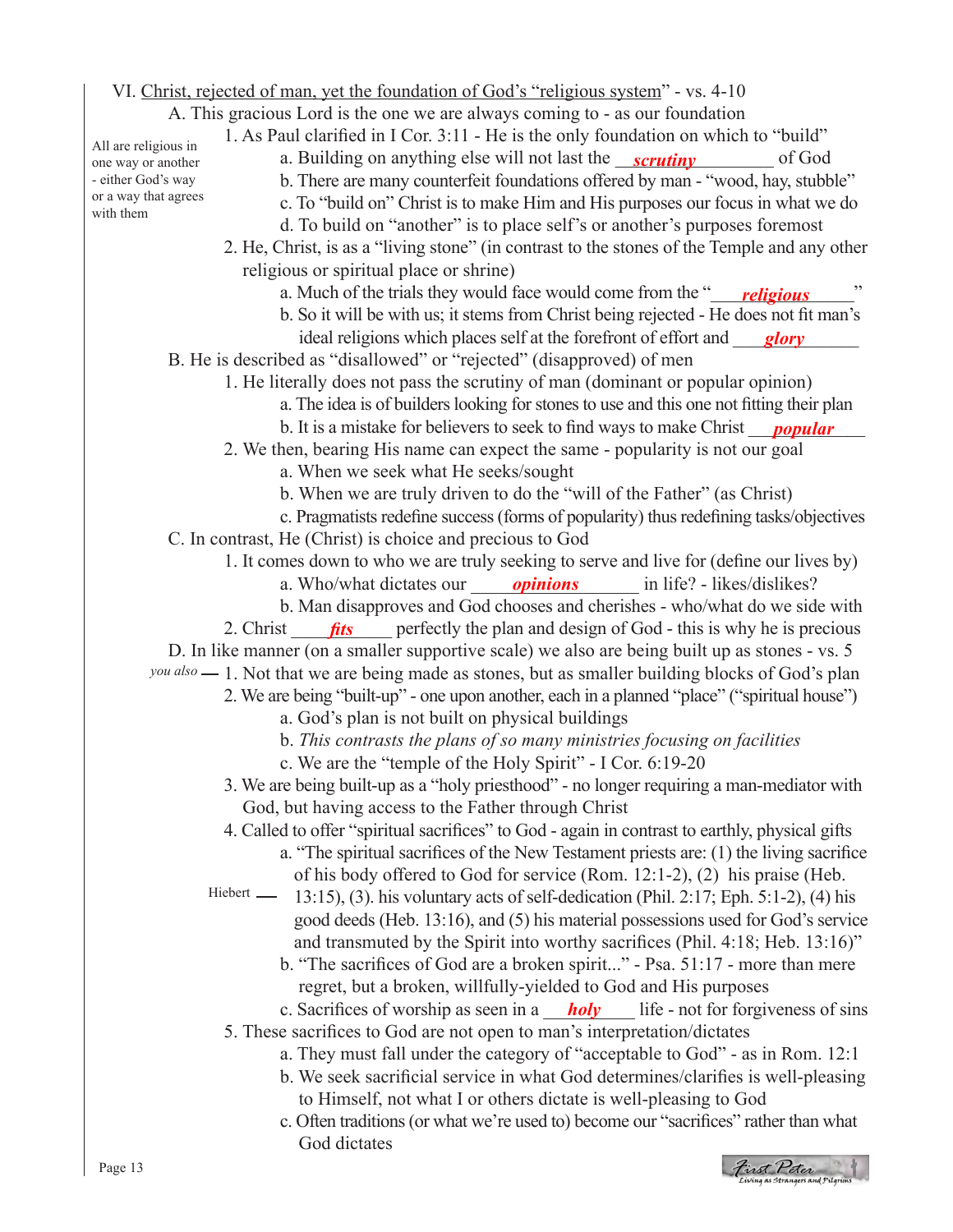- E. This is the example of Scripture vs. 6
- 1. This was God's plan He is at work, and at work this way no advice from *\_\_\_\_\_\_\_\_\_\_*!
	- 2. God placed Him in Zion (Jerusalem) Isa. 28:16
		- "According to tradition, during the erection of the temple an unusually shaped stone was sent up from the quarry and rejected by the builders as useless; only later did they discover that it was the very stone the needed to complete the building" Hiebert

place our confidence in 3. As in Isaiah, anyone who trusts (believes) in Him will not be "disappointed"

- a. In Isaiah, the concept was that one would not be in "*haste* " (hurry)
- b. They would not find themselves scrambling for safety or security when trouble comes as so many do who place their confidence in other things
- 4. To "believe in Him" is to believe in God's way/plan our confidence is the wisdom and perspective of God since He deemed Christ (the cornerstone) as precious
- F. Differing perspectives and their results vs. 7-8
- 1. Those whose confidence is in Christ have this "preciousness also" As the "rocks" used
	- a. That we see what Christ has done on our behalf as precious it is endearing in "Stone" to build light of our **natural** state before God
		- b. That we, in Christ, will also now be considered precious, "choice" before God
		- 2. To those who disbelieve (reject), He is a point of stumbling and "offense"
			- a. They reject Him, His purpose, yet He *\_\_\_\_\_\_\_\_\_\_\_\_\_\_\_\_\_***\_\_\_\_** (in their way)
			- b. While they go about their work, He is in the way of their plans (He doesn't make
			- it easy) and becomes a point of stumbling (as if a trap/conspiracy)
		- 3. This will explain why so many react to the Word of God
			- a. Those fighting conscience will become quite irritable, angry and *bitter*
			- b. Even we as believers, when we try to contradict/stand opposed to the Lord on any point we find ourselves tripped-up (though this is not the topic here)
			- c. True contentment (lasting) is found when acting in harmony with God's working
			- d. These "stumble" because they are disobedient to the Word
		- 4. It is so key, obedience to the Word, that those disobedient were destined to this fate
			- a. This "predestination" is unavoidable; no one will be the "exception"
			- b. From God's frame of reference, He set this fate from eternity in His Plan
	- c. From man's frame of reference, his disobedience will not lead to *\_\_\_<u>success</u>*

This is just a statement, in accordance with what everywhere occurs in the Bible, that all things enter into the eternal plans of God; that nothing happens by chance; that there is nothing that was not foreseen; and that the plan is such as, on the whole, God saw to be best and wise, and therefore adopted it. If there is nothing unjust and wrong in the actual developement of the plan, there was nothing in forming it. At the same time, no man who disbelieves and rejects the gospel should take refuge in this as an excuse. He was "appointed" to it no otherwise than as it actually occurs; and as they know that they are voluntary in rejecting him, they cannot lay the blame of this on the purposes of God. They are not forced or compelled to do it; but it was seen that this consequence would follow, and the plan was laid to send the Saviour notwithstanding. Barnes

G. Our privileged position in Christ - vs. 9

- 1. We are a "chosen race" an "elect <u>kin</u>"
	- a. This is as Israel was in the Old Testament only now for a heavenly kingdom
	- b. We were/are chosen to be God's people used for His purposes
	- c. This "you" at the beginning of the verse emphasizes a strong contrast with the group just mentioned - we are in a "great" position!
- <sup>1</sup> purpose: d. God is "for us" because God is for **Himself** and we are a part of His plan
	- 2. We are a "royal priesthood" called to lead/rule with Him and serve Him
		- a. As Christ was/is a Priest-King
		- b. We are in a privileged position which cannot be taken away<br>First Peter Living as Strangers and Pilgrin

We, as associated with this "Stone" will also be sources of irritation to the worldly-minded

in conjunction with the "Stone" to build God's "structure"

We are not going to suffer for (be contradicted) what we are not confident in. As believers we are called upon to

what God says and what He has done more than what we see or perceive

our purpose?

So why would we be allured into the enticements of the world being willfully distracted from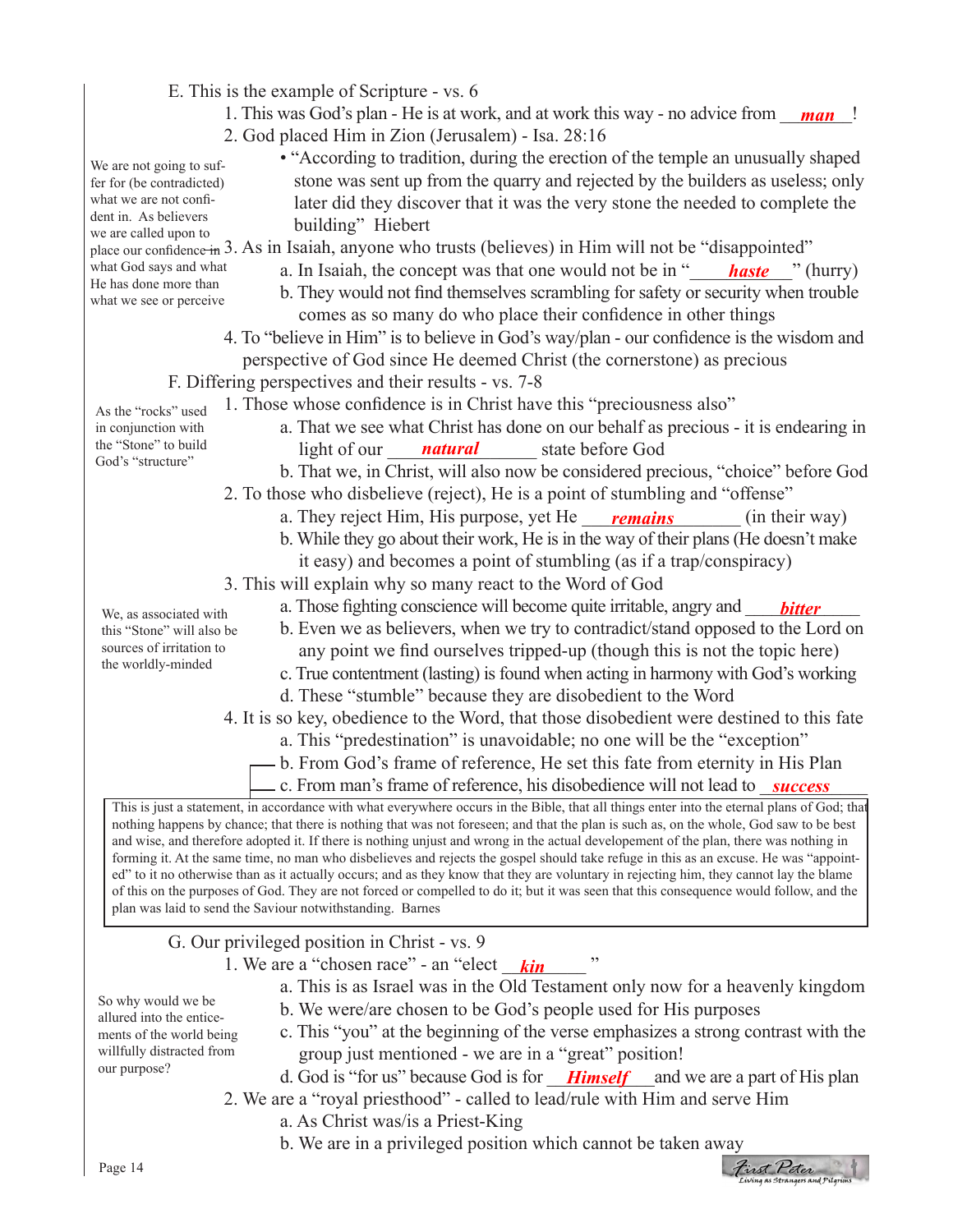- c. People privileged to serve the King directly in His presence
- d. What we do we do for His eyes (purposes)
- 3. A "holy nation" as a group set aside for a *\_\_\_\_\_\_\_\_\_\_\_\_\_\_\_\_* purpose
	- a. A reminder that our earthly nationality is secondary to our heavenly nationality
	- b. Our obligations are to God first "fear" God more than man
- 4. A "peculiar people" as ones specially <u>*acquired*</u> by God
	- a. "..a special people, the very meaning of whose existence lies in its being possessed by God" - Cranfield
	- b. Our meaning in life, then, is found in what purpose God acquired us for
- c. In this sense, we will not expect to "**\_fit** *in* " with the nations of this world
	- 5. With a purpose to demonstrate the "excellencies" of Him Who called us
		- a. Living to demonstrate the awe of God and not of ourselves
		- b. Not just the excellence of what He does but of Who He is
		- c. This is how we are to view ourselves and our purpose on earth if we are used (even by being humbled, hurt or hated) to bring glory to God's virtues and works then we are fulfilling our highest purposes
	- 6. Praising the One Who "called" us out of darkness in to His light
		- a. We, on our own, were in the darkness of sin and blindness to the truth
		- b. The light is the new calling we have and the illumination of the Truth
- c. We could have been left to a life of sin, uselessness and futile pursuits of self-\_\_\_\_\_\_\_\_\_\_\_\_\_\_\_\_\_\_ *righteousness*
	- d. But by His work and His plan we have a bright future and distinct/clear purpose
	- H. Realizing, from what we've been taught, were we've come from and are going to vs. 10
		- 1. We, not being a chosen people, but a mass of mixed ethnicities now are made distinct
			- a. We, not being a "people" (as a nation but just one of many nations)
			- b. But now we, undeserving as we are, are called the "people of God"
- 2. We were of those "having not obtained mercy" and thus without *hope* 
	- a. We now live by the mercy of God without which we have no real life
	- b. God has not and will not deal with us in accordance with our sin this is the true sense of mercy when we realize it - Psa. 103:10
	- 3. We now have a priceless purpose with a distinct and perfect standing from which to live
	- I. So, even though the world and its religious systems and pursuits reject our Lord, we are unaffected by their opinions as they are not the givers of grace, mercy and purpose
- VII. In Faith, Live Submissively and Graciously with Those God has Placed in Our Lives 2:11-20
	- A. Avoid and neglect the self-serving *\_\_\_\_\_\_\_\_\_\_\_\_\_\_\_* of the "flesh" vs. 11
		- 1. It begins with a gracious address followed by an urging
			- a. "Dearly beloved" a distinctly Christian term (dearest friends)
			- b. "I urge you" this is of significance (don't belittle what is about to be said)
		- 2. Remember your standing/position while on this earth

The "standards of our homeland" outrank those of this world

We learn of His greatness, see it first hand in life and declare (publish) it to others

- a. Strangers/aliens/foreigners those who live under a different nationality and are not to be indoctrinated by the environment they currently live in
- b. Pilgrims those passing through headed to their true homeland

3. Because this is who we are, we are to "abstain" from "fleshly lusts"

 a. We are not our bodies thus our bodies must not be allowed to dictate who we are (in our perspectives) or what we see ourselves *becoming* 

First Peter<br>Living as Strangers and Pilgr

b. The idea is to "hold oneself off from" - it will be a continual practice!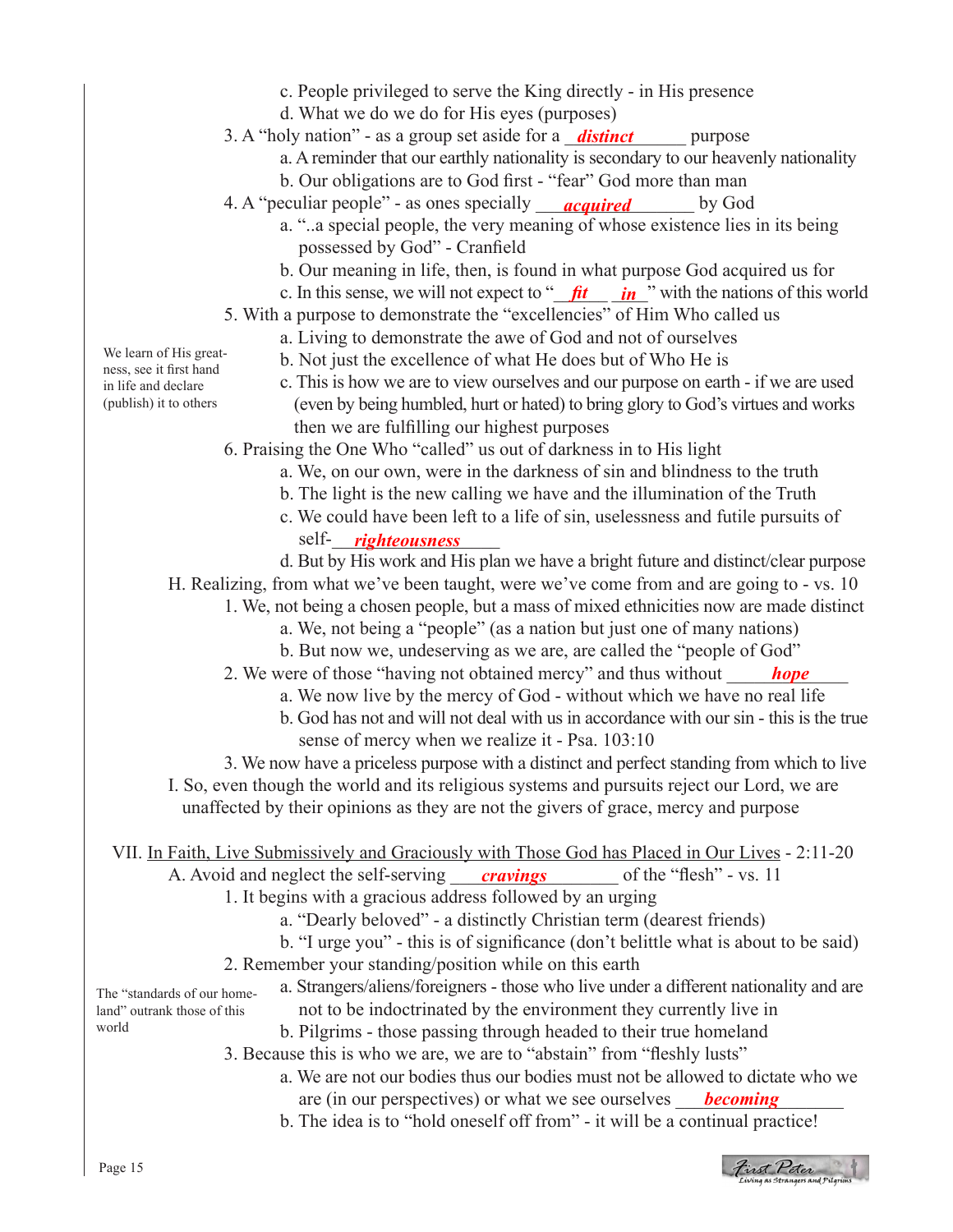c. This is not the ability to act as though they do not exist or to hide them - these ongoing challenges must be admitted and faced - denial of their

**existence** is not the answer

- 4. These "lusts" make "war against our souls" And it's not so much as to
	- a. The idea is that of a "\_\_\_\_\_\_\_\_\_\_\_\_\_\_ offensive" well planned and plotted *strategic*
		- b. Yielding to these immoral cravings (of any sort not just sensual but of anger, covetousness, pride, etc.) is an attack to our inner most self
		- c. These "soul attackers" alter our thinking, perspectives, goals, ambitions, manners and our proper awareness of what is truly right and what is truly wrong
	- Pr. 4:23—d. This is the reason for the command to "guard our heart with all diligence"
	- e. These will be ongoing wages of war against us offenses and counter offenses will become the *norm* in our expectations of daily life
		- B. We are to keep our behavior "above reproach" with all others of this earth vs. 12
			- 1. Maintain how you act on a level of excellence (above normal)
				- a. "Gentiles" has the idea of all enthnicities and races all people of this earth
				- b. We, as mentioned before, are to view ourselves as citizens of Heaven
				- c. Don't just live to "fit in" but strive to be one who lives *above* expectation
			- 2. Expect to be attacked/slandered for being who/what you are
				- a. Avoiding "fleshly lusts" and striving to live by a higher (heavenly) standard will draw the negative attention of many
				- b. Again, Christ told the disciples they would be hated because of Him Jn. 15:18
				- c. Actually, the world cannot really hate us it is Christ that is hated because He reveals the "works" as ultimately evil/base/lacking/temporal - John 7:7
				- d. History proves this out back in the time of Nero it was believable that the Christians were burning Rome (as he accused) because of the slander and rumors that were being fostered by Roman society at large- perception becomes reality by many
	- e. It would discourage us if we expect a Christian life free from <u>criticism</u>
		- f. So it states, "..that in the thing in which they slander you.." it will happen 3. Use the very point of accusation as an opportunity of proving the opposite
			- a. We are not instructed to counter them with our words/arguments but with our actions/behavior that *"they may, by your good works, which on a closer inspection they shall behold, glorify God." The very works "which on more careful consideration, must move the heathen to praise God, are at first the object of hatred and raillery*" - JFB
				- b. We will be closely watched for inconsistencies the defense of "that's not fair! everyone makes mistakes" will not work with them; we will be held to a higher standard and will become ammunition for the enemy when we become lax in our personal disciplines, standards and overall behavior
				- c. Our motive is one of selfless glorying of God we hope that on close scrutiny they will see the rightness of character and glorify the *source*
				- d. "In the day of visitation" carries with it the idea of when God deals with them or humanity at large - if dealing with them personally/individually then our submissive faith to do what is right, even when being slandered, will have been used of God to bring them to Him - the potential of this usage of us should be motive enough to endure!
	- e. A unique form of <u>evangelism</u> is found in our response to attacks



We are not to be driven or motivated by the "everyone else does it this way" thinking

Best versus acceptable/bad Beneficicial versus harmful

avoid sin as it is to avoid distractions from purpose -

and calling

Rumors of Christians being anti-government, anti-social, perverted had already begun in Peter and Paul's time

Many believers entertain the thought of being loved and appreciated by the world at large setting themselves up for disillusionment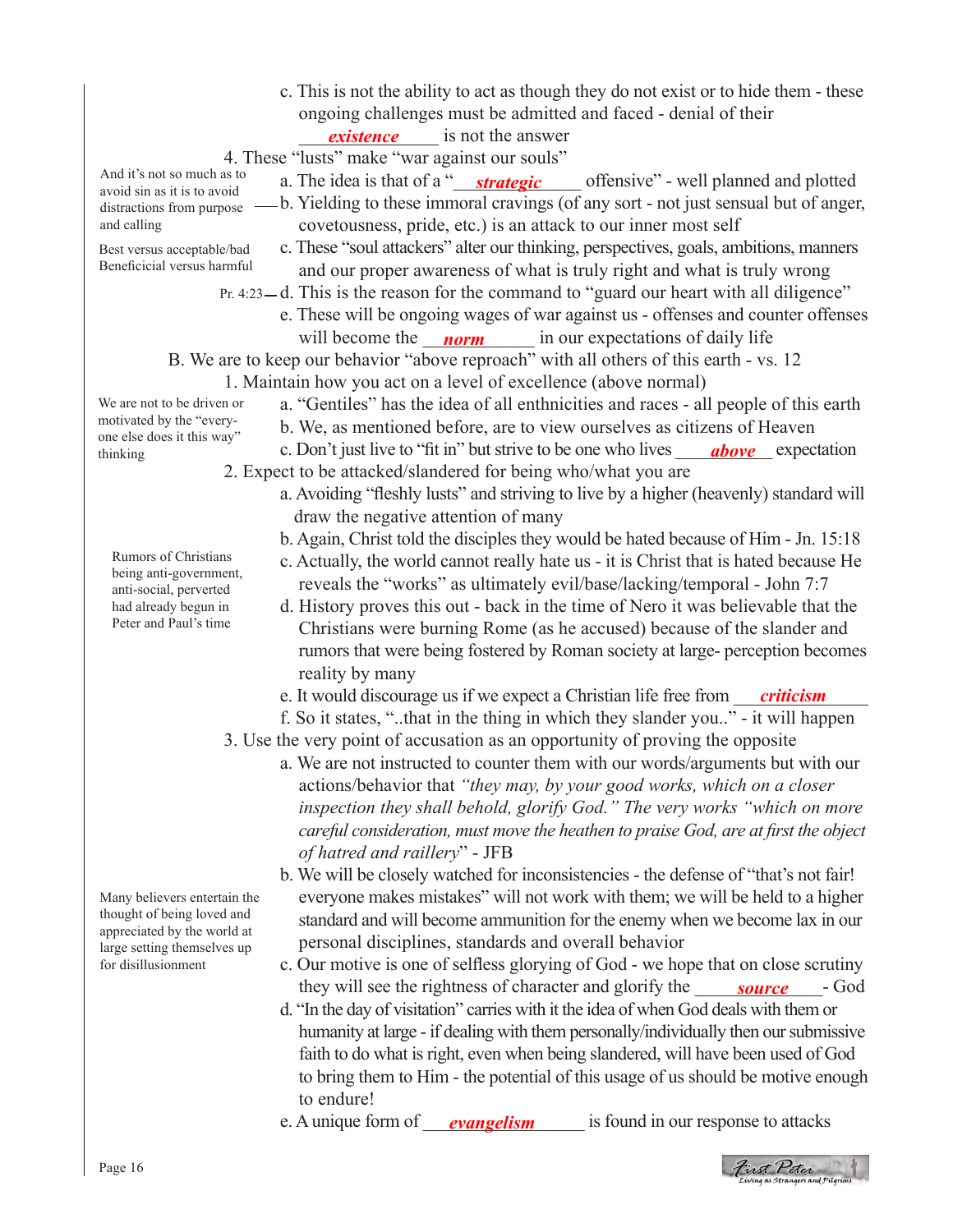1. We are instructed to "submit ourselves" under earthly *\_institutions* 

Place yourself in an orderly fashion underneath these structural authorities

- a. Obeying the laws and guidelines that make society function this was written when Nero was emperor (so it does not require a morally good government) b. Follow and support structure (governmental) - these are not immoral laws but
- *structural* and laws that keep the order and provide protection
	- 2. To the "king" (supreme leader) or their subordinates (doing their bidding)
		- a. In our case it would be the president, congress and on down to local authorities
			- b. We cannot be so taken with governmental corruption that we excuse civil disobe dience and become disruptive under the guise of doing right
	- 3. Two general responsibilities of government are listed
- his was dealt with, by our a. The punishment of evil doers wrong-doers are supposed to **fear** 
	- b. Praise those that do right showcasing good examples
	- c. These may be neglected or even distorted by a government but this passage does not allow for disobedience
	- 4. This is God's will for a specific purpose vs. 15
- a. God set these positions in their places and times we must first trust His *sovereignty* and seek to act in harmony with His working
	- b. God setup civil government and when we act outside of it (the one we are under) we are fighting His institution (structure) - some zealots left Christ when they learned He was not here to overthrow Rome - see Rom. 13
	- c. If we do right, then those who seek to accuse us of wrong-doing will be put to shame (silence ignorant men) - this is part of how God will do it but it will be done by our doing right and letting God do the rest
	- d. The opposite is true also: if we do wrong we will be ammunition for the enemy to accuse ourselves, the church and God - many Christians have fallen prey to this and have been ready tools for the enemy to accuse our Faith - "let not your

**good** be evil spoken of  $\degree$  - Rom. 14:16 (*truly*)

5. Act as the free people you are (in Christ) not using it as "license" - vs. 16

a. As our Lord clarified it will be the Truth that will set us free - John 8:32

- b. Knowing the truth, we know Who truly reigns over all and are not thrown into despair or terror because of government and men
- c. We are to see ourselves as the "bondslaves" of God in all matters
- d. When we think we may counter government we must make sure we are doing the bidding of our *\_\_\_\_\_\_\_\_\_\_\_\_\_\_\_\_\_\_\_\_\_\_\_\_* 
	- e. We obey the rules and guidelines of society as the temporary "guests" we are
	- f. We are free in Christ from the bonds of sin, but as clarified also in Romans 6 we are the slaves to righteousness in God - obligated to do the right thing
	- 6. The summation of the point vs. 17
		- a. Honor all men there is no "ranking" that should be taking place in Christianity
- (1). There are forms of elitism rising in the church that must not be allowed to continue unchallenged and certainly not *\_supported* |
	- (2). This is a part of "esteeming others better than ourselves" calculating their worth (even potential worth) as more than we calculate our own
	- b. Above that, love the "brotherhood" fellow believers
		- (1). Love places the need of the other above itself
		- (2). Love seeks not to offend and not to **allow** itself to be offended



This was dealt with, by our founding fathers, by first establishing a new government which was then used to protect its people

This is true in many cases where evil doers will set up circumstances for Christians to react and do wrong these are traps and must be seen as such

We obey government because we are obeying God and do not want to serve as "ammunition" against His Truth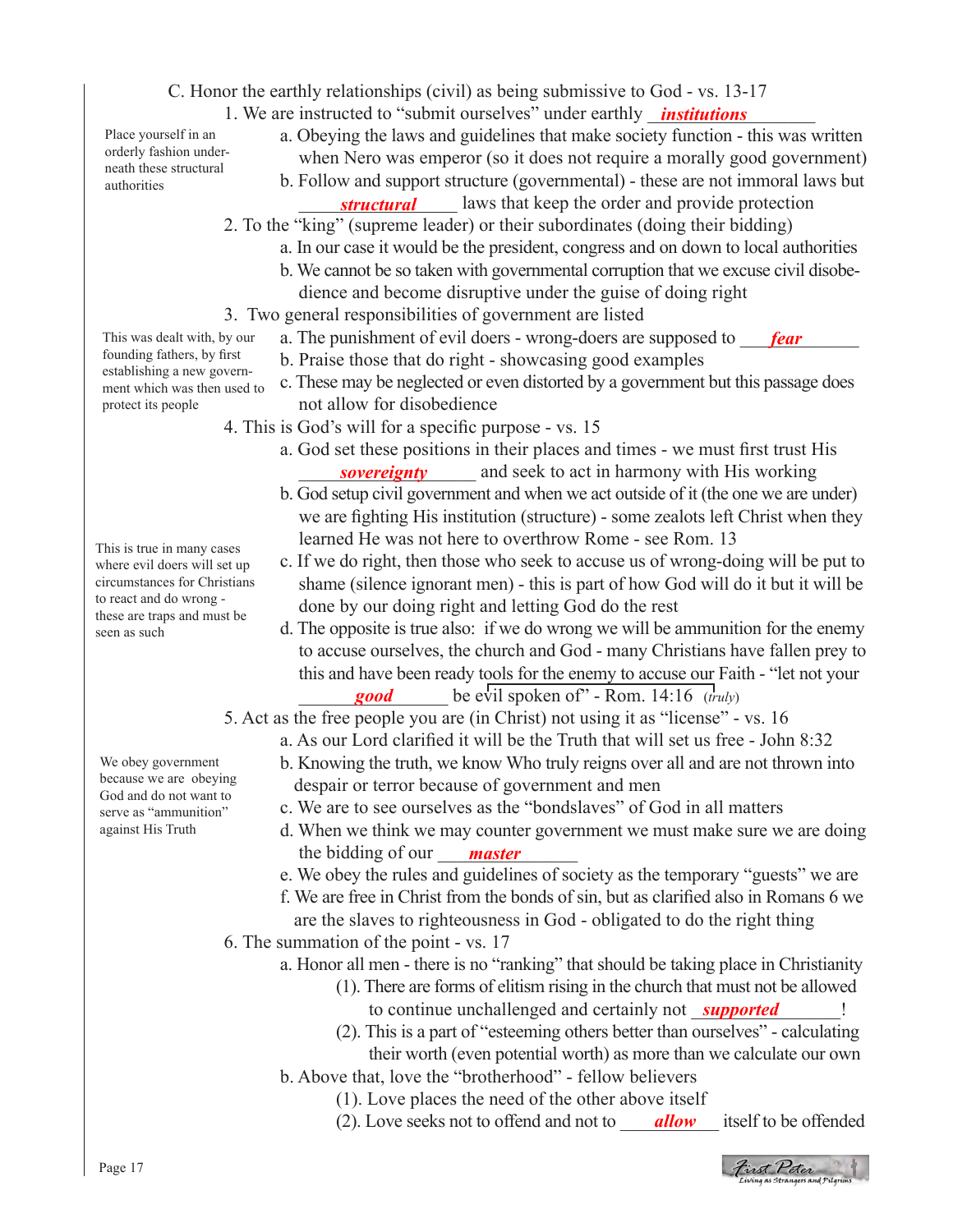Being overly enamored by the greatness of man will ultimately distract from the greatest greatness of God - this will lead to a misdirected focus and our faith and our speech and actions will elevate man more than God - even "good" people they often receive

- c. Fear God be in awe of and timid to "cross" Him in any way
	- (1). To fear is to dread contradicting Him in any way thus, striving to constantly compare your self with the Word cautiously handling it to reach correct conclusions
	- (2). To fear Him is to be *awestruck* by His greatness over all others
	- (3). To truly fear God is to seek to please Him above all else
- do not truly merit the adulation d. Honor the king do so out of fear of God
	- (1). As a child obeys the parents of a friend they visit because their parents would expect it of them
	- (2). To honor is to place a high value upon as clarified in Romans 13, we honor the **position** more than the man as the position is of God
		- e. "The judgment of the world in regard to us is made up from their observation of the manner in which we perform them. If religion fails there, they judge that it fails altogether; and however devout we may be in private, if it is not seen by the world that our religion leads to the faithful performance of the duties which we owe in the various relations of life, it will be regarded as of little value. " Barnes

D. Be submissive (before God) with others even when it is *difficult* \_\_\_\_\_\_\_\_\_\_\_\_\_\_\_\_- vs. 18-20

- 1. Servants as in household (domestic) servants
	- a. Keep yourself in an orderly (cooperative) fashion under
	- b. Fulfill your responsibilities as in doing it for **God** first Col. 3:23
	- c. Do this with "all fear" not of the "masters", fearing consequences, but doing it out of "fear" of God - for His observation - in all areas
- 2. Not just in cooperation with the "good and gentle" there are and will be those who make gracious "bosses" and supervisors - but our obedience (disciplined work) must not be because of their niceness but for our *obligation* to God and His name
	- 3. Even if under the "harsh" (difficult and mean) we still obey
		- a. This ultimately stems from our realization of God's hand in all things
		- b. If God sees fit to place us under harsh leaders, He has plans to use it as is
		- c. The word for harsh/froward means "crooked" they have wrong motives
		- d. Clearly this does not mean we obey to do evil, but obey them within their (God given) authority/position over us in our earthly business
- 4. Again, we cannot (must not) allow ourselves to justify wrong-doing based upon the wrong-doing of another - these are not "*excuses* "
	- Our standard is to return good for evil Rom. 12:21 we are not to be "overcome" by evil but to overcome evil with good
	- 5. God will allow us to be under "crooked" people but our service is for Him!
		- a. But it is "thankworthy" if we remain in a position of suffering because we are resolved to do good for the eyes of God
		- b. This is "favorable" with God (good before Him) that we respond this way under these types of circumstances
		- c. This is, as it were, ideal from God's perspective His greatness (working in us) is more  $\omega b$  *u*  $\omega$  and evident when this is the case (it's not normal!) *obvious*
		- d. All difficult people and situations are ultimately of God for the best if our focus for service is comfort and convenience, we will miss the opportunity and will allow self-interests to dictate action rather than demonstrating God's working and ways before these froward people

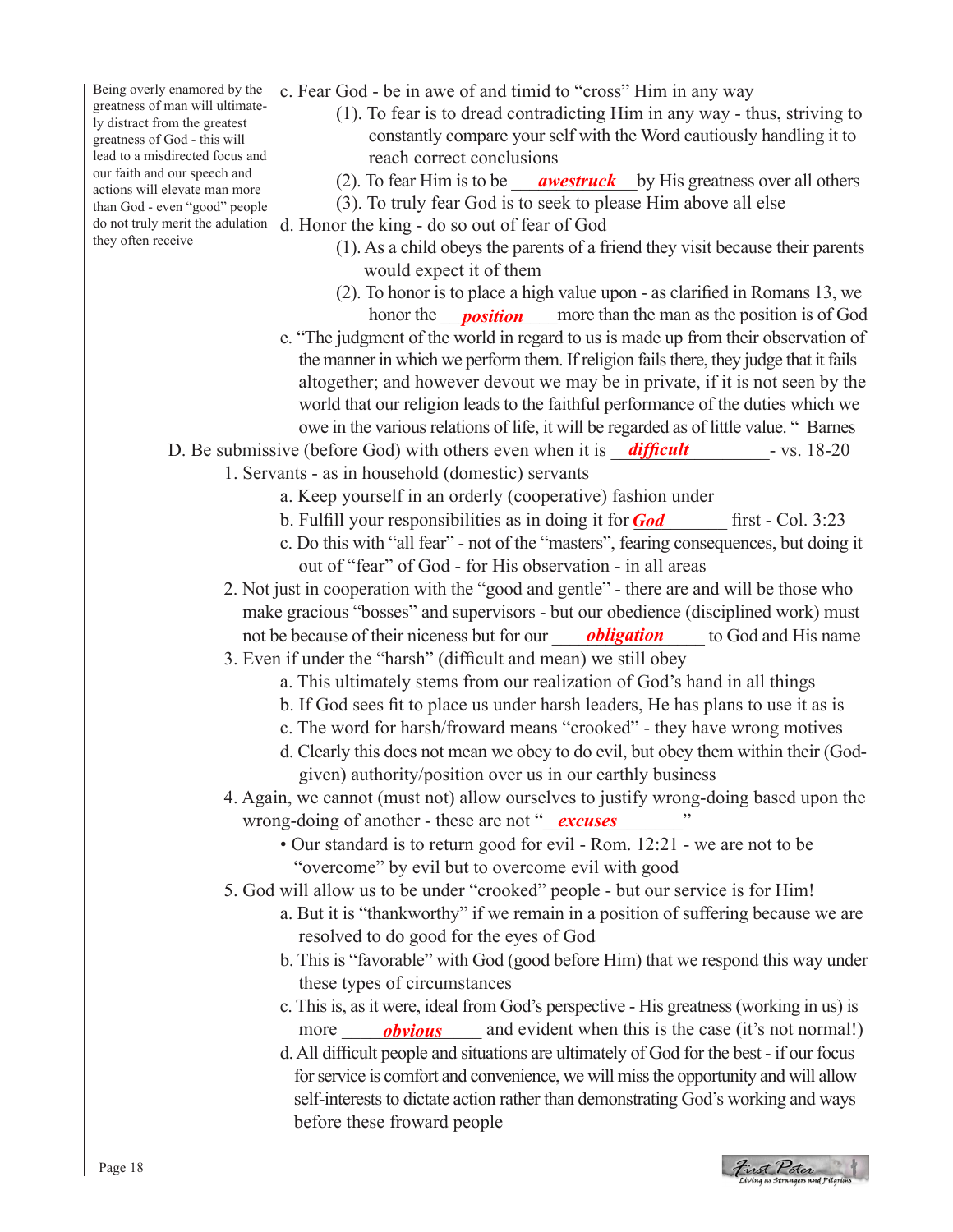- 6. Being conscious of God's presence controls our perspective of suffering vs. 19
	- a. We are to be aware of God's controlling hand either to initiate something happen-

There is the potential to suffer for/with an uniformed conscience being too restrictive or not as restrictive as it should be

- ing or to *stop* something happening (or from happening) b. "...conscience toward God..." - They act in line with their responsibility to their primary master and receive ill treatment from their earthly master
- c. It needs to be noted, though, that this is suffering for acting in accordance with what God WOULD have them do or not do, not just their perception of what God would have them do
- d. The suffering is the pain experienced in being truly wrongfully treated
- e. The answer, though, is not a "jump" to your *defense* 
	- 7. To "endure grief" carries with it the staying under a great weight we take it though, as thankworthy before God, not to see this as any means to self-glory
	- 8. It could be that this inflicting suffering comes from a master whose own conscience is pricked by the well-doing of their servant
		- a. It is known that some will "test" the convictions of those they see to see if they are real (either to consider it for themselves or to disprove it for their own comfort)
- b. Those with a *convicted* conscience can become very mean/rude people!
	- 9. Remember, there is no personal "glory" (good reputation) when suffering for wrongs that are truly wrong
		- a. If suffering rightfully for wrong-doing, who looks on that as "meritorious"?
- b. Even if taken "patiently" it is expected not *beyond* what should be
	- c. "For unto you it is given in the behalf of Christ, not only to believe on him, but also to suffer for his sake;" - Php. 1:29
	- 10. But to suffer for doing right, and to stay under it patiently, this is "acceptable" before God
		- The following verses explain why

#### VIII. We are "Called" to Follow in the Example of Christ - 2:21-25

A. It was to this type of suffering we have been called

- 1. "Such a spirit is required by the very nature of your Christian vocation; you were called into the church in order that you might evince it." Barnes
- 2. Php. 1:29 "For unto you it is given in the behalf of Christ, not only to believe on him, but also to suffer for his sake;" - we do not "shrink from our opponents"
- 3. We are following in the example of Christ "...because Christ also suffered.."
	- a. It is a part of what we do and <u>who</u> we are it defines us
	- b. Most live their lives in the pursuit of the avoidance of suffering which is misdirected
	- c. It is odd to most and invokes attention when one is willing to suffer for a cause
	- d. But full impact is seen when it is discovered that one is suffering wrongfully (they did  $right$   $right$  but are being treated as an evil doer) *right*
	- e. And this does not require the perception of people as we only seek to do this before the eyes of God and His good pleasure
- 4. "*Let my name be forgotten, let me be trodden under the feet of all men, if Jesus may thereby be glorified. Let my name die everywhere, let even my friend forget me, if by that means the cause of the blessed Jesus may be promoted.*" George Whitefield
- 5. The highest goal is to be used for the cause of God in Christ for His purpose if it means suffering when doing what is right, so be it!
- a. True occurrences of suffering reveal our true **goals** and objectives
	- b. The apostles were good examples of this perspective Acts 5:41; 16:22-25
	- 6. Christ was the "example" literally an "underwriting" as in tracing over His example to follow it precisely or being given a picture to reproduce in every detail

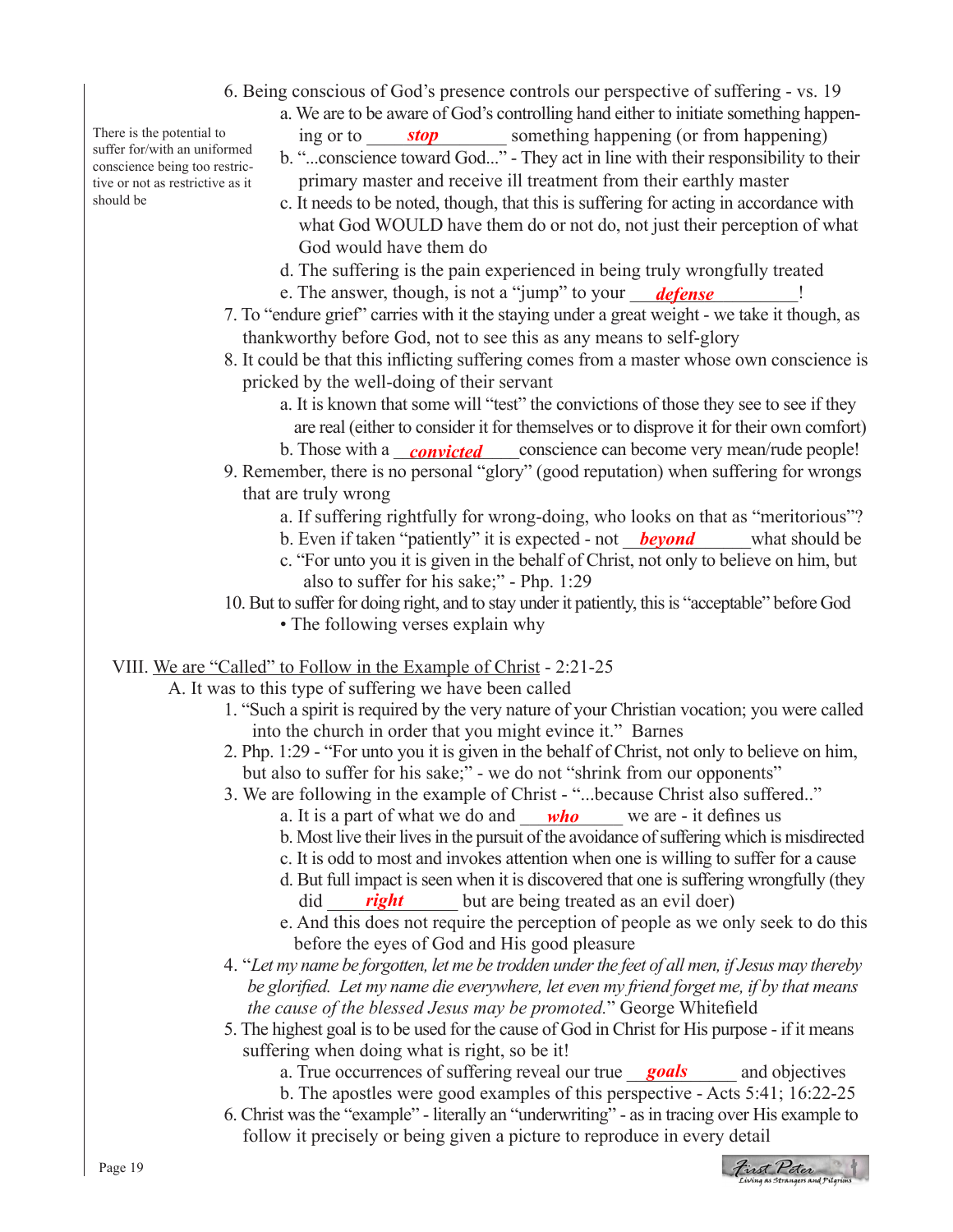- 7. Remember Who is doing the calling to follow this example
	- a. Since it is God Who calls us to this then it is a **perfect** and path
	- b. We trust His direction as part of our "strength" to continue

B. Following in the example of Christ (precisely following His path) - vs. 21-23

- 1. Christ suffered for us and in it left the example
	- a. He was selfless for us for God's plan
	- b. His suffering had a powerful purpose as will ours when suffering for right
- 2. The "example " $\nu \pi \omega \rho \alpha \mu \mu \alpha \zeta$ " an underwriting our "sheet" is to mimic His by either copying it or tracing over it - not to be an expression of our creativity or our \_\_\_\_\_\_\_\_\_\_\_\_\_\_\_\_\_\_\_\_\_\_ - we are here to study and follow His example *individuality*
- 3. We should follow in His steps following His path/direction if it is scary and another way looks "safer," we still proceed remembering Who's path we follow
- a. To follow His path to hardships will involve **faith** 
	- b. We seek steady "perspective fixers" by saturating our thinking with the Truth 4. He did no sin and yet suffered - so not all suffering is related to sin
		- a. As the context communicates, much of our suffering comes from our doing right
		- b. His sinlessness qualified Him for the perfect sacrifice the highest example of
		- God's redemption this world will ultimately react harshly to righteousness
	- 5. There was no "guile" in His mouth no deceitful speech
		- a. He did not speak to deceive (trick or mislead from the truth)
		- b. There are those who will seek to deceive and believe it is for a righteous cause -
		- "Don't always speak the truth, but when you speak, always speak the truth"
		- c. There will be times when we suffer for speaking the truth
	- 6. When abused (reviled) He did not answer with abuse (reviling) vs. 23
- a. A controlled response is always better than a passionate *reaction* 
	- b. "He used no harsh language, He showed no anger. He called for no revenge. He prayed that they might be forgiven, He calmly stood and bore it all, for he came to endure all kinds of suffering in order that he might set us an example, and make an atonement for our sins." Barnes
- 7. When he suffered He did not threaten even with their *\_\_\_\_\_\_\_\_\_\_\_\_\_\_\_*\_\_\_\_\_\_\_\_\_\_destiny
	- a. Many of us, even at our "best" may try to indicate that "God will get you"
	- b. Christ's perspective was perfect trust in the Father and His control/perspective
	- C. The ultimate "refuge" in our thinking when we face suffering vs. 23
		- 1. He "committed himself" to Him Who "judges righteously"
			- a. The idea is to hand one's self over to another
- b. Though, in this case, it was God and not the crucifiers evil was done to Him but the One Who judges righteously made of it a righteous *end* 
	- c. Focus on God's purpose in the trial, not in those inflicting the trial
	- 2. We may find ourselves in situations with no ability (righteous) to defend or answer harsh treatment or criticisms and it is then that we look to God's omnipotent hand in the matter
		- Whoever places their confidence in Him will not be "confounded" I Pet. 2:6
	- 3. Beware who's face you see in any matter the gloating face of an accuser or the flawless, all-seeing face of God
- a. Too often we are guilty of giving too much power to an unrighteous opponent taking on their *methods* of "interaction"

First Peter

- b. Even Satan is given too much credit in making things happen
- c. Psalm 17:8-15 Looking to His "face" develops His likeness in us

A proper response to suffering for right can be one of our most powerful testimonies

Watch your words especially when angered; often, the best response is to say nothing at all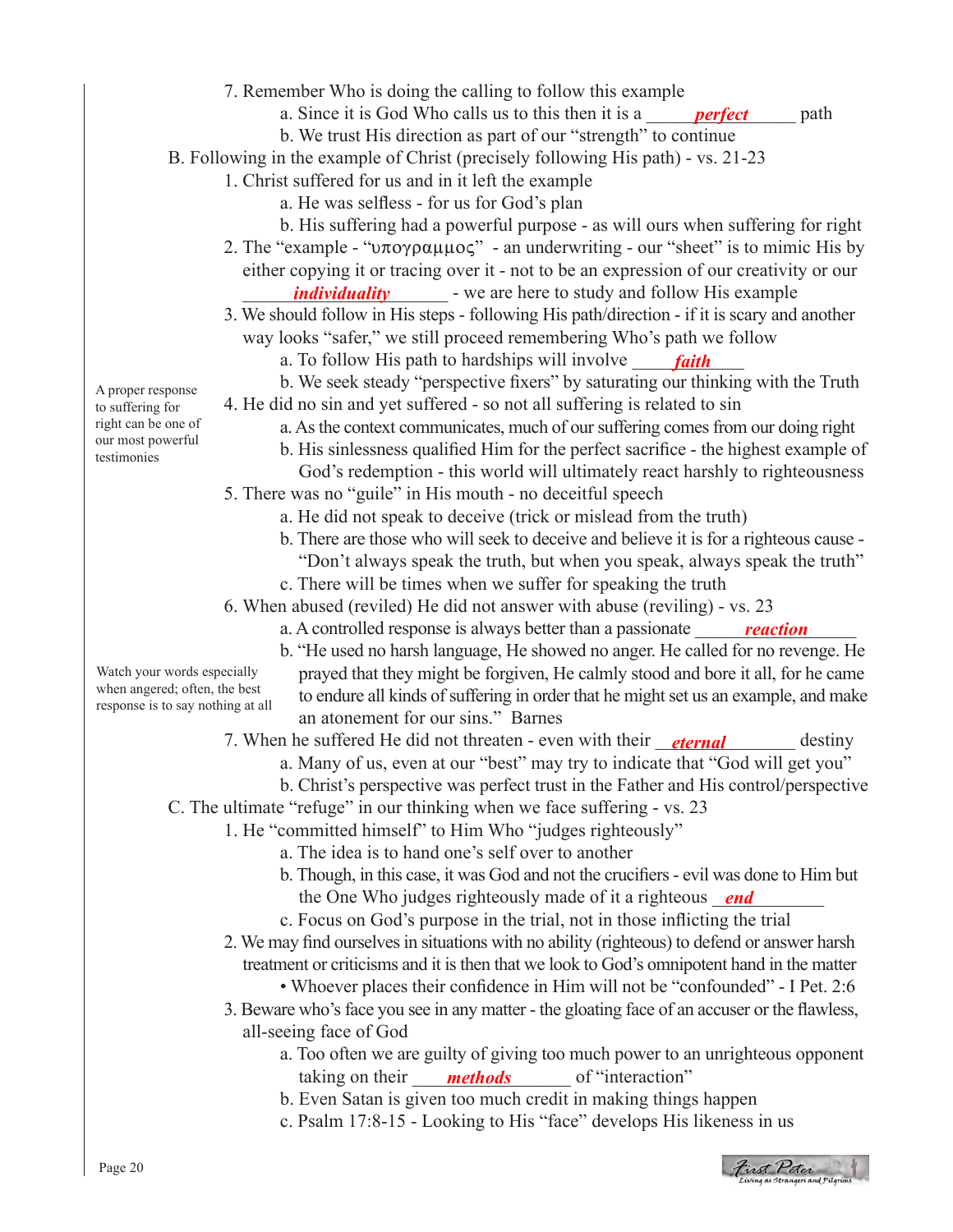a. Not just ourselves but even our " b. Many see God as suffering (from evil-doers) discounting His power c. We then must see the suffering being inflicted/allowed as being under the jurisdiction of God's control (1). This requires confidence in His control to make of it something fit for His righteous purpose (2). Too many <u>trust</u> their perspectives more than God's sovereignty D. The suffering of Christ was our redemption (saving) - vs. 24-25 1. Christ, submitting to God's plan, bore our sins in His body a. This suffering was far more than physical b. He bore (of Himself - willingly, cooperatively) our sins following the infinite perspective of the Father ultimately to our good c. He alone knows the "ends" of the "currents" and must always be seen, in our eyes, as *perfect* in what He does, instigates and allows d. He represents the epitome of selflessness - all for a purpose 2. He bore our sins on the "wood" (the cross) - a place of condemnation a. It was painful, degrading and a horrific sight b. He was the "scapegoat" on which our the filth of our sins were placed - this is not what any of us would have "aspired" to, yet it is what we look to with love, respect and awe 3. The purpose statement - "that we might die to sin and live to righteousness" a. "...that we should be as entirely delivered from them, as a slave that is dead is delivered from service to his master. This is our spiritual standing through faith by virtue of Christ's death: our actual mortification of particular sins is in proportion to the degree of our effectually being made conformable to His death. "That we should die to the sins whose collected guilt Christ carried away in His death, and so LIVE TO THE RIGHTEOUSNESS" JFB b. "In order that we, having ceased to <u>exist</u> for sins, may live for the (true) righteousness" Lenski c. As we, being the slaves to sin were freed by Christ's sacrifice, so the "servants" can trust God to use their suffering for the right d. As in Romans 6, we are to account (reckon) ourselves dead to sin and alive (living for the purpose of) righteousness - righteousness is now what we do and *who* we really are! 4. For "by His 'stripes' we are healed" - through the wounds of Christ we find our healing a. This was how God chose to work and we can assume it is the best b. If it is best, and it accomplished our redemption, why would we calculate any other path of life to expect than that of our "example"? 5. His sacrifice has lead us back as if we were sheep which wondered off - vs. 25 a. To go astray is to wonder off following only one's "instinct" (which, without being in Christ, is fully blinded with sin (the pursuit of self interests) b. We often resist God's call to suffering because we often see our goals residing in comfort and protection more than growth and effectiveness in the glorying of God and His rightness and greatness in all things c. He is the shepherd and overseer of our souls - being such a protector, He would The physical finds its eternal (spiritual) use in its submission and sacrifice for/in God's agenda He (God) determines the rightness of a cause not us or our sincerity *cause*

4. " Jesus thus handed himself and his cause over to the Father who judges righteously" RWP

never lead us into suffering that will *destroy* us

It's not the removal of pain or humbling that we seek but the fulfillment of God's agenda through it - even to the end of life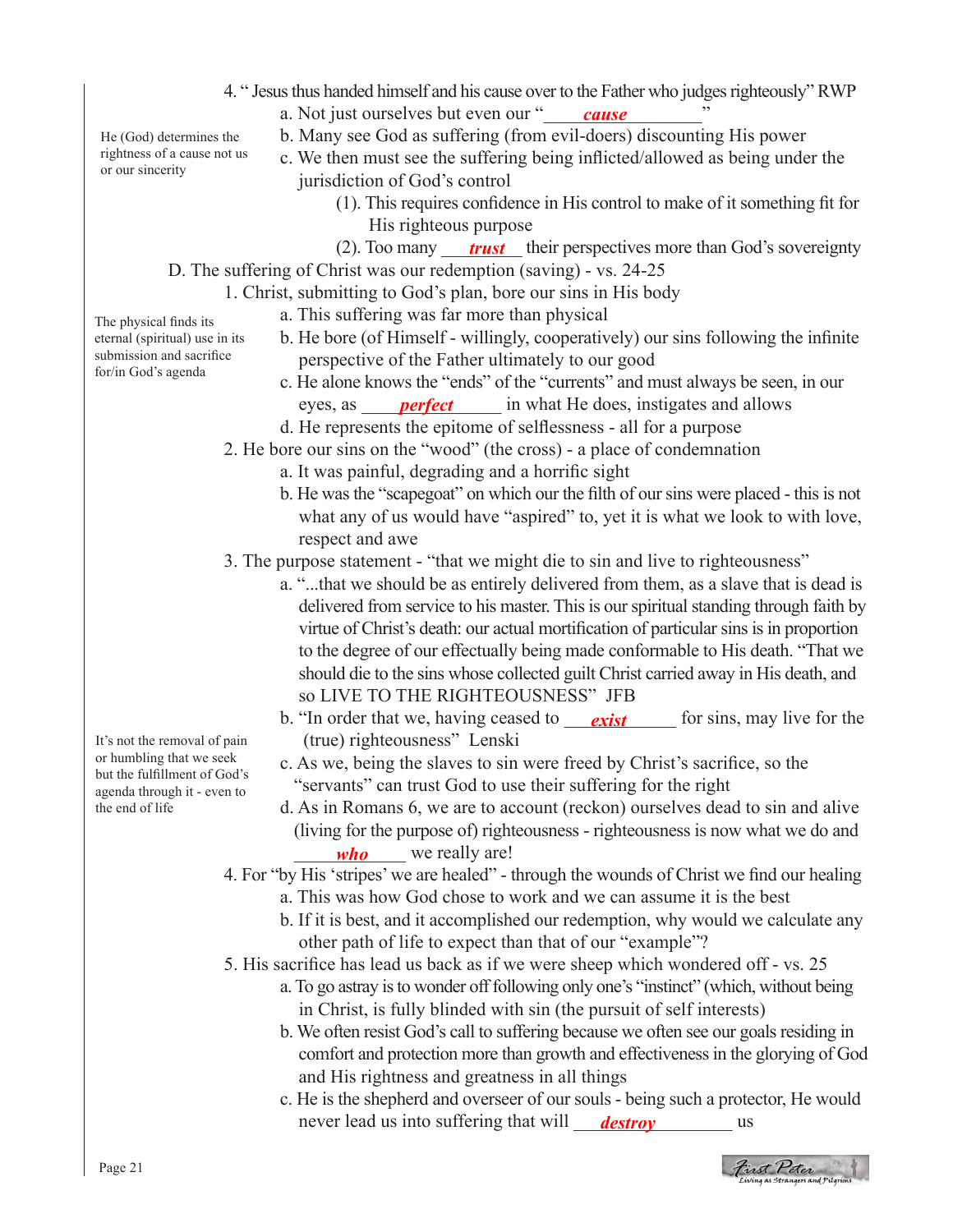| 6. He directs us as a shepherd and oversees our inner self (soul) |  |
|-------------------------------------------------------------------|--|
|-------------------------------------------------------------------|--|

- a. The "real us" is always under His watchful eye and protective hand To fear those who can only de-
- $\frac{b}{b}$  is a misguiding  $\frac{b}{b}$ . The body may suffer, but our **souls** are His! stroy the body is a misguiding
- c. This is our perspective as we suffer while submitting to His overseeing and perpsective altering fear - it will unrighteously control

IX. Obedience to God in Husband and Wife Relationships - 3:1-7 A. We must not look at life just from the *earthly* energies perspective 1. A wife should see first her responsible submission to God (Christ as Overseer) 2. A husband should see his responsibility to God first which affects how he deals with his wife, family, friends and "bosses" 3. These also illustrate the need to look at life from God's frame of reference • There is no other earthly power or spiritual power that sets "destiny" - where we look for "destiny determination" will set our life focus (if on man then people will obtain our reverence; if self then self obtains the reverence) B. Wives, submit to your own husbands - for God's **purposes** /objectives - vs. 1 1. The first statement can stand alone - wives, submit to your own husbands a. This is God's initial structure, not of superiority but of *<u>organization</u>*  b. Eph. 5:22-24 - it is to the Lord primarily and will, no doubt, involve faith *See also Col. 3:18* c. It is a trust in His design and structure - as we submit to earthly institutions 2. As the command to servants, so to the wives, they submit even when difficult a. Not just for the "nobility" before God but for His purposes b. Perhaps they "may" see their wife's truly good character and be swayed c. Often, an initial exposure to God's Truth is in its exercise in a life more than in the actual reading of the Scripture - see II Cor. 3:2 d. Do not look for a self-gratifying or uplifting purpose to be required before acting e. The goal is affecting God's changes His way and in His timing - even if the disobedient spouse does not change, the <u>wife</u> most certainly will RWP — 3. "Won by pious living, not by nagging. Many a wife has had this blessed victory of grace." a. Often, God places under/with difficult people, not to change them with our thinking (arguments) but with the proof of Truth acted out in our character This "pious" living is not a flaunted living either! Haunted living either! b. The primary goal is submission to God in all things leaving *\_\_\_\_\_\_\_\_\_\_to* Him! c. It is not guaranteed that the husband will change, but usurping authority, fighting him and pointing our his inconsistencies will not succeed • A man desires respect/honor from his wife even more than love - Eph. 5:33 C. The "evidence" of what is seen (over time) is key - vs. 2 1. They may "behold" - they can observe, not in just "scripted" incidents, but over time, The seeming monotonous days with our facing discouragements and encouragements families are proving a. Families, especially husbands and wives, see one another as they really are grounds for each other b. Proof to a \_\_\_\_\_\_\_\_\_\_\_\_ member is truly one of the highest "proofs" attainable! *family* of the stability and trustworthiness of c. Hard times are provided by God for these times of "evidence gathering" the truths we learn in 2. "chaste" behavior - pure, modest, careful and considerate Scripture a. This is first out of respect for God, others and then self b. It is not the pride of self-righteousness forcefully displayed to make a point, to win the point or seek to force an outcome c. It is a *sincere* pursuit of the right in any given situation (opportunity) 3. It is joined with (motivated by) fear - fear of God a. It is a recognition of responsibility to Him foremost b. This is a key motivator in all purity - Pr. 15:33 First Peter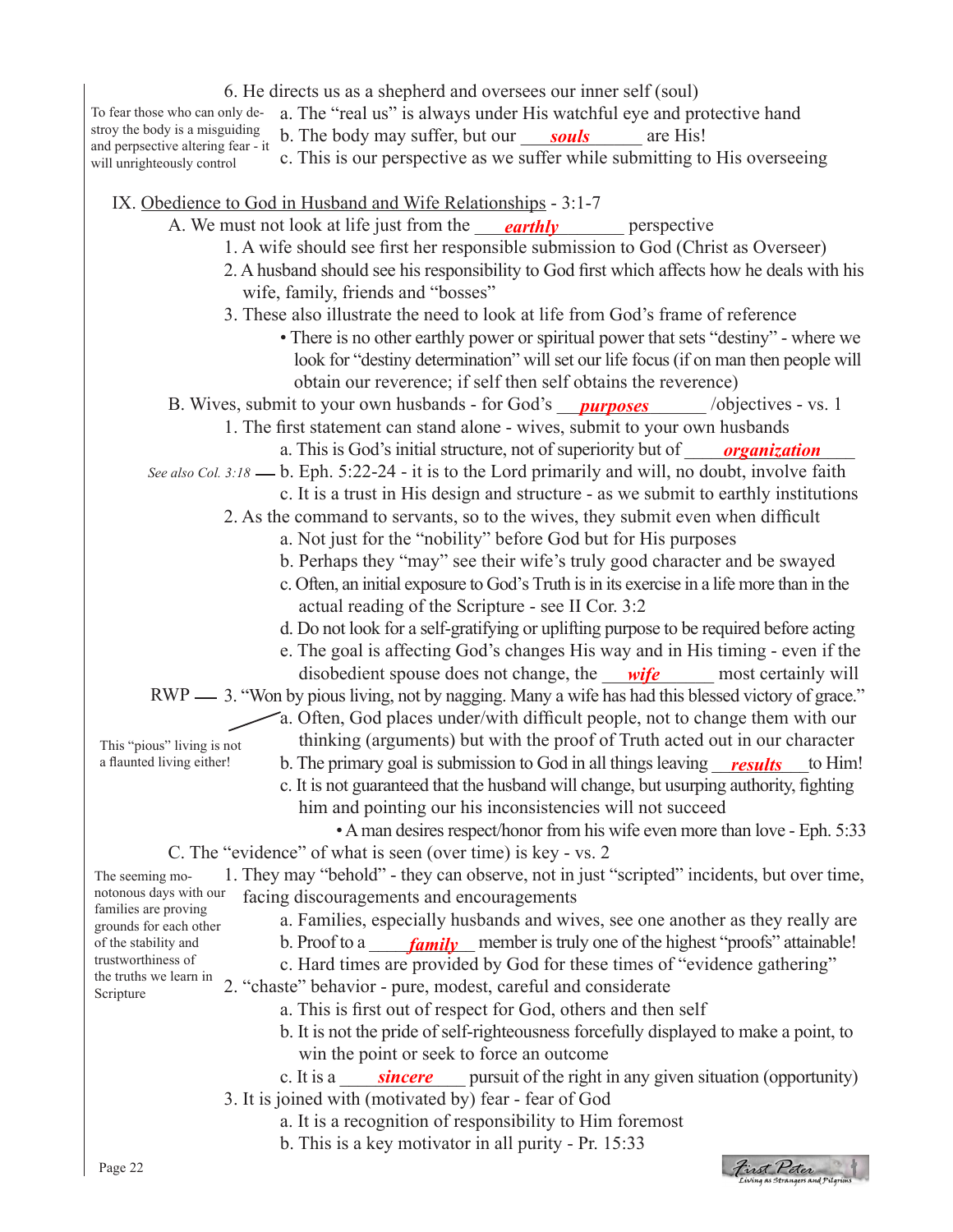- 4. It is not so much the fear of the husband as it is of God and responsibility to Him
- She submits (places self in an orderly fashion under) her husband out of reverence for God and responsible **budiance bleedience blue Godds** b Him foremost - Eph. 5:22
	- D. The real pursuit of "attractiveness" vs. 3-4
		- 1. "adorning" κοσµος "decorations" (orderly arrangement) here, the sense of beauty a. What one would look to, to appear attractive
			- b. Not that "outward adornment" is being condemned, but that it is not to be considered the main source of beauty/attractiveness to be sought
- c. If attractiveness is found in outward appearance, it will **fade** 
	- 2. Don't let it be in (found/sought in...)
		- a. The "outward" just what can be seen by the eyes of others
			- (1). This can be deceitful (covered)
			- (2). This is vain as it does not reveal the *<u>real</u>* person
		- b. The elaborate braiding of the hair working a long time on getting their hair into impressive styles (this even leads to a competitive spirit)
		- c. The wearing of gold (jewelry) signs of wealth are often sought to act as ornaments of beauty
		- d. The wearing of beautiful dresses/clothing
			- (1). This even has the idea of having *\_\_\_\_\_\_\_\_\_\_\_\_\_*\_\_\_\_\_\_\_ dresses to change into
		- (2). Clothes do not "make" the person it may help in appropriateness e. There is a pursuit of outward attractiveness in making best use of what we have been given by our creator, but it must never be allowed to dictate one's true beauty and attractiveness
	- 3. Let beauty be found in...
- $\kappa$ ρυπτος της καρδιας  $\mu$  a. "inner 'man' of the heart" the "real" you let the real you be truly attractive, pursuing what is attractive to God (before anyone else)
	- This is the core of your thoughts, desires, aspirations, loves, character
	- b. That which does not decay (over time) physical beauty, hair, jewelry and clothing all fade over time and loose their luster
	- c. The "imperishable beauty of the adorning of a meek and quiet spirit"
		- (1). "spirit" the true essence of who/what someone is one's disposition and overall temper in life and how they conduct themselves
		- (2). A meek spirit is one of selflessness "**\_\_\_\_\_\_\_\_\_\_\_\_\_\_\_\_\_\_\_\_\_**before me" attitude
		- (3). A quiet spirit is controlled response not boisterous, loudly forcing themselves on/over others to "win the moment"
- (4). This "disposition" is only discovered and fostered in an entrusting of one's self to the sovereign hand of God in all matters - how else will they calmly take *provoking* circumstances
	- d. What God sees as very valuable "of great price"
		- (1). This is precious in the "sight of God" from His flawless perspective
		- (2). This is what He loves (selflessness) and how He (His will) acts self will (in pride) opposes meekness and "overtalking" others opposes the "esteeming others better than yourself"
	- e. So, what we are really after (inner self) should be what God wills and how He has set that it be sought (fully trusting Him)
- (1). A wife will often struggle with her trust in God when having to submit to a difficult husband - especially when she sees a way to "force" or *manipulate* a change in him
	- First Peter

These are not being forbidden, but are not to be how a woman defines her beauty

Accomplishments should also not be how one defines their worth - seek what is "attractive" to God

> ανθρωπος − "hidden of the heart man"

"That is, a mind that will not give provocation to others, nor receive irritation by the provocation of others. Meekness will prevent the first; quietness will guard against the last." Adam Clarke

*Faith fosters fortitude!*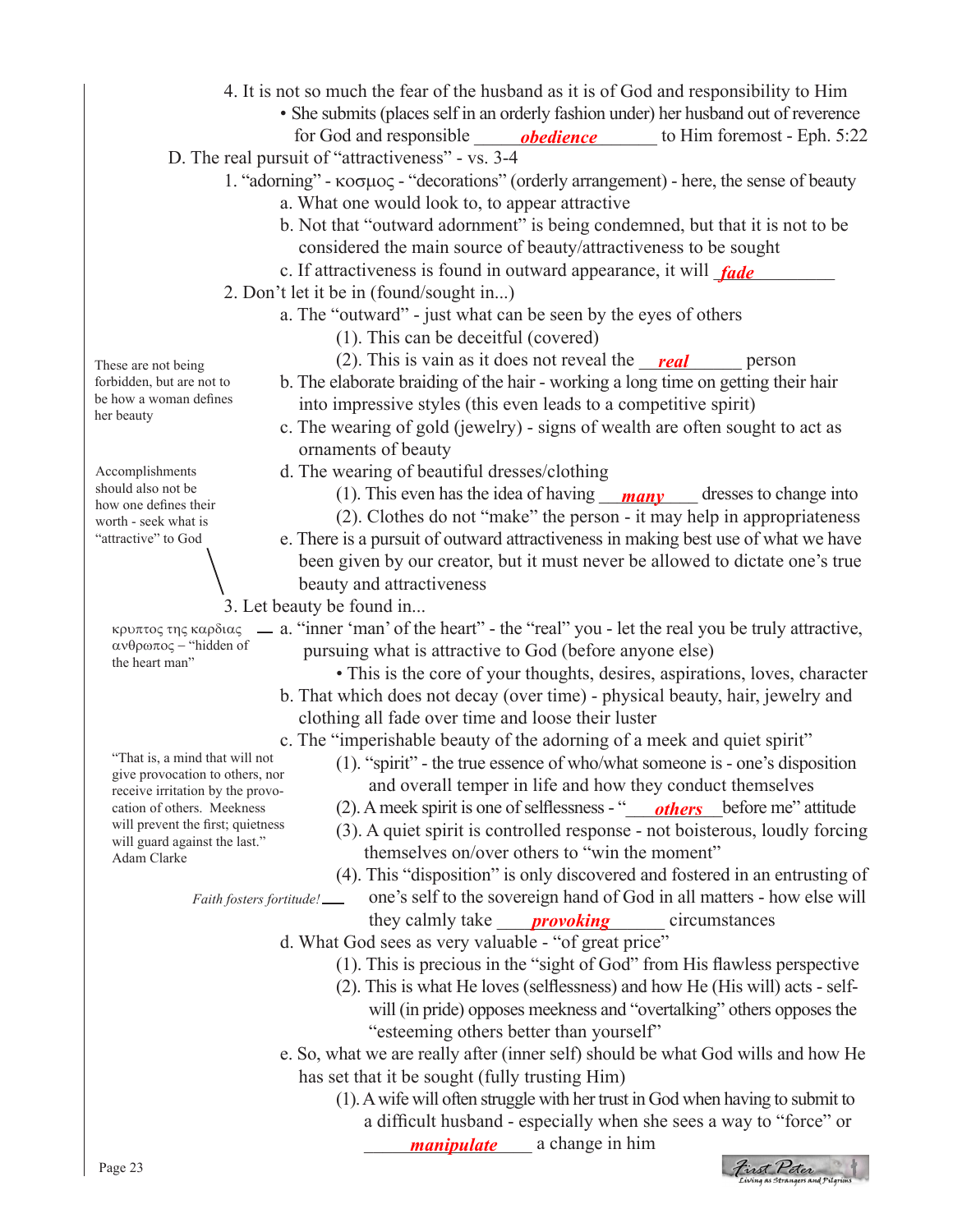Think how much the ugliness of bitter anger, selfishness and pride result from our initial lack of faith!

- (2). The meek and quiet spirit is a calm resolve in God
- f. A good question to ask one's self is "How attractive are my actions, attitudes,
- thoughts, determinations and wishes, if <u>seen</u> 2<sup>7</sup>
	- (1). Faith is clearly "attractive" to the eyes of God Heb. 11:6
	- (2). Can we conclude that a lack of faith is "unattractive"? faith is certainly
	- more than skin deep, and truly improves the real appearance
	- E. The examples set by holy women vs. 5-6
		- 1. This adornment of a meek and quiet spirit characterized the holy women
			- a. "holy" in that they were of "God's people" and set apart for His purposes
			- b. It was "in this way" (this spirit) they "adorned" themselves
- 2. This was done because their *hope* was in God more than their husbands
	- 3. They rested their hope(s) on  $\overline{God}$  literally placed their "expectation" on Him
- a. Expectations in the sense of their *confidence* equal the security a. Expectations in the sense of their *confidence* - sec<br>
b. Expectations in the sense of their anticipation - desires/plans
	-
	- 4. In Psa. 62:5, while facing troubles and enemies David wrote, " My soul, wait thou only upon God; for my expectation is from him."
	- 5. This confidence/hope in God evidenced itself in their subordinating themselves to their own husbands
	- 6. As seen in the key example of Sarah vs. 6
- a. She obeyed lit. to "hear under" followed his lead of the household clearly, this had to involve faith as God led them all into a new land where they would demonstrating it was a part live as *strangers strangers*
	- b. Calling her husband "lord" as "master" of the home this was also illustrating her placing her hope in God (trusting the human leadership over her)

 c. This was taken from Gen. 18:12 when they were told of the coming of Isaac 7. Whose example follow being, as it were, her daughters (in faith)

- a. Seeing that they "do well" as in I Pet. 2:15 where others, seeing good behavior under difficult situations would be put to silence in their false accusations
- b. To maintain this constancy, they must not be given to fear- Pr. 3:25
- c. Not overcome in fear because it was *unexpected* (sudden fear)
- d. Not controlled by the dread of contradiction (this is not of faith)
- e. Not dominated by habitual pessimism seeing the potential "bad" in most things F. The instructions to husbands - vs. 7
	- 1. "likewise" or "in the same manner" just as the wives were called to their "faith responsibilities" so also the husband is called to live
		- a. Men should focus on their responsibilities and women on their's far too often both focus on the need for the other's responsibilities while neglecting their own
		- b. Do not expect to base personal faithfulness on the faithfulness of the spouse
	- 2. "live with them according to knowledge" learn and know them
		- a. Study them as if a <u>science</u> sales a course of learning
- b. Make the time to get to really know them this will involve <u>listening</u>
	- 3. Giving her honor literally placing a high value on her "precious in your site"
		- a. This is part of the "cherishing" a husband should exhibit to this wife
		- b. Part of the honor is to her as a "weaker vessel" weaker does not mean in strength, resolve or emotional stability - she is "weaker" in the sense of her position under the man and, a man, in his honor" would never seek to exploit this position - she is under his protection and he is not to lose sight of this



This was in her thoughts, of her true thinking - many women may outwardly submit while inwardly despising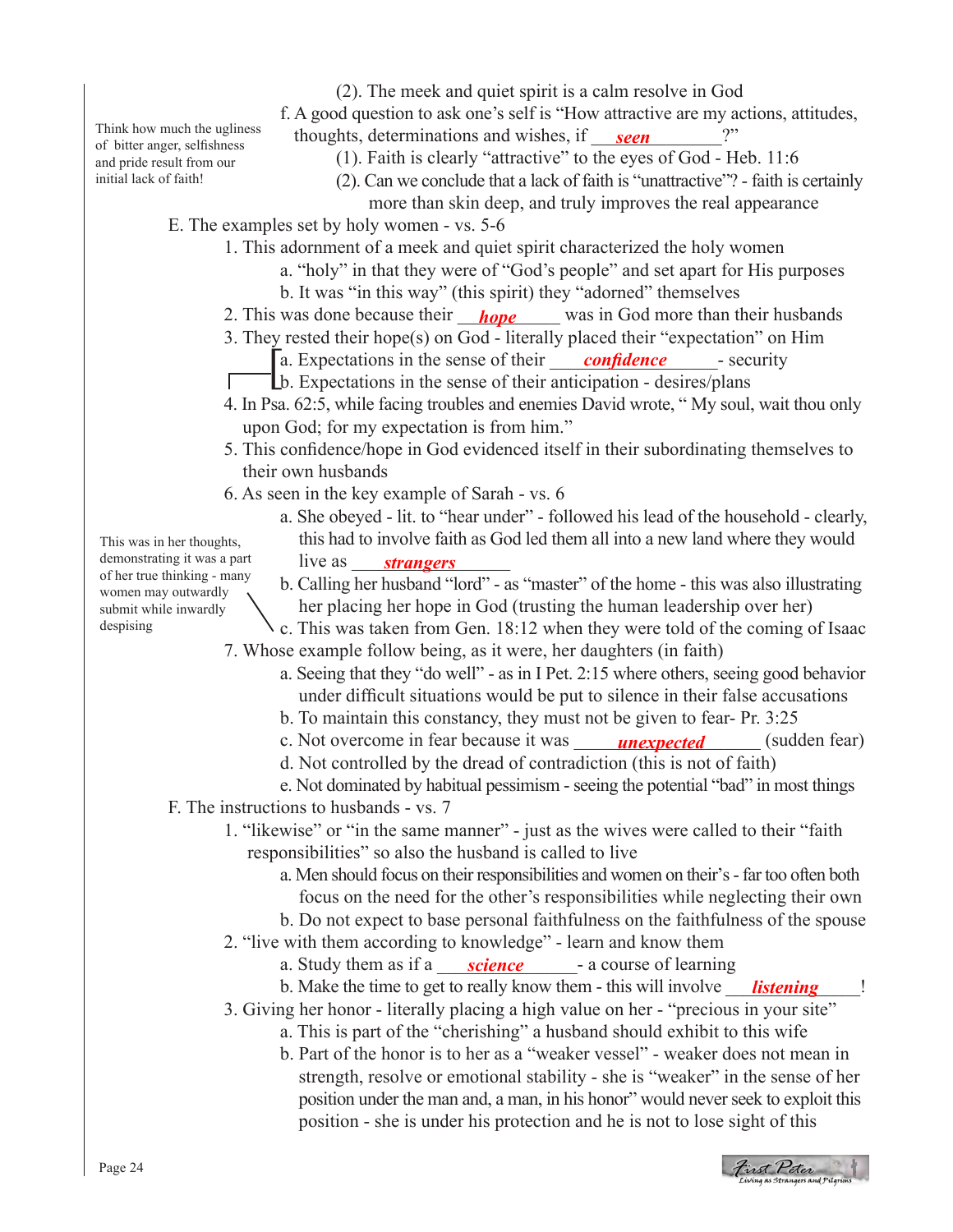Col. 3:19 - husbands are to love their wives and to not be embittered (to treat harshly) against them

sin against God also - how can we say we love God when we do not love our wives - love is selfless as God demonstrated His love for us

- c. Honor is also a term used for value/money she is treasured and protected as such
- bl. 3:19 husbands are **d.** To show honor is to *invest* in her the opposite is an attitude of exploitation (getting out without "paying" into")
	- c. She is not with her husband to be his "slave" but as a co-laborer in life as they are "co-heirs" in the "grace of life" - the grace given by God in life
- 4. And, together, they work as one using the grace God has given To sin against your wife is to
	- a. To fight and demean her is to hinder the <u>core</u> of our earthly work prayer
		- b. Prayer is our conversing with God (the One we serve) when a husband is willfully ignorant of his wife, their prayer life and service for God altogether are hindered (frustrated, cut off, to be disconnected from a source)

#### X. "Common" Christian Conduct - vs. 8-12

- A. "Finally" an overall conclusion to how Christians should act
- 1. Be "like-minded" think alike on the *\_\_\_\_\_\_\_\_\_\_\_\_\_\_\_\_\_\_\_\_\_\_\_\_\_\_\_\_\_\_\_* 
	- a. It is not just the striving for unity for unity's sake, it is thinking the same around an agreed standard - in this case, the Scripture
- b. We are unified and act as supports in what is right we are after the same things, a team surving for the same  $\frac{1}{2}$  loving the same things and  $\frac{fighting}{\frac{1}{2}$  the same things
	- c. It also has the idea of seeking the best for one another self-focus is one of the greatest instigators of "unlike-mindedness" - we do not want to be caught in the pursuit of seeking everyone to be interested in "me"
	- 2. Have compassion for each other lit. sharing "fellow-feelings"
		- a. We rejoice with those that rejoice and weep with those that weep Rom. 12:15
		- b. Like-mindedness makes for this type of compassion the same things affect us
	- c. It is a placing of another's feeling (at the very least) **equal** with ours 3. "Love as family" (as brothers)
		- a. It is natural to prefer family above others, and in the case of the church, we are to be characterized as preferring our family in Christ above others
		- b. Family expects to be leaned upon when facing hard times; family can speak about sensitive things and trust one another with them; family wants the best for each other and when one is lifted up, the whole family is encouraged
	- 4. Be "tender hearted" have sensitive feelings for and with others
		- a. The literal idea is to feel in the inner parts
		- b. Be open to (allow yourself) to be *deeply* moved for one another
		- c. This means we need to be open to sharing in the stresses of each other
		- d. Sometimes it is good to know that "misery loves company" not in the sense of group misery, but standing with someone in their sadness and grief
	- 5. Humbleminded or be courteous
		- a. The King James has "courteous" but this lacks older manuscript support
		- $-$  b. The most plausible word is (ταπεινοφρονης) to think humbly it is a conscious effort to be humble and to *think* humble (not just act it)
			- c. Clearly, one who is humble in their own self-estimation will be courteous d. It carries with the it the idea of "esteeming/ranking" other better than ourselves
	- 6. Not returning evil for evil vs. 9
		- a. The response is to give back good for the evil given to you
		- b. It would be good to look on the word good as "best" return the best response for the evil given or directed at you - this involves confidence in God as seeing all

We are sensitive to the emotional needs of others and allow ourselves to get emotionally involved (to feel along with them) - though, not out of control

It is slightly different from "humble," in that it marks a conscious effort to be truly humble." JFB

as a team striving for the same goal (God's glory and His rightness) - two are better than one - one will aid while the other is down - Ecc. 4:9-10 Again, it is not me realizing how someone else is not "feeling

with" me but a selflessfocus to strive to always "feeling along

with" others

As a husband and wife should see themselves as a team, so we as believers see ourselves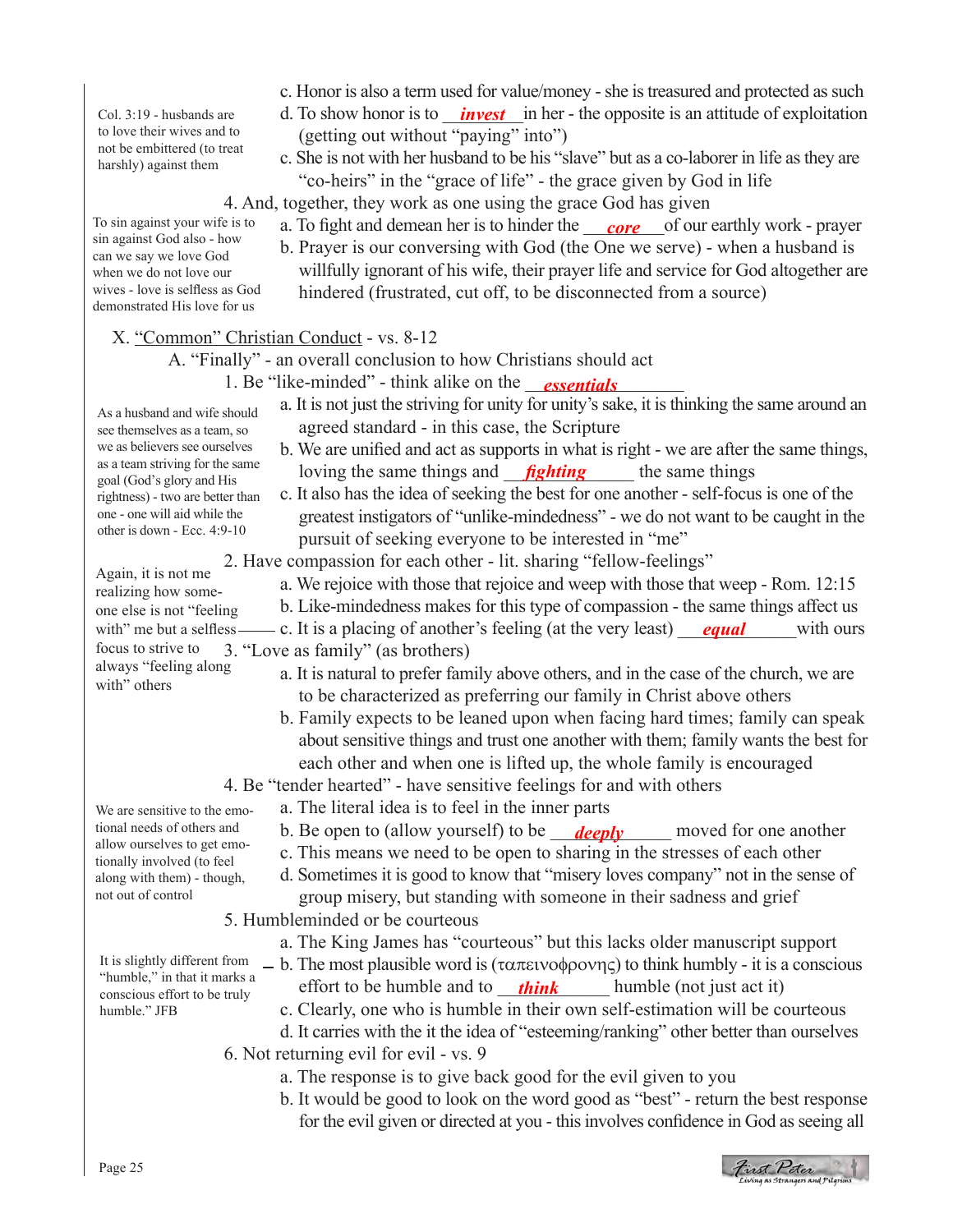Not characterized as those who fuel "fires" but those who put them out with a right response in attitude and in content (truth)

We want to be used to effect change in the others adding to a problem never

- c. Do not give a wrong response for a wrong to you (or for wrong in general)
- d. God defines what wrong and right are we cannot allow ourselves to become the standard - we are too apt to fluctuate with the moments (feelings not trusted)
- e. Anger is at the core of the problem considering self and only how I am affected or hurt not taking time to consider the "offender" - not excusing their wrong but trying to effectively *counter* it with what will win out (the good)
- f. Not giving "back talk" for "back talk" evil speech/cursing this leads to a competition of who can be the most degrading ("railing" - angry and even lying speech)
	- Pr. 15:1 a "soft" answer can stop anger a calm controlled response versus a passionate (uncontrolled/unguarded) *\_\_\_\_\_\_\_\_\_\_\_\_\_\_\_\_\_\_\_\_\_\_\_\_\_\_\_\_\_\_\_\_\_\_*
- 7. On the contrary, return a "blessing" vs. 9
	- a. This will take pre-planning admitting our instinct is not so inclined
- b. Seek always to respond for the other's best too often we "attack" the person and never seek to deal with the <u>real</u> problem
	- c. The "blessing" may be despised but this does not justify "open season" on them 8. Our motive is given to us - vs. 9
		- a. We are controlled in our responses because we remember what was done for us
		- b. We also remember what is coming that cannot be taken from us by "mean people"
		- c. We are "called" to a blessing ourselves (the ultimate of blessing) we remember how this was achieved - God demonstrating His unconditional love for us when we were hostile (enemies) of Him
		- d. We then must not see ourselves at liberty to return evil for evil, but to demonstrate the same "blessing" that was demonstrated to us
		- e. Also, we stand, as inheritors, in great "wealth" and should never look down on
- others who are not as fortunate as we are we seek to give others "*room*"
	- - 1. He who desires to love life...
			- a. Actually loves being alive (even when things are hard)
			- b. This begins with a realization (consciously) what life is about and what is really happening around us of the seeming good and bad
		- 2. And truly see "good" days days without regret not without pain (regret may be more painful than all other pains)
			- a. Good in the sense they are *useful* (something has come of our days)
			- b. Good in the sense that they are agreeable to us when our days are over
- c. Immaturity often robs us of the perception that good is happening (because we do not see it directly with our eyes or **feel** it in our emotions)
	- 3. Control your tongue (speech) from speaking evil things
		- a. The idea is of wanting to speak evil and having the control to stop it
		- b. This is where "think before you speak" is crucial weigh the consequences of what will or may happen if you "let loose" an angry, uncontrolled tongue
		- c. Use God's watchful eyes as the standard for the decision and not feelings!
	- 3. Do not allow deceitful speaking deception is often treated as an "art" in a society that is or has pushed off God's truth as the standard
		- a. "guile" is speaking to mislead words may be true but framed incorrectly
		- b. Guile can be found in speech where facts are left out
- c. Today, it is often called "**\_\_\_\_\_\_\_\_\_\_\_\_\_\_\_\_\_**" mastering the ability to mislead even with facts present - as a magician makes something appear to happen that does not



Reign in the tongue with a mind disciplined with the insight of Scripture

solves it



- B. The guide to a good life vs.10-12
	-
	-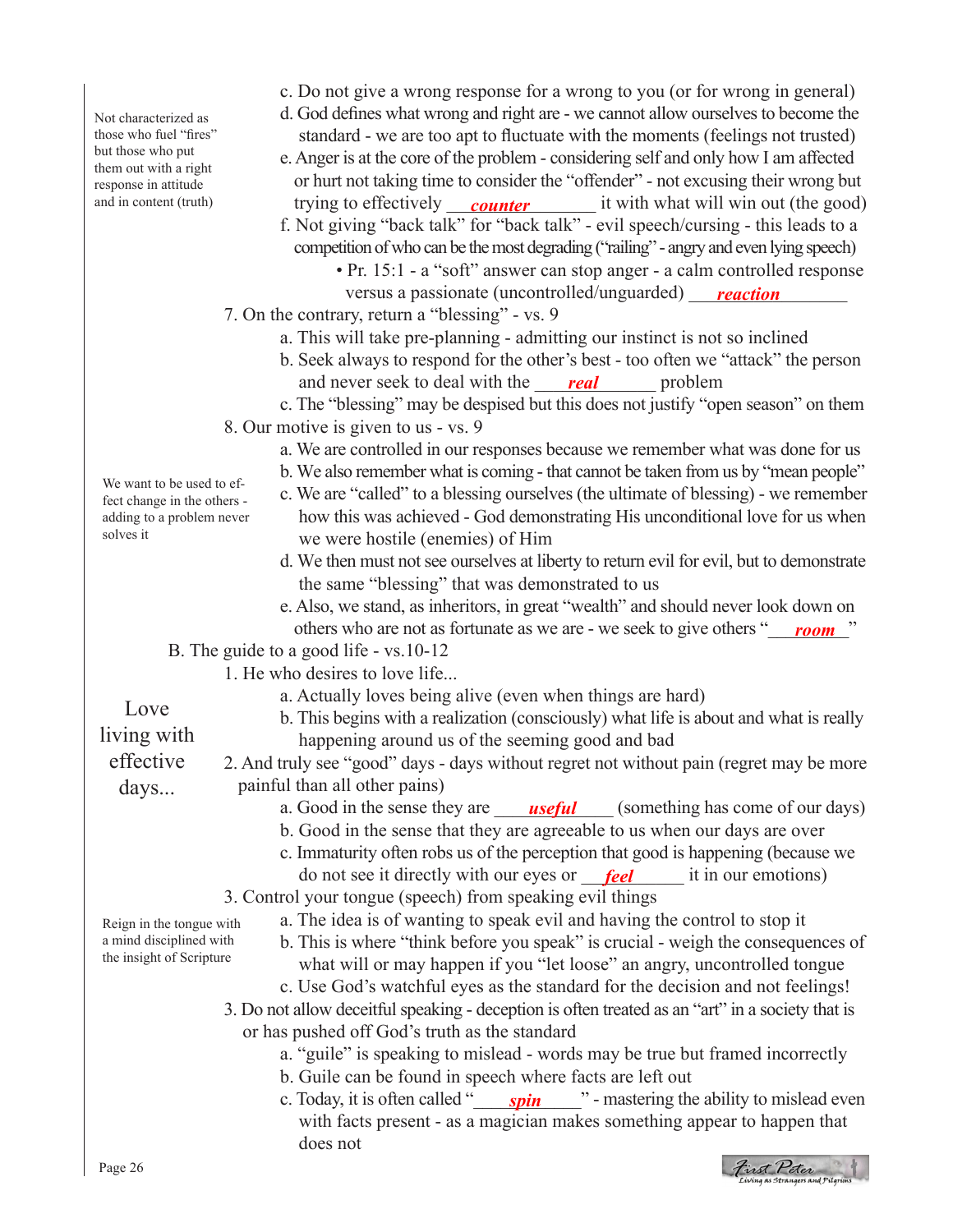- 4. Shun what is base (baseness) and accomplish "good" vs. 11
	- a. "Let him incline away from baseness and do good" Lenski

b. Have (develop) a *\_\_\_\_\_\_\_\_\_\_\_\_\_\_\_\_\_\_\_\_\_\_* for what is wrong (worthless)

(1). See it for what it is (its effects) - learn to dislike it

- (2). Develop desires for what is good (useful) see it for what it is/does
- c. Both are active pursuits bending away from evil and actively pursuing doing
- what is useful/good at all times this involves ongoing evaluations of what you are doing 5. Look for peace and then pursue it (go after it like a  $\theta$  *fleeing* objective) *fleeing*
	- a. Look to have the inner peace of assurance in God (seek its source in the knowing of God and who He is in His revealed Word)
	- b. Seek *appropriate* ways to peace with others and pursue them
	- c. Peace with others may prove not currently "doable" but it is to be our initial pursuit
	- d. Never consider an offense a "fatal" offense considered never to be resolved
- Even in the midst of 6. The righteous have the favorable "observation" of God vs. 12
	- a. The eyes of the Lord are "upon" them over them for their good
	- b. God is "for" the equitable (those being honest and right in their dealings)
	- c. His ears are over their "begging" (prayers) their intense pleadings/petitions
	- d. So, if God is for "the cause", "look out!" those \_\_\_\_\_\_\_\_\_\_\_\_\_\_\_\_ it *opposing*
	- 7. But His face is against (over) them that are evil doers
		- a. With the idea of God turning, in anger, to look directly at them in their wrong
		- b. This is the type of attention we never would want to have from God! nothing
	- escapes His attention we need not fear **neglect** and God's part
		- 8. Seeking the "whole duty of man" ultimately leads to a fulfilled life Ec. 12:13

XI. A Christian's Perspective of Suffering for the Right! - 3:13-17

A. Consider who harms when doing what is right - vs. 13

- 1. From a "normal" perspective, who will hurt us for doing what is good?
	- a. Typically this leads to a peaceful life
	- b. Gracious responses to others and motivating others to what is best usually leads to a fulfilled life and one with true \_\_\_\_\_\_\_\_\_\_\_\_\_\_\_\_\_ *friends*
- 2. But what about those who harm us (or seek to) when we are pursuing what is best?
	- a. Consider the options if we yield to their desires we would be doing wrong b. Compromise is often a "buzz word" for diplomacy and may be, but often it is a
		- means to steer many in the wrong direction

c. *Conflict* is often needed to keep our directions/courses correct!

- d. In our living for God we will most definitely offend others The unrighteous "does not hate benevolence in itself, but if it is coupled with the name of Christ it arouses his murderous anger. He applauds good conduct, but bitterly hates good conduct 'in Christ'" - George Williams
- e. So there should be times we expect to face trouble (depending on who there is to react) - II Tim. 3:12; Php. 1:29 - we are "appointed to this"
- f. We can often better determine the rightness of a position by who opposes it
- 3. These are those that "prove yourselves to be eager for what is good?" (TCNT)
	- a. The idea is that of those seeking to be "imitators" of the good
	- b. Those casually seeking the good (in their own comfort zone) are not likely to draw the attention of these "persecutors" - these seek their rightness in being agreeable with all - the imitators of good follow the "model" not the

reactions they may receive *possible*



trouble from others on this earth, there is nothing like being in the "peace of God" ruling your heart - Col. 3:15 -

> A humanist wants good deeds to be "of man" alone with no credit to God

These are ambassadors more than diplomats

Far too often we receive a little resistance or contradiction and give up on the pursuit of peace with others

So busy with the good evil and worthless "deeds" get neglected - not time for

base things

Php. 4:7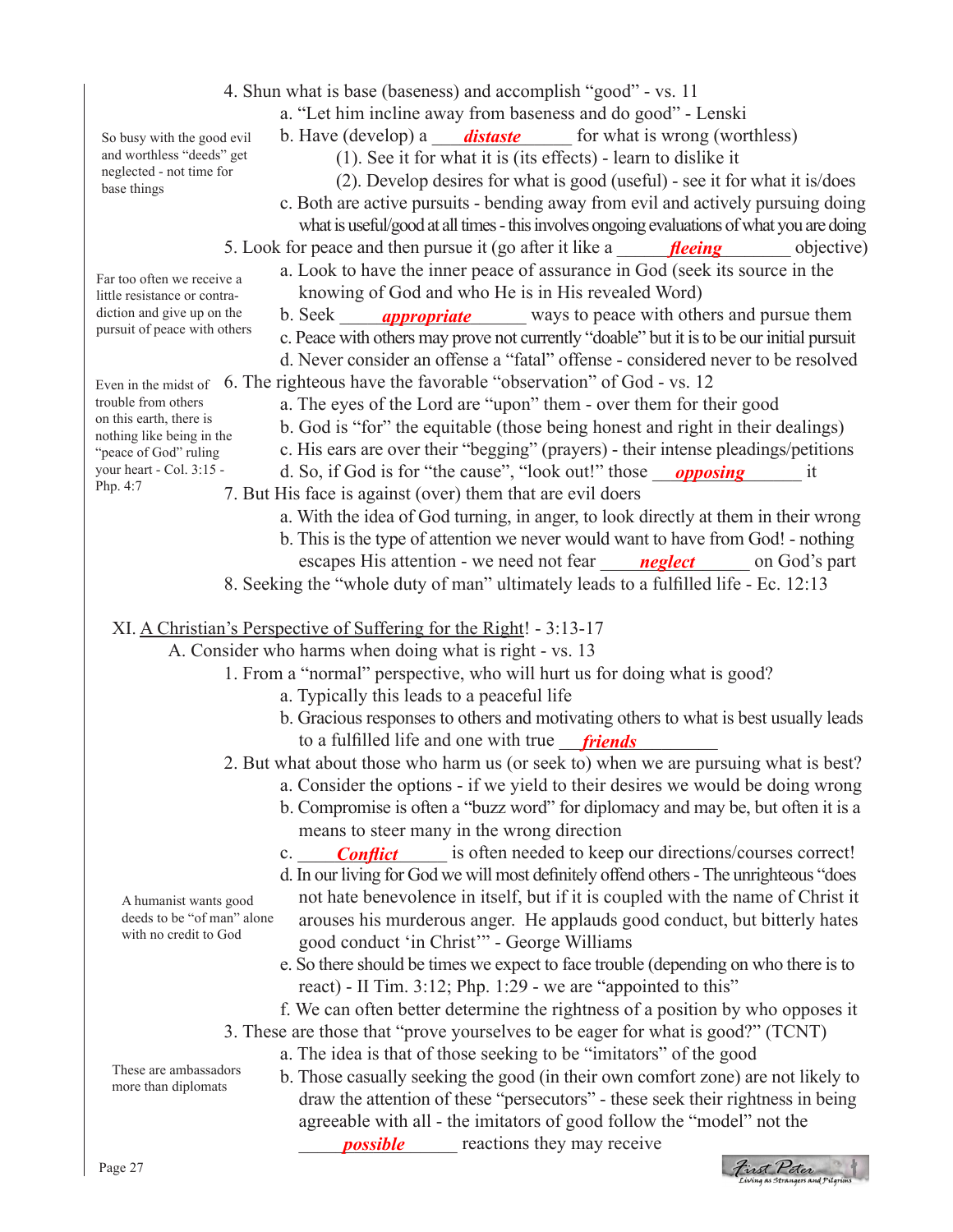- c. Some appear to be seeking good but are motivated by selfishness they are often identified by their compromise to *avoid* conflict (needed conflict)
- B. If you suffer for and while doing what is righteous... vs. 14
	- 1. It is the possibility, not the guarantee of suffering for the right just because there is no persecution does not mean it is not "righteousness" that we are doing
	- 2. It is also true, that because we suffer in what we do, that it is not wrong (that we do)
		- a. With the rise of the "prosperity gospel" many equate suffering with wrong doing
			- b. Instead, the person who suffers for doing right is called "blessed"
- c. This word (blessed) carries with it the idea of possessing all that's needed for *contentment* and satisfaction - it is a true honor!
	- 3. "..not the suffering, but the cause for which one suffers, makes the martyr" Augustine
	- 4. And do not fear "the fear of them"
- a. The first idea is to not be afraid of the persecutors if someone can make us fear them they can control us - it may be that there is some fear of them but that our ear of losing anything on "fear" of God <u>outweighs</u> our fear of man
- b. The second idea is to not be afraid of what they are afraid of (their fear) the Fear often controls focus - I must not be driven by the fear of losing anything on this earth - what is on this earth will be lost anyway in time

What has our eye (focus) at any given time?

c. Our "God-concept" must remain high (in proper perspective) to keep mean and other "dreadful" things on earth as small as they really are in comparison to Him

fear of losing fame, reputation, comfort, pride or even life - they are guided and

- See Isa. 40:12-26 limitless, perfect greatness!
- 5. Do not be "shaken" and "agitated" by them or the circumstances they seem to induce a. Life must not be allowed to be thrown into disarray by trouble
	- Be like solid ground not wavy, unstable water

 b. \_\_\_\_\_\_\_\_\_\_\_\_\_\_\_\_\_\_ must not be allowed to dictate our outlook/perspective *Circumstances* C. In your hearts, set Christ as Lord - "enshrine" Him in your heart - vs. 15

- 1. What you love, adore, live for... let it be Christ (His purposes, His will)
	- His will was to do the will of the Father Heb. 10:7; Mt. 7:21
- 2. This is an "active act" we continually seek to "do" and maintain it is what we need to keep "in-**\_\_\_\_\_check**\_\_\_\_\_\_\_\_"
- a. He is to be set aside as Lord supreme commander over our hearts I live for Him and His objec
	- b. We even check what we love by Him!

controlled by their fear (of loss)

- e in light of His c. We are **consciously** seeking to do this we're working on it daily
	- 3. It is wise to regularly stop and take inventory of our lives what are we doing and why?
		- a. He looked continually for the will of the Father to be done do we?
- ulate what they do, what b. He placed the <u>needs</u> of others above His own do we?
	- c. Need usurped comfort is this true with us?
	- d. Sacrifice and opposition was expected

4. And, with Him as Lord in our hearts, we are poised to offer defense of our "expectation"

- a. When challenged and ridiculed for our hope in Him we are ready and willing to give back a defense of why we are this way
- b. We know what we believe and <u>why</u> Who God is and what He is like
	- c. "an apologetic answer defending your faith" JFB
	- d. We will be thought strange and unreasonable for our hope we must not be shamed by their questions, opinions and mockery, but confident of our Lord and the rightness and power of His truths and ways
	- e. Our theology dictates this hope if we are unsure of our faith, our hope will be weak

tives should be lessening over time in light of His

tives - my goals and objec-

As with heroes, we seek to emulate what they do, what they like, what they admire and think is most important

the challenge of our faith, instead we welcome it, loving to see it pulverize its' opponents and skeptics

We do not fear or dread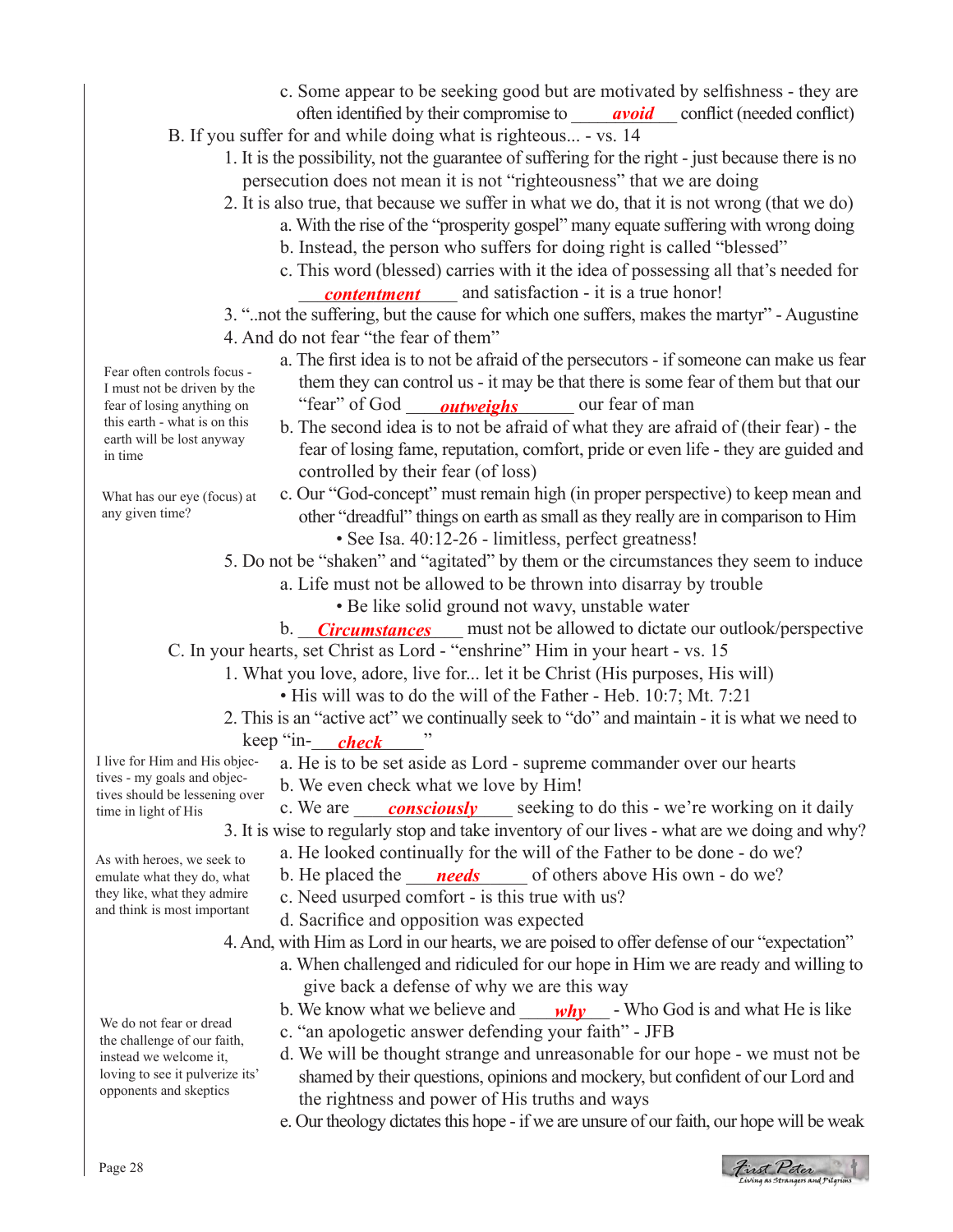- 5. With Him as Lord in your heart all else is subservient
	- a. He is priority Lu. 14:26 all else is compromised before His standing in our hearts
	- b. Others, who may think they should be revered in your hearts may challenge you
	- c. Many will want their ideas, their heroes, their hopes to be ours and will
- resent and think us deranged for not **following** what they do 6. This firm response, though, is to be in meekness and fear
	- a. Our speech is "mild" and *\_\_\_\_\_\_\_\_\_\_\_\_\_\_\_\_* (controlled and careful)
	- b. We are to be passionate about the Lord and our faith (the faith) but it is to be defended in a controlled manner (not in unchecked anger or insults)
- c. Col. 4:6 our speech is to be always with "grace" (without reference to the recipient deserving it) as you would salt your food (throughout and generous striving to make it as palatable to the hearer as you are able) prepared ahead of time so that you know how to <u>**appropriately**</u> answer everyone answer and time so that you know how to *appropriately* answer everyone
	- d. Again, we do not return "railing for railing" (insult for insult) truth for error! D. Having a good conscience - vs. 16
- 1. "That it be properly enlightened to know what is right and wrong, or that it be not under the dominion of ignorance, superstition, or fanaticism, prompting us to do what would be a violation of the Divine law... Without the first of these--clear views of that which is right and wrong--conscience becomes an unsafe guide; for it merely prompts us to do what we esteem to be right, and if our views of what is right and wrong are erroneous, we may be prompted to do what may be a direct violation of the law of God...Conscience is not revelation, nor does it answer the purpose of a revelation. It communicates no new truth to the soul, and is a safe guide only so far as the mind has been properly enlightened to see what is truth and duty. Its office is to prompt us to the performance of duty, not to determine what is right." Barnes science, its a rightfully informed and function-
	- 2. It is knowing and being confident that what you are doing and "hoping in" are \_\_\_\_\_\_\_\_ *right*
		- a. What is it that we look to for "justifying" our actions and attitudes?
		- b. Using the Truth of Scripture as our standard, supplies a *\_\_\_\_\_\_\_\_\_\_\_\_\_*\_\_\_\_\_\_ foundation
	- 3. We are not to be driven (controlled) by others thinking evil of us
		- a. If we are rightfully accused of wrong, deal with it appropriately (fess-up)

Far to many allow the opinions of others to be the ultimate of dictators to their behavior

- b. If we are falsely accused or we have no way to righteously defend ourselves, we are not to be swayed (into changing) or overcome with bitterness that we cannot sway them (to think better of us)
- c. It is not a Christian goal to be *liked* by all men Lu. 6:26
	- 4. We live and continue knowing that if the truth be known (found out), the false accusers would be put to shame for accusing your good deeds as wrong
		- a. This may or may not happen, but it still should drive us
- b. It is always to be for the <u>eyes</u> of God that we do what we do
	- 5. Our hope is that their accusations of evil doing will be false
		- a. This should partly motivate us to stay on the "straight and narrow"
		- b. Our wrong deeds will be ammunition against our message (of hope)
	- E. The focus is always to be the "will of God" vs. 17
		- 1. It is best knowing that God's will is being done even if it involves our suffering
			- a. The will of man (including our own) will fluctuate with the times and how we \_\_\_\_\_\_\_\_\_\_\_\_\_\_\_ current circumstances *perceive*
			- b. If it is allowed (suffering even when we did right) we can truly be rest assured that it is in accordance with His will and is perfect

We seek to be good ambassadors of the hope (message) we carry not wanting to lessen its image because of our uncontrolled defense - we still must defend, though, not using our seeming inability to handle the defense of the Truth

It's not just a con-

ing conscience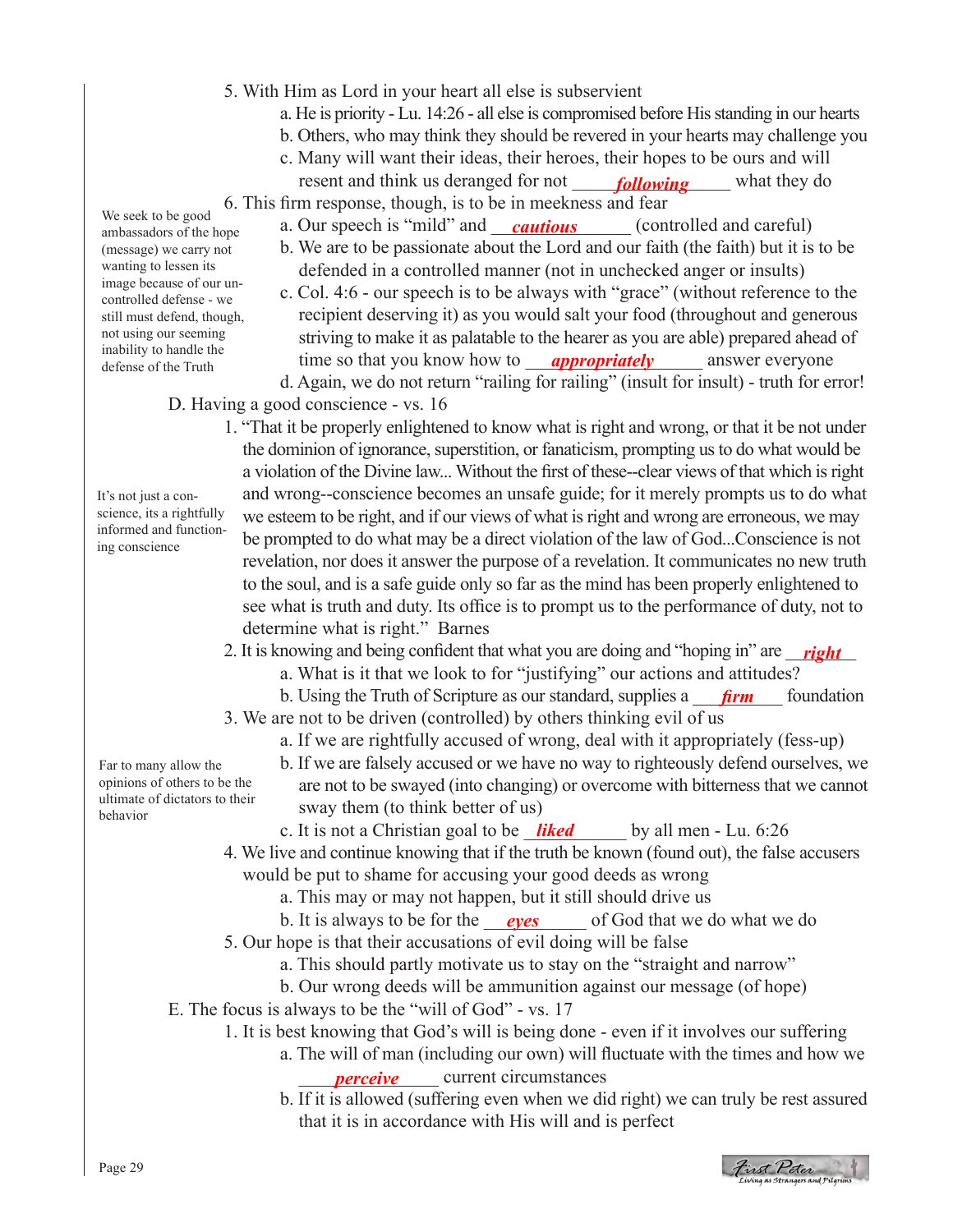- 2. It is better that "the will of God be so"
	- a. Whose will are we seeking to be accomplished?
- b. It will be a lifelong fact that we will battle our own will in most matters and that our will will rarely be in perfect *harmony* with God's
	- c. Our contentment is to be sought and found in the will of God at work
	- d. It is better "κρειττον" of more strength, power and influence effectiveness (1). It is what we would choose if we knew all the facts and wanted the best (2). If it is allowed to happen, it will (somehow)  $\frac{fit}{\sqrt{t}}$  the plan of God
	- e. "*Duties are ours, events are the Lord's. When our faith goeth to meddle with events, and to hold court (if I may so speak) upon God's providence, and beginneth to say, "How wilt thou do this or that?" we lose ground. We have nothing to do there. It is our part to let the Almighty exercise His own office, and steer His own helm. There is nothing left to us but to see how we may be approved of Him, and how we may roll the weight of our weak souls in well doing upon Him who is God Omnipotent.*" Samuel Rutherford
- 3. Suffering for the right will always fit with God's will if trouble comes, we take it up with resolve and if it does not come we do not <u>seek</u> it out
	- The Geneva Bible was a result of many who were fleeing for their lives (because of their well-doing) and ended up in the same place - they used their time and opportunity to translate the entire Scripture into English which became the Bible of the Puritans (published in 1560)
- 4. It is not "better" (as powerful) to suffer for wrong-doing this is to be part of our motivation for striving to do right - not just to avoid the pain of being humbled or inconvenienced for doing wrong, but in the waste of time and resources lost (opportunity lost) when wrong consumes our time and *focus*

#### XII. The Exemplary Example of the Suffering of Christ and the Results - 3:18-22

- A. Christ suffered for our sins, not for His (having none) vs. 18
	- 1. This suffering for sins (on His part) was *once* for all
		- a. Its effectiveness (this suffering) is everlasting
		- b. It was used of God for our eternal salvation (redemption and reconciliation)
	- 2. This suffering (His death) was for our sins He was guiltless and yet this was God's choice means of paying the debt for our salvation
		- a. If this was true with our Lord, why would we expect (or even hope) different?
- b. Much of our life effectiveness will be found when we are <u>called</u> to suffer
	- 3. It was the "just" for the "unjust" the guiltless for the guilty
		- a. At first glance it would not look "fair" or even right
		- b. The power of God was seen in taking on Him our iniquity and not making each of us rightfully bear our own iniquity to certain and deserved judgement
			- c. In our typical estimation, the wrong should suffer for the wrong but God, in demonstrating His power used the right to suffer in the stead of the wrong!
- In doing this, we learn of Grace, a concept, that without it, all of the structure of salvation will crumble (none of it would occur without God showing favor to those who did not \_\_\_\_\_\_\_\_\_\_\_\_\_\_\_ it) *deserve*
	- 4. This is what God did for us suffering wrongfully (our not "deserving" it) should be seen as a probable part of our life's calling

The derserving did not just die for the undeserving; He died for the repulsive, disgusting and criminal (which we all are in our own "righteousness")

We are not to be continually driven by the "why" as much as we are to be driven by the "what" - too much questioning slows or stifles doing!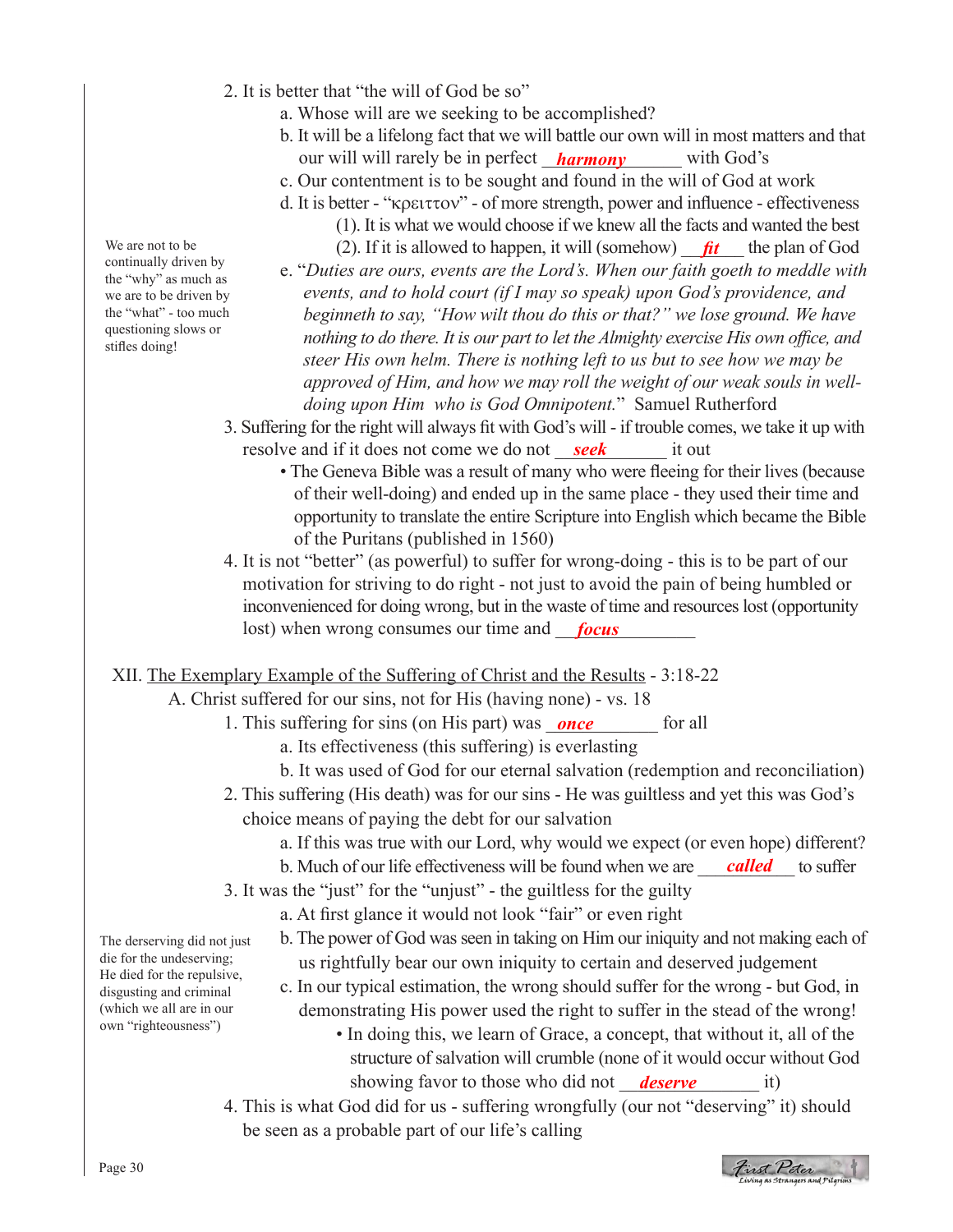- 5. To bring us to God this was the purpose statement this is why it was done
	- a. As we face suffering, our first thoughts should head towards "*\_\_\_\_\_\_\_\_\_\_\_\_\_\_\_*"
	- b. Seek out God's thoughts first before we delve too deeply into our own!
- 6. Being "put to death in the flesh" (on the one hand) while being quickened in the spirit
	- (living "real" life simultaneously) at the same instance (on the other hand)
		- a. It was at the death of His body that the life (quickening) happened
			- b. This truest of life is in the spirit not of this material world (where suffering takes place and often in the form of the loss of the material)

B. It was in "the spirit" that victory was seen and **proclaimed** - vs. 19-20

- 1. There is much controversy over these verses for centuries there have been great efforts to determine, conclusively and without doubt, the illustration that Peter uses
	- a. Who were these prisoners? When did Christ speak to them? What had they done to be in "prison"? Where is this prison? What does "spirits" refer to? b. Some believe these spirits are angels that performed particularly bad acts of
	- disobedience and placed in a special prison for their wrongs
- It is coupled with II Pet. 2:4 by those that believe this

This view seems most likely since it would have been Christ's "spirit" that made proclamation to these "spirits"

This earth does not and never will represent life at

Some try to take this to mean that Christ went into Hell to preach to some there to give them a second chance at salvation - there is no supporting "evidence" or support for this

its fullest

- They believe that this group of angels were beings in Gen. 6 who co mingled with people and produced a deviant "race" (needing to be destroyed in the flood)
- c. Some believe the "spirits" are the people who lived in the time of Noah and are now spoken of as "spirits" since that is their present state - then Christ (and His message) was preached to these "antediluvians" who mocked Noah (and his message for repentance) for 120 years and are now here the proclamation of Christ's victory - the message was true throughout!
- 2. Either way, the message of these verses are clear
- a. There is more "power" in "the spirit" success is not defined in this life, in the material world and its *\_\_\_\_\_\_\_\_\_\_\_\_\_\_\_\_\_\_\_\_\_\_\_\_\_\_\_* and sufferings
- b. One way of the other, it was by means of "the spirit" that Christ went and pro claimed His victory - "preached" is not the word for proclaiming the gospel but of heralding out the news of <u>victory</u>
	- c. Defeat and loss looked apparent in the "physical realm" and those focused solely on it did not see the victory won (until they also were "spirits")
	- 3. These spirits are now in "prison" confinement without hope of release
		- a. They are there for their disobedience they disobeyed "long ago" in the face of God's patience with them (120 years) - many will ultimately determine God's patience to be tolerance or a yielding to the stubbornness and determination of their *wills*
		- b. "The way of the most is neither the best, the wisest, nor the safest way to follow: better to follow the eight in the ark than the eight millions drowned by the flood and damned to hell." Matthew Henry
- c. They defied God and mocked His message (and messenger) while seeing the "salvation" constructed before their eyes - the salvation and it's "construction" were they very center of their mocking and ridicule - it was absurd, in their eyes, that they would need "saving" from what they had not *\_seen* 
	- d. God is "framed" as longsuffering and presenting openly His salvation while man is pictured as incredulous and obstinate in the face of saving - the exception was Noah who was described as having "found grace in the eyes of the Lord" - Gen. 6:8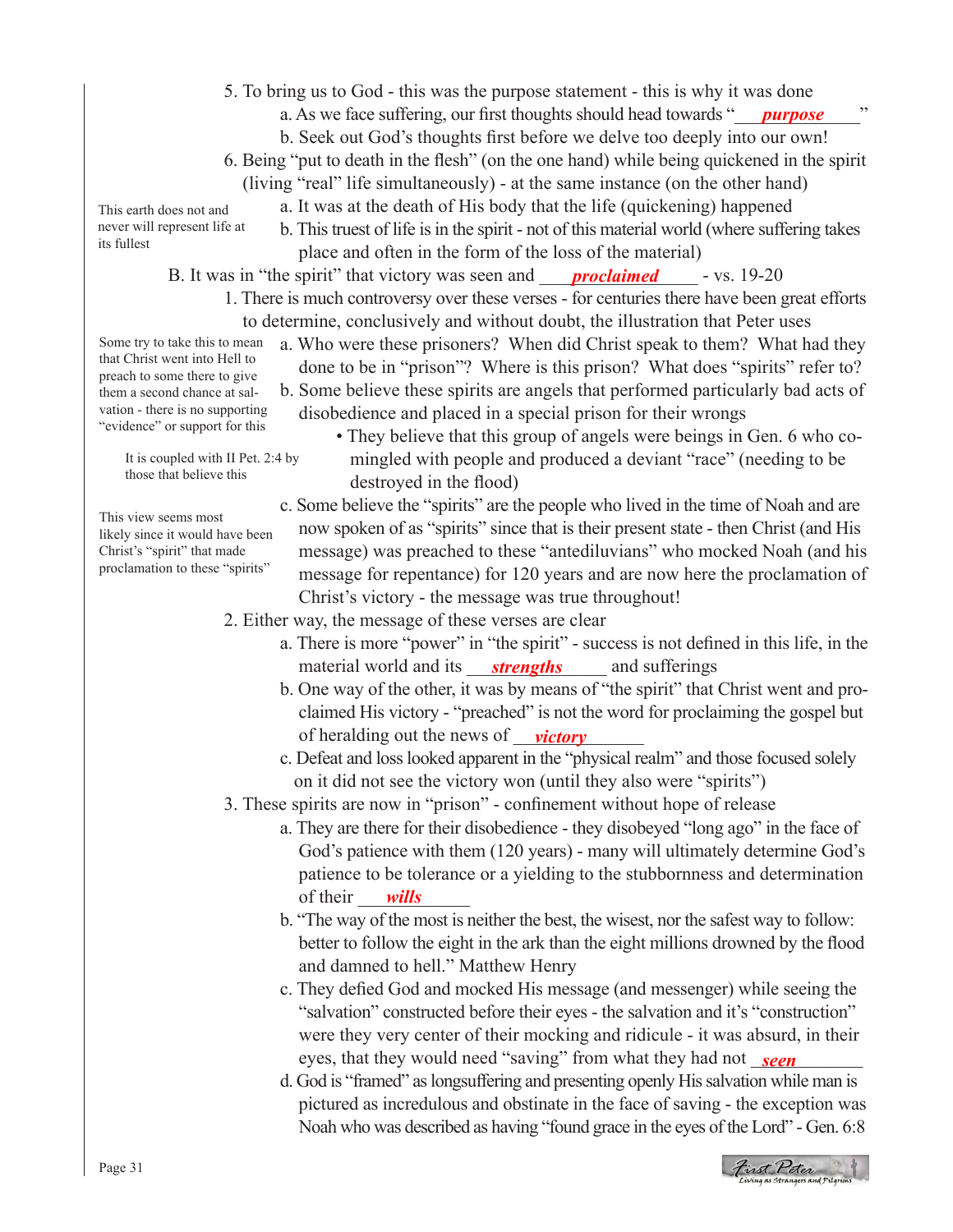- 4. So these were in "prison" for things God considered grievous
	- a. They disbelieved thus they would not obey (submit/yield) stubborn
	- b. They disbelieved 120 years in the face of God's longsuffering

The "I might get around to — c. The sin of presumption is two-fold - it follows self-will over God's and it counts sometime" syndrome on more <u>time</u> to "think it over" - see Pr. 27:1 it sometime" syndrome

- 5. Victory was proclaimed, though, through the suffering of Christ these disbelieving "spirits" in the time of Noah were informed of this victory - vs. 19-20
- 6. Only eight persons were saved from the flood (through the water judgement)
	- a. Rightness (clearly from this example) is not measured by *numbers*
- b. Rightness is measured only in as much as there is obedience to God's Word C. The mocking and disobedient in the time of Noah perished in the water, while Noah was saved
	- through the waters (by being held up by them) vs. 21
		- 1. Again, there has been controversy about the phrasing used in this verse
			- a. It's purpose is not to say that baptism saves anyone
			- b. The use of the term " $\alpha$ ντιτυπον" clarifies it as symbolic (the water in baptism)
		- 2. Not the "removal of dirt from the body" it's not the water of baptism that is significant
			- a. Peter, using the time of Noah as an example, uses the parallel of water used in judgement and salvation to draw the attention back to the work of Christ
			- b. It is in conjunction with the "pledge of a good conscience towards God"
- c. It is describing the profession made openly and identification with Christ and His work that is at the *heart* of the baptism practice of the baptism practice
- d. It is a powerful ordinance which we practice our of obedience, example, and ultimately *openly* confessing our reliance upon the work of Christ
	- 3. We are not saved by the process of water baptism, but baptism does demonstrate the reality of what has taken place in us - this obedience, as in Noah's example, and faith (reliance upon) in the work of Christ is what saves us through the "waters"

D. Baptism represents our identity with Christ's death, burial and resurrection - vs. 21-22

- 1. It "saves you" (in its symbolism) by the resurrection of Christ
- a. His victory over death is our only way to victory over death in all *\_\_\_\_\_\_\_\_\_\_\_\_\_\_\_\_\_* 
	- b. Spiritual deadness and eternal death in God's judgement were conquered
	- c. This is what we all are drawn to remembered at baptisms
	- 2. He has gone into heaven and is at God's right hand
- a. This is our hope in suffering (it is not in what is here or what may be "here" but what will be "*here* " in God's realm)
	- b. It is also to keep our focus on whose perspective matters most is it the dominant personalities around us or the One who has perfect perception of all things, Who died on our behalf, Who sits at God's right hand?

E. Our Lord, the One we identify with and Who intercedes for us, is over all! - vs. 22

- 1. "Having gone into Heaven" He was welcomed and honored with the highest honor a. Often (if not most often) this will be the case - despised and ridiculed (and
	- rejected) on earth, persecuted, hated and hurt and yet honored in Heaven b. It is crucial that we assess what we are living for each day - is it for "that day
	- before God" or "this day" before man? which is most important?
- 2. We now live, understanding Who is "in *\_\_\_\_\_\_\_\_\_\_\_\_\_\_\_\_\_*" (over all)
	- a. Mt. 28:18 "Given to me was all authority in heaven and on earth;" YLT
	- b. All is answerable to our conquering King who also suffered for the right

First Peter<br>Eiving as Strangers and Pilgrin

So there was suffering for the right in Noah's time, but the end result powerfully speaks to this day of faith in God and not confidence in public opinion and popularity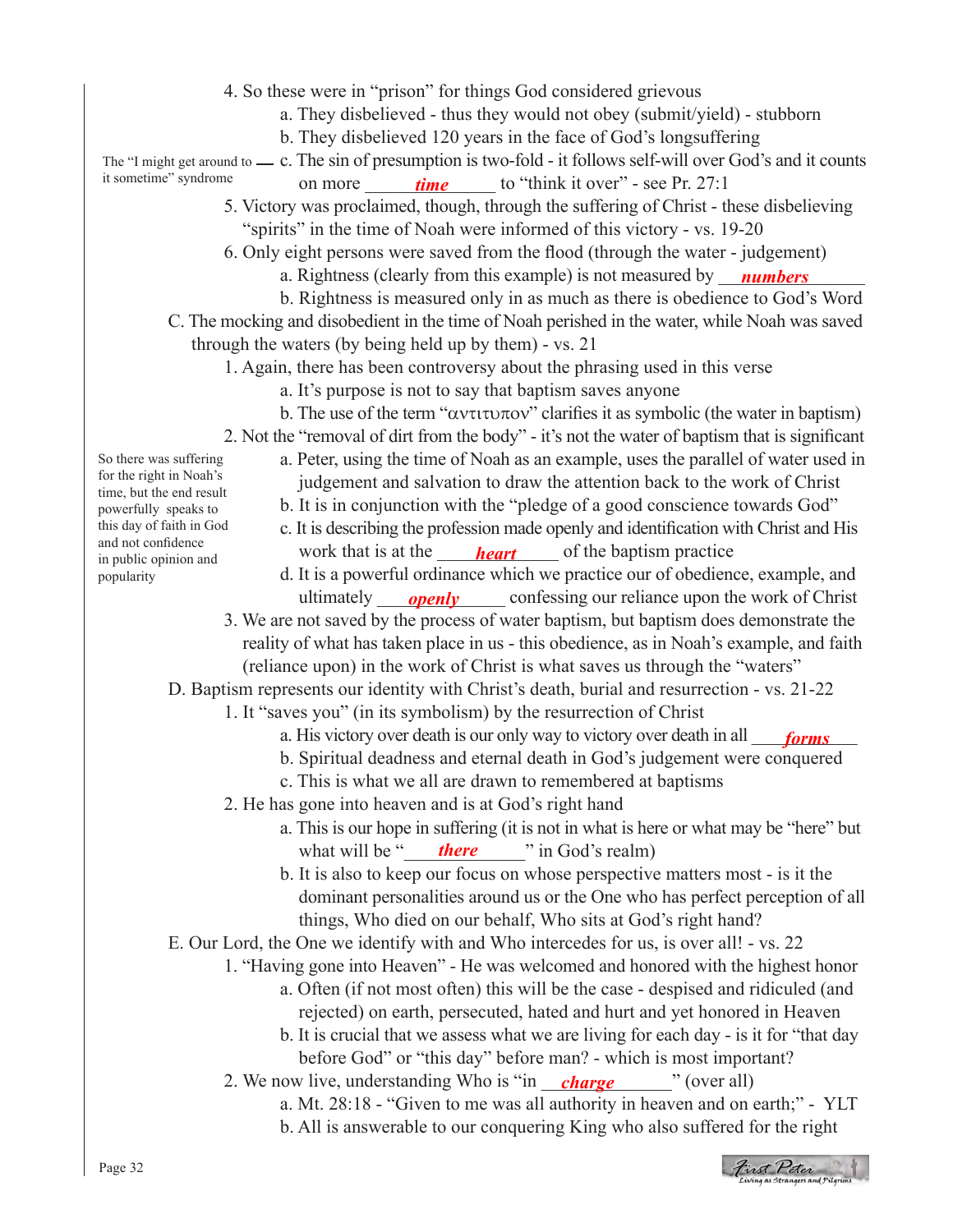- 3. "He is there in glory, associated with the Almighty in the government of the universe. He is present there as our incarnate Lord, exalted and ever able to aid His suffering saints." a. This is our " $\epsilon$  *connection*" in times of suffering b. We are to always see Him where He is so as to not lose hope or perspective 4. All authorities, earthy, angelic and spiritual are under His jurisdiction - we ought not fear or revere any more than Him! XIII. Live as Strangers, Staying Focused on Purpose - 4:1-11 A. Keep focus on the example of Christ 1. Just as Christ suffered while in the flesh (likewise, see that He did and learn from it) a. We must not consider ourselves *above* suffering (wrongfully for the right) b. "Remember the word that I said unto you, The servant is not greater than his lord. If they have persecuted me, they will also persecute you; if they have kept my saying, they will keep yours also." John 15:20 2. We are to equip/arm ourselves with His \_\_\_\_\_\_\_\_\_\_\_\_\_\_\_\_\_\_ *perspective* a. We are to use it, as it were, a defensive and offensive weapon, His "mind" b. Just as He looked upon it, so are we - He looked upon it as doing the will of God as clarified in I Pet. 3:17-18 and our Lord in Gesthemene c. It is the same idea as in Philippians 2 - "Let this mind be in you..." (1). Emptied Himself of Himself - He was not here to do his own will (2). Took on the "form of a servant" - living to meet the needs of others, not seeking others to live to meet His needs (3). Made in the likeness of man - made *Lower* to fulfill God's will (4). Humbled Himself - He was not here to make Himself the focus (5). He was obedient unto death - nothing in life usurped His *\_\_\_\_\_\_\_\_\_\_\_\_\_\_\_\_\_\_\_*  d. This "arming" is needed because we will be attacked also - the goal of the enemy is to grab our focus, have us question purpose and to alter our perspective to live for this life and consider the loss of comfort or many things in this world too costly e. The goal of the "enemy" is to get us to subscribe to other "minds" B. "He who has suffered in the flesh is done with sin" 1. When we suffer, sin lessens - we are no longer enamored with it a. This is one of the side benefits of suffering - what used to be important to us no longer is - our priorities change sometimes making us feel shame remembering how we used to look at life b. Contradicting our natural, self-serving tendencies has a way of \_\_\_\_\_\_\_\_\_\_\_\_us *maturing*2. When we suffer, it identifies we are "done with sin" a. Sin is ultimately the pleasing of ourselves - fearing self contradiction b. Suffering for the right identifies we are serving someone other than ourselves 3. Our suffering/death with Christ (Rom. 6) results in the death to self C. The rest of our life outlook has changed - vs. 2 1. The use of our time, from our vantage point, is to be taken up with righteous pursuits a. That we should no longer live out our lives serving our "flesh" b. Self-gratification/pleasure is not to be our focus c. When not suffering, we need checkpoints to ensure our life focus - suffering can be an effective "focuser" 2. What we are not to be living for Hiebert-This is the mind we are to arm ourselves with - it will defend us against attacks to sway us from purpose and will aid in our "attacks" against humanistic philosophies seeking to dominate society, its purposes and priorities *Temporal values versus eternal values* The idea is of the time in our lives that is "left-over" or remaining - we cannot go back and reclaim time but we can for time yet to come Living life based on realities not perceptions, pretenses or the pursuits of fun *connection*
	- - a. "the lusts of men" the popular/normal life pursuits of people
		- b. The typical priorities of our age/society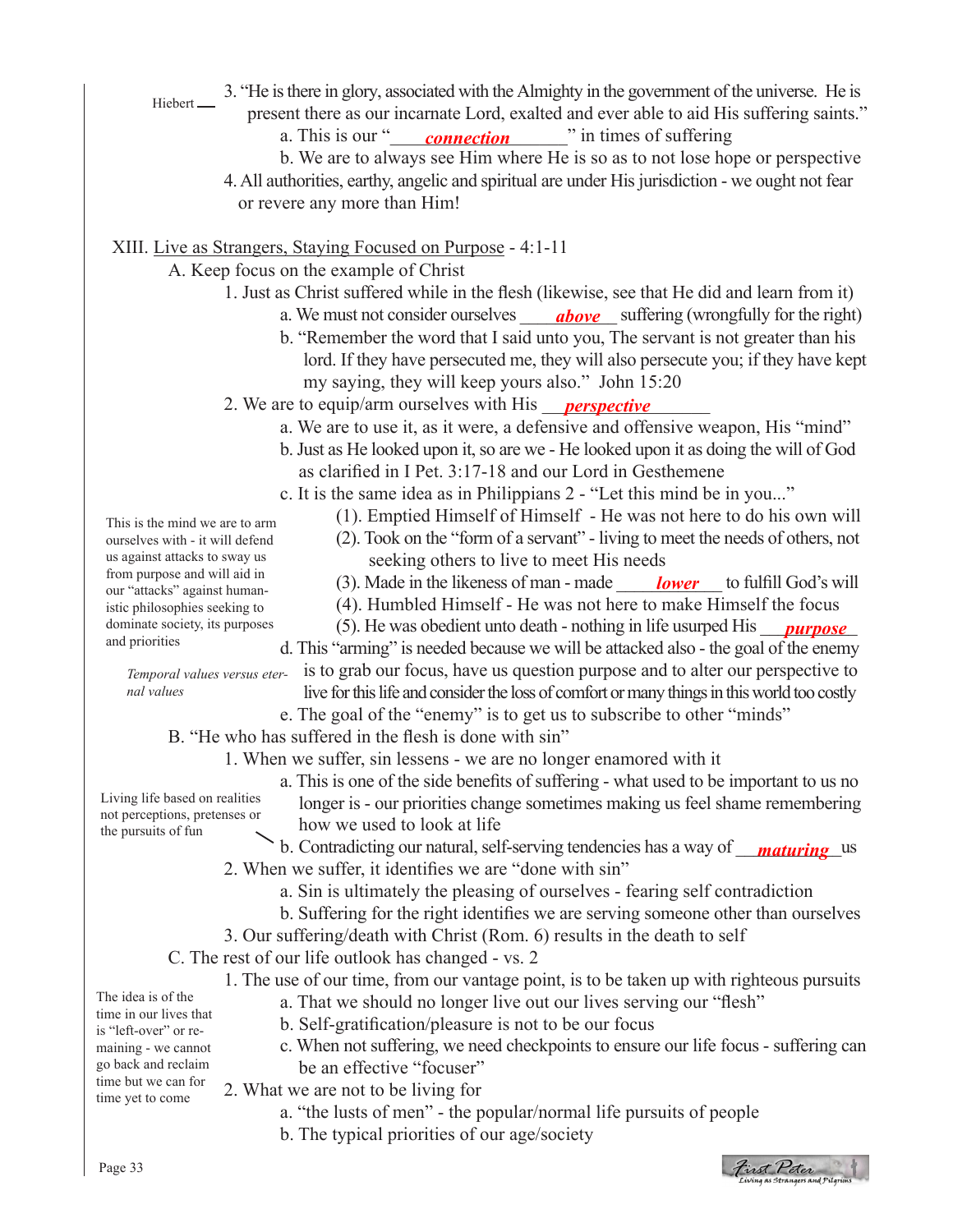c. These "lusts" are plural and varied - there's many and they are ever fluctuating d. This is in contrast to the singular will of God which is firm and steady (reliable) e. These are the "lusts of men" in contrast to the "higher calling" of the redeemed f. So, we are not to be taken with what general humanity are taken with 3. Our remaining time is to be taken with the will of God - seeking out what it is first and then the active (conscious) *living* for it and in accordance with it a. Sometimes, inactivity and not pursuing (learning and following) something is just as harmful as contradicting it b. Wanting to "get to know God" will be a natural by-product of wanting to live by His will (and the *confident* discovery of it) 4. The life we now live is one of a different kind - Gal. 2:20, II Cor. 5:15-17, John 1:13 a. We must not allow ourselves to look upon our lives as truly ours b. If/since we are "wrought" by the will of God, we are for the will of God D. Any time spent in our sinful pasts is more than enough time - vs. 3 1. The past time, spent carrying out the desires/priorities of the "Gentiles" (pagans/godless) was "sufficient" (enough) a. Literally, for the time that has come and gone, it was plenty b. Too many get caught into the lie that there is more that a sinful life can offer and somehow bring a contentment and satisfaction that cannot be found in pursuing go as not to be driven by God's will - if sinful pursuits are let go, we will miss *\_\_\_\_\_\_\_\_\_\_\_\_\_\_\_\_\_\_\_\_\_\_\_\_\_\_\_\_*  c. Better to have gone through life not having known or experienced certain things d. Part of the appealing message of sin is that is has something satisfying to offer e. There is no wisdom in counselling someone to "sow their wild oats" Pr. 23:17 — f. It is distracting to live a life believing you have missed out when it comes to a sinful life 2. Much of wisdom comes when we finally see our time on earth as limited - Psa. 90:12 • This was in context of revering God and not wanting to be against Him 3. Peter then lists shameful sins and practices that once characterized their lives a. Part of maturing in Christ should involve an abhorrence to looking back when we lived according to our *\_\_\_\_\_\_\_\_\_\_\_\_\_\_\_\_\_\_\_\_\_* inclinations and self-will b. The practice or even desires of these should no longer characterize us c. These are "life-drainers" that never offer satisfaction robbing us of valuable time and resources while living for them - Pr. 27:20 d. Pr. 2:20-22 demonstrates the protection of *loving* wisdom E. Our difference in practice and priority will bring criticism - vs. 4 1. They will be surprised that you do not "run with them" a. The idea is that we do not join them in the group/popular pursuits b. It will be as if we are strangers to them (especially if they knew us before) - the word picture is one entertaining a stranger c. They wonder what happened and what went wrong - and will no doubt do all they can to get us back in with them 2. They are surprised, not that we do not just run with them, but that we are not after the pursuit of <u>excess</u> with them a. "Why don't you want to enjoy life to its fullest?" they will ask b. It may not even be in relation to our refusal to sin - it may be that we are not as driven as they are to "live it up" as much as possible c. This will bring criticism upon us - they will speak evil - not just of us, but also of God and His truths (which so affect our thinking) We, as the children of God, should expect to live above this and look as God's will as our highest and grandest pursuit These are key traits that younger people need to be convinced of themselves so as not to be driven by curiosity see also Psa. 39:4 These do not characterize "living"; instead they drain the real life from us This surprise will be genuine on their part and it will perplex them - even to anger and frustration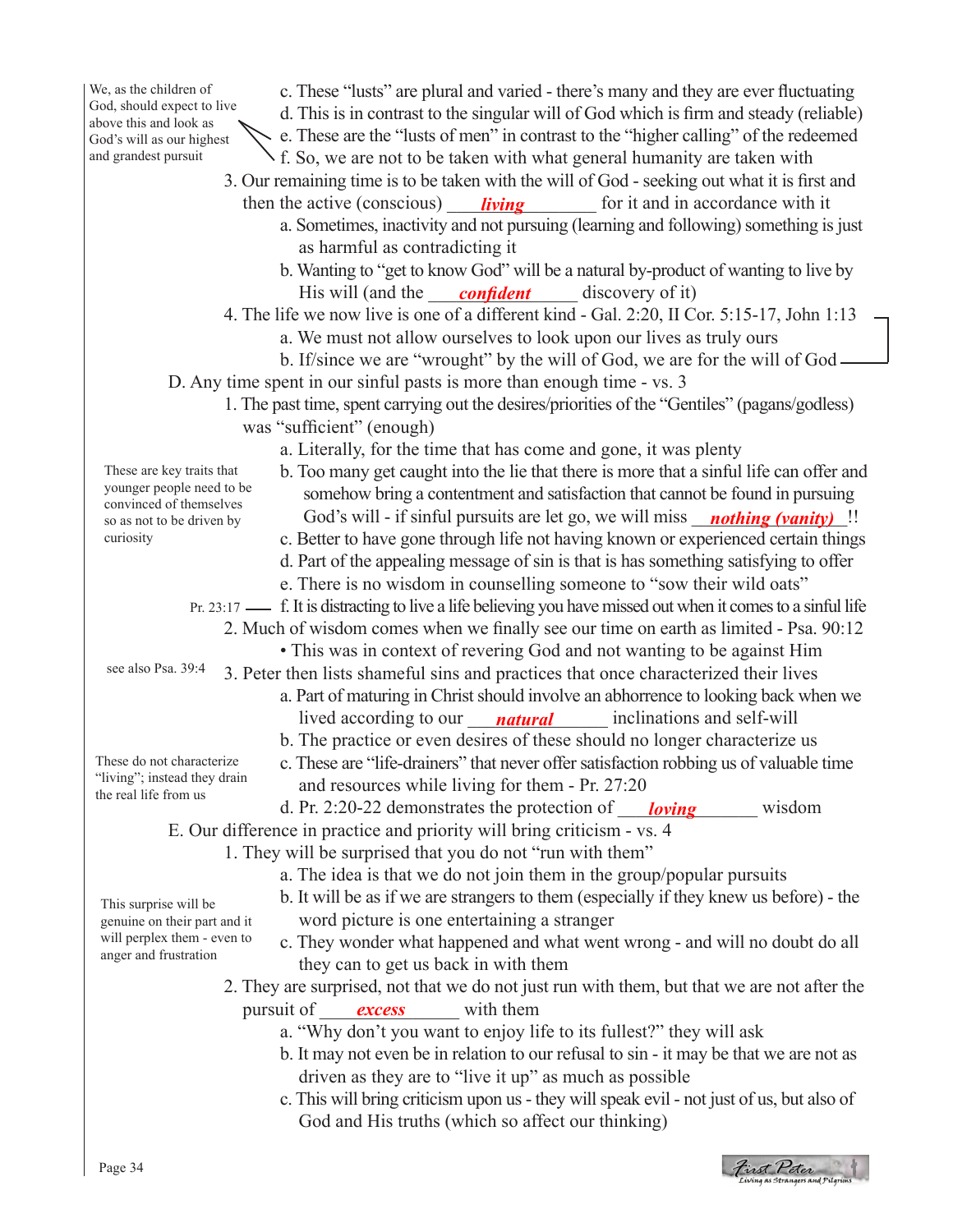- d. It will be strange to them because we are not truly one of them sin is not who traints and finding their and what we really are - it will be **unnatural** to us e. Their excess in "unsavedness" - living out more fully their depravity f. They are bound by their \_\_\_\_\_\_\_\_\_\_\_\_\_\_- they will ultimately live for what they *desires* want, and what they want will be their doom F. There will be an "account" given before God - vs. 5 1. These will have to answer for themselves - the idea is to give a "word" a. Any that are not "in Christ" will have to speak for themselves and "stand" for themselves before God (while still in their sins) - see Php. 3:9 b. They live as though they are unaccountable - this thinking emboldens them c. This is why the group in Rom. 1 do not like to think of God or be reminded of Him - Rom.  $1:28$  2. The Judge is already ready - He is literally "in readiness" a. Those living when this accounting takes place will be judged b. Those who have died will not escape it either G. Being doomed (by our *\_\_\_\_\_\_\_\_\_\_\_\_*\_\_ way) to judgement, the Gospel was brought to us - vs. 6 1. "For this cause" - seeing that there is an inevitable accounting coming a. The Gospel was preached to those they knew, that had died b. These that he refers to must have received the Gospel 2. They would first be "judged" as men must be judged in *\_\_\_\_\_\_\_\_\_\_\_\_\_\_\_\_\_\_\_\_\_\_*\_ a. This could be just that all are appointed to die because of sin b. It could also be those "judged by men" to die for the beliefs c. Natural death is not the greatest judgement - this is why the Good News pre pares us for after death and does not deliver us from physical death 3. Those having heeded the Gospel would then live "according to God in the spirit" a. This will be true life (truly living) - the height of "living it up" on this earth will not even be measurable to living with God! b. It is this type of thinking that is to consume our life perspectives and why we will not be shaken with ridicule - why would we be <u>swayed</u> when we know what is coming? H. As the end of all these things nears, our activities should be focused - vs. 7-11 1. The end of all things (as they are) nears (perfect tense - has neared, is nearing and will continue to get near) - so prepare for the end approaching a. Clearly it carries with it the end of what each age lives for and seeks to continue b. People are most sinful when they see things as never ending (false security) c. There will be and have been those who mock this in light of the passage of time - Peter addresses this in II Pet. 3:4-7 and compared them to the disbelief of those who perished in the flood 2. Seeing then the *futility* of living for any "age" we are to first... a. Be sober-minded - clear headed - don't be caught or consumed with a distorted view of reality (as though life is about only what we see around us and what we feel at any given time) b. Be moderate and controlled in your thinking - guard your "heart" with all diligence because this dictates what makes up our living (issues of life) - Pr. 4:23 It is the ongoing removal of restraints and finding their "thrills" in this process We strive to live for "that day" not today
	- c. Avoid that which "clouds the senses" so as to be focused in your conversing with God (prayers) - that which makes us forget/neglect to pray is what we must not allow to consume how we look at life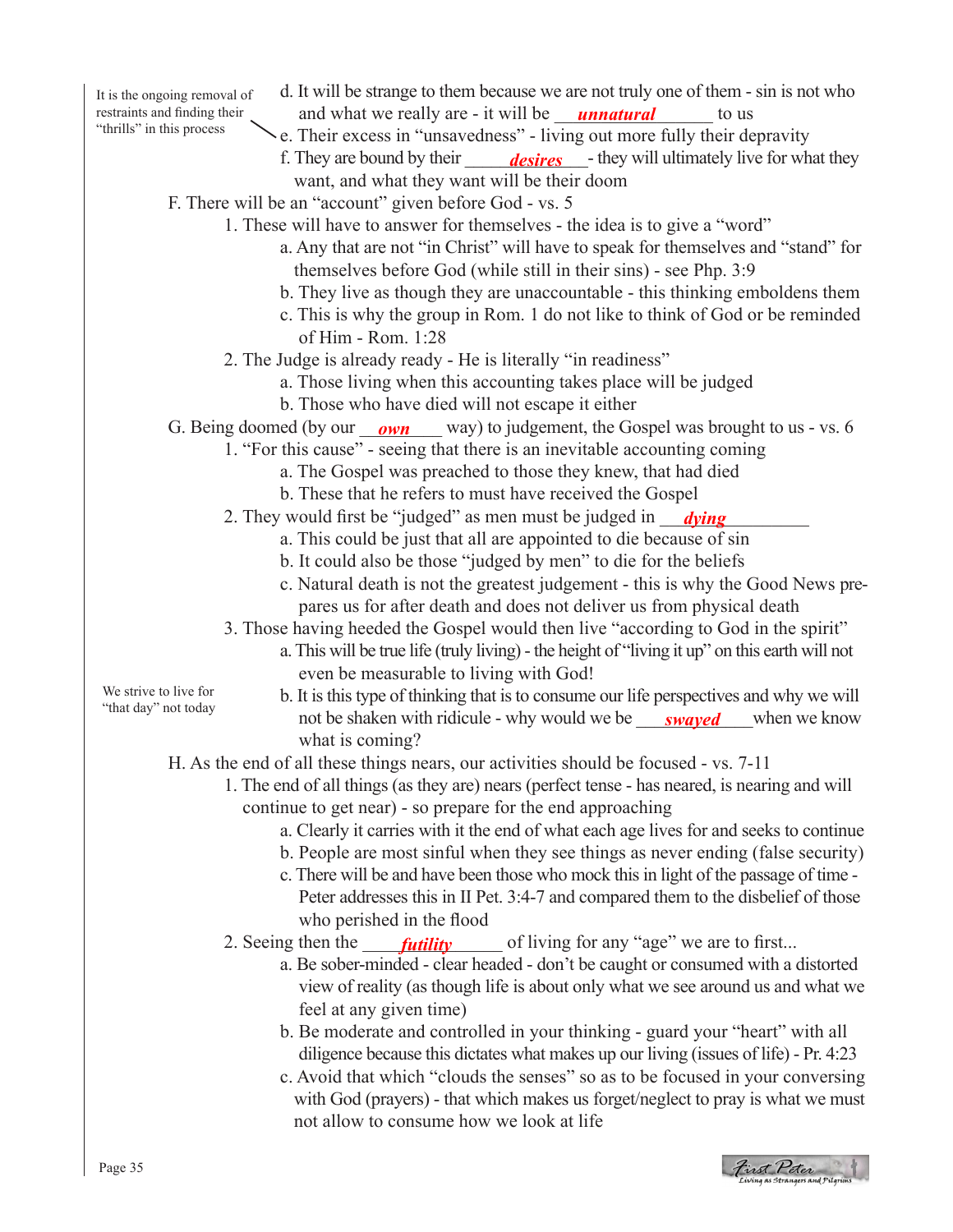We are, as it were, living in parallel to the "end" when this age will be finished live accordingly!

It is a selfless attitude and approach to one another we do this before the eyes of God as a child would before the eyes of their parents

Murmuring is typically a quiet/concealed complaining

We are to be as "good" stewards - honest, just and diligent in careful use of what we have been entrusted

- 3. Again, the motive is the "end of all things" being near "*Up to Christ's coming in the flesh, the course of things ran straight towards that end nearing it by every step; but now, under the Gospel, that course has (if I may so speak) altered its direction, as regards His second coming, and runs, not towards the end, but along it, and on the brink of it; and is, at all times near that great event, which, did run towards it, it would at once run into. Christ, then, is ever at our door."* Nathaniel M. Williams a. Thus the need for clear-headedness - as if driving along side a *\_\_\_\_\_\_\_\_\_\_\_\_\_\_\_\_*  b. Do not allow "communications" with God to be hindered or distracted 4. So, above all other things (on this earth), have (hold) fervent love - vs. 8 a. Realizing we live on the brink of the end, focus on your love of each other
	- b. This is literally the "into yourselves love" we are partial to one another and it is expressed - the opposite being a fighting and confrontational attitude with each other
	- c. As parents long that their children will love each other above others
	- d. Fervent has the idea of "extending" it is earnest, or as a flexing muscle; it is working with great effort
	- 5. For (purpose statement) love covers lots of sins see also Pr. 10:12
- a. This does not mean it condones evil, but that it seeks to overlook the faults or offences of others to ourselves - it *looks* to forgive
	- b. It is like the phrase, "Love is blind" as a young couple "in love" never seem to see the faults in each other - in a similar way, this is our love with each other
- c. Clearly, one of the greatest hindrances to our demonstration of selfless love to each other is our constant noticing of each others **faults** 
	- 6. Demonstrate hospitality with each other vs. 9
		- a. Hospitality is a word used to communicate a "love of strangers" but these were not total strangers, but other believers they may have not met
- b. It also carries the idea of *loving* to have guests
	- c. This would, at times, be taxing on feelings, sleep and resources so they should be careful not to allow a complaining response (murmuring)
- d. Strive to be sociable not just to be nice, but to "rub shoulders" with each other, impacting, affecting, encouraging and *challenging* each other
	- 7. As you have received of God's gift, use it for/on one another vs. 10
		- a. The idea is that each has received at least one gift of some sort not necessarily just spiritual gifts, but any gift or resource (and we acknowledge it as from God)
		- b. God gives the gifts (resources/graces) to be used as He knows best, and we are to see them as needing to be disposed for His purposes
		- c. Act as a minister (servant) dispensing what God has given this is how we are to view our gifts - we are mere stewards of God's resources
- d. There is no "ranking" of gifts if we use what we have been give, though low in the eyes of some, it is the highest work we can do for God - this is why we do en entrusted **come and the control of God** control of God control of God control of God control of God control of God control of God control of God control of God control of God control of God control of God control of God
	- e. We are entrusted with the "manifold" grace(s) of God there are lots and they are varied - so we will, no doubt, be entrusted with many gifts over the course of our lives and should be flexible to seek to "spend" these resources in the variety of ways that God will bring
	- 8. So, if you speak, remember Who you represent vs. 11
		- a. "Let him speak as (becomes one speaking) oracles OF GOD." JFB
		- b. Especially those speaking the Word of God treat it with great respect!

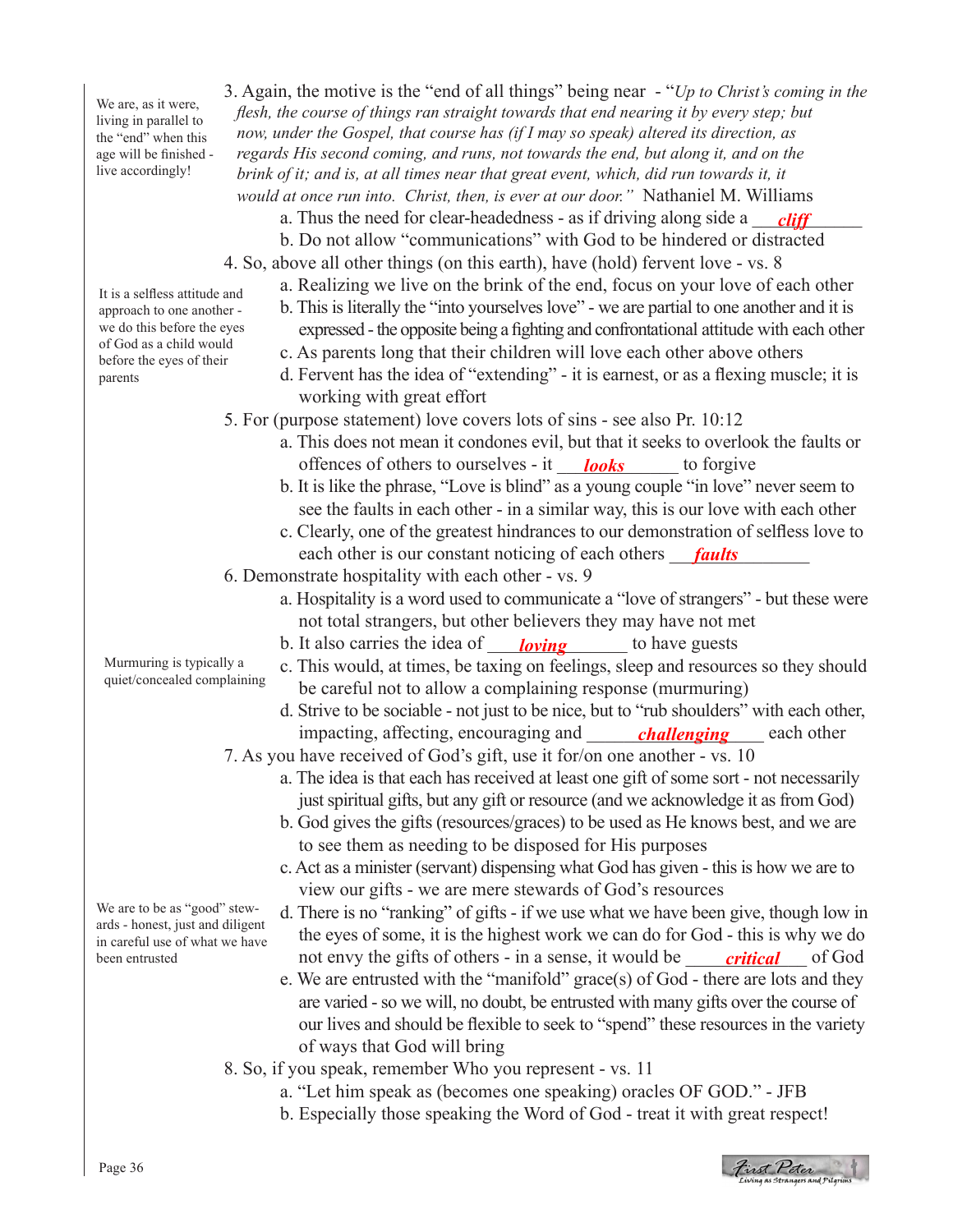Speaks knowing that God is always present

All other glory-taking is an imposter imposing!

- c. All of us should consider ourselves as ambassadors for God especially when
- speaking take the position seriously so as not to be ammunition for the enemy
- d. Be very cautious when using phrases such as, "**God** wants you to..." 9. When you serve, remember Who gives the ability and strength - vs. 11
	- a. Use the abilities and strength also as good stewards for His purposes
	- b. If there is praise in the service, acknowledge (especially to <u>self</u>) the source
	- 10. The purpose that in ALL THINGS, God would be glorified vs. 11
		- a. This is to be the underlying purpose in all our serving and loving one another
		- b. Remember, we love each other, not out of deserving it, but out of our love for God and our responsibility to Him - love what He loves, do what He says
		- c. This glorifying of God will only happen "through Christ" if it is not "in His name" (worthy of His name) it will most assuredly not be glorifying to God
		- d. For His is the glory for eternity (anyway)! it is rightfully due Him
- e. So our main focus/purpose in life is to be seeking all opportunities (that are God given) to point all who see to the glory of God - we are mere conduits of this glory, not the **points** of glory themselves!
	- d. This is the purpose we are to seek to be focused on at all times

## IX. Entrusting Our Souls to the Faithful Creator - 4:12-19

- A. Do not allow yourself to be taken with "*amazement* " in suffering vs. 12
	- 1. Don't "think it a strange thing" this is a passive imperative don't allow it to happen
		- a. Do not be startled as if suffering is foreign to your life as a believer
		- b. Too much of our time may be taken with the "why" rather than the "what"
	- 2. We are not to be "taken in amazement" in a fiery trial which "is to try us"
		- a. This amazement may be our "suffering" at the suffering of another hurt for them
- b. Do not look on any suffering as though it is an unexpected <u>stranger</u>
	- c. Too often we are not ready because we do not expect to have to be
	- 3. It is used to "try you" to make "proof" of you not in the sense of proving who/what
		- you are to God, but in pulling out the "real you" and in separating fine metals from the dross
			- a. It is for our good and lends to glorifying God
			- b. This is where we trust His sovereignty especially in our hurting if it happens, it must need to happen - what is lost (burned-off) was not needed anyway and we soon come to see more of who we are in Christ (by His hand)
- c. The pain of suffering and of loss, is the pain of purifying and **growth** 
	- B. In our suffering (for right), we get to be more like Christ than we were vs. 13
		- 1. We are to rejoice, not in our pain, but in as much as we are able to suffer for and with
			- Christ This was Paul's goal in Php. 3:10 this is the "real knowing"
				- a. We are servants of God, existing to do His bidding and submitting under His mighty hand - therefore, when called upon to suffer as our Lord did, this is a more fulfilling *\_\_\_\_\_\_\_\_\_\_\_\_\_\_\_\_\_\_\_\_\_\_\_\_\_\_\_\_\_\_\_*
				- b. It is a high calling to suffer for Christ in any capacity but God brings us into it (we do not seek to stir it up ourselves!)
		- 2. Our suffering is used to ever prove the rightness of the truth for which we live
			- a. Suffering lends observable credence to the "cause"
			- b. Suffering bonds our heart to the Lord more thoroughly
			- c. Suffering bonds our hearts closer to those we suffer with

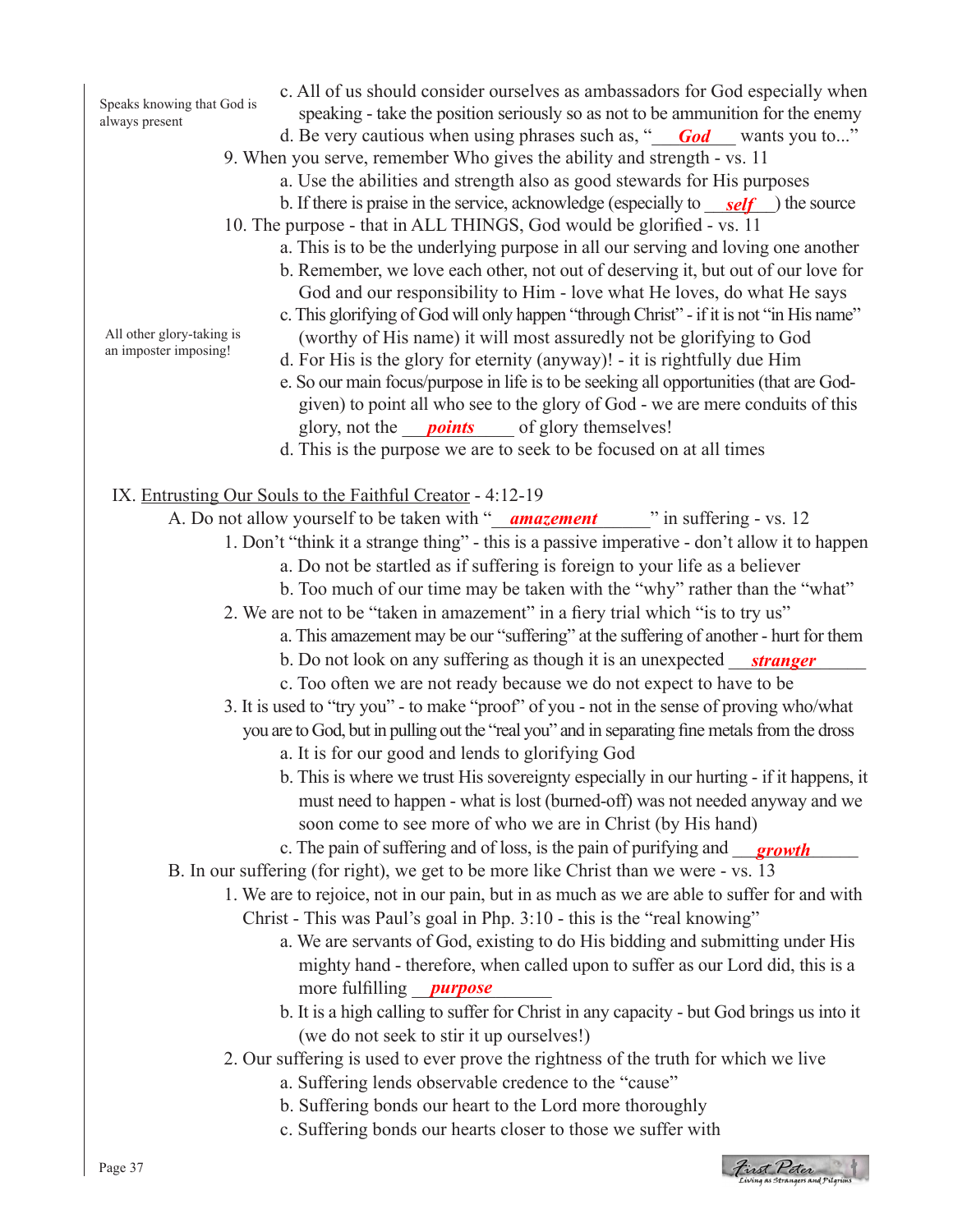|                                                | 3. This suffering is "to the degree" that we suffer with Christ - it will be varying                                                                    |
|------------------------------------------------|---------------------------------------------------------------------------------------------------------------------------------------------------------|
| It is to be what we would                      | a. It will come at differing times and in differing _____ degrees                                                                                       |
| welcome as a "privileged                       | b. Whether less or more, we are to continue to rejoice - as we get to face what He                                                                      |
| identity" with our Lord                        | faced, and that, for His cause - as a soldier would think it his highest honor to be                                                                    |
|                                                | in battle with his king - he would rather be no other place!                                                                                            |
|                                                | 4. So that you can be "overjoyed" when His glory is revealed                                                                                            |
|                                                | a. We make it through the suffering by focusing on the<br>victory<br>coming                                                                             |
|                                                | b. When His glory is revealed (at His coming or even while we still live on this                                                                        |
|                                                | earth) we can and will be thrilled beyond our expectation - this will also be that                                                                      |
|                                                |                                                                                                                                                         |
|                                                | non stopping "excited joy" that we will have in eternity - eternal contentment!                                                                         |
|                                                | C. We are blessed when reviled for Christ's sake - vs. 14                                                                                               |
|                                                | 1. When "reviled" (reproached) it involves verbal abuse - mockery, defaming                                                                             |
|                                                | • It's the same idea as in Mt. 5:11-12 - "blessed"; happy are you when                                                                                  |
|                                                | 2. Often, this can be as bad as or worse than physical suffering - this is why the answer to                                                            |
|                                                | this situation addresses our "state" or condition with God's spirit                                                                                     |
|                                                | 3. We, in this condition, are identified as having the Spirit of glory and of God upon us                                                               |
|                                                | Dan. $3:25 \longrightarrow$ As those in the fiery furnace had more a "visible" presence of God with them                                                |
| Times of ease and                              | 4. Remember Who resides within you at these times and that it is in times, like these, that                                                             |
| luxury do not reveal                           | He is most <b><i>honored</i></b> and His glory most evident in us                                                                                       |
| God's glory - He is<br>most evident when His   | • We find our commitment to "the cause" more a "conviction" when we suffer for it                                                                       |
| grace is at work when                          | and we find (most often) our commitment seeming to waver when we avoid                                                                                  |
| we are under pressure                          | suffering for and with the name of Christ (in anything)                                                                                                 |
|                                                | - 5. From their perspective, Christ is mocked, while we see (clearly) He is glorified                                                                   |
| Their perspecvtive must not                    | • This phrase is not in many manuscripts, but the concept is true                                                                                       |
| drive us!                                      | D. So, if there is to be suffering, seek to suffer for the right - vs. 15-16                                                                            |
|                                                | 1. Notice, the conclusion is not to seek to <b><i>avoid</i></b> suffering!                                                                              |
| The goal is to not                             |                                                                                                                                                         |
|                                                |                                                                                                                                                         |
|                                                | 2. Don't suffer for wrong doing such as murderer (hatred), thief (covetous), a criminal                                                                 |
| have any of these<br>things be associated      | (lawless or a scorner), a meddler (lack of tact or courtesy) - these are not to characterize                                                            |
| with the name of                               | us as believers - these sufferings are of little value (only lessons learned)                                                                           |
| Christ                                         | 3. Instead, seek that your suffering be in the "bearing of the name" of Christ - His cause!                                                             |
|                                                | • The others are fightings for $\omega$ <i>our</i> name, while this is for His name                                                                     |
|                                                | 4. This is one of the rare instances of the term/name "Christian" - with this term applied to us                                                        |
| Others will use suf-                           | and it cost us something, it should not stir in us shame                                                                                                |
| fering/persecution to                          | 5. Again, shame is a result of a focus upon ourselves (our name): instead we are to be                                                                  |
| seek to cause us to                            | focused upon living under the term "Christian" in a God-honoring way                                                                                    |
| question the rightness<br>of God, scripture or | a. It is to be who we are and what we do - it is $why$ we are here; it defines us!                                                                      |
| our perspective in                             | b. Do not let suffering make you question the rightness of being Christian                                                                              |
| both                                           | • Shame should only come from genuine wrong-doing                                                                                                       |
|                                                | E. The "revealing judgement" of God will start with His own "house" - vs. 17                                                                            |
|                                                |                                                                                                                                                         |
|                                                | 1. "It is time" - it is proper and appropriate - His timing is perfect and fitting                                                                      |
|                                                | a. Suffering and contradiction to ourselves will never seem timely (thus it is suffering)                                                               |
|                                                | but we can be assured, God's timing is precise                                                                                                          |
|                                                | b. God, Who chooses the timing of His "revealing /discerning" of us is right in doing so                                                                |
|                                                | 2. It is judgement - "It refers such calamities as would settle the question whether there was                                                          |
|                                                | any religion, or would test the <i>value</i> of that which was professed." Barnes                                                                       |
|                                                | a. The word κριμα is in reference to a decision/verdict based upon revealed<br>evidence - it's root meaning "to distinguish" (the wrong from the right) |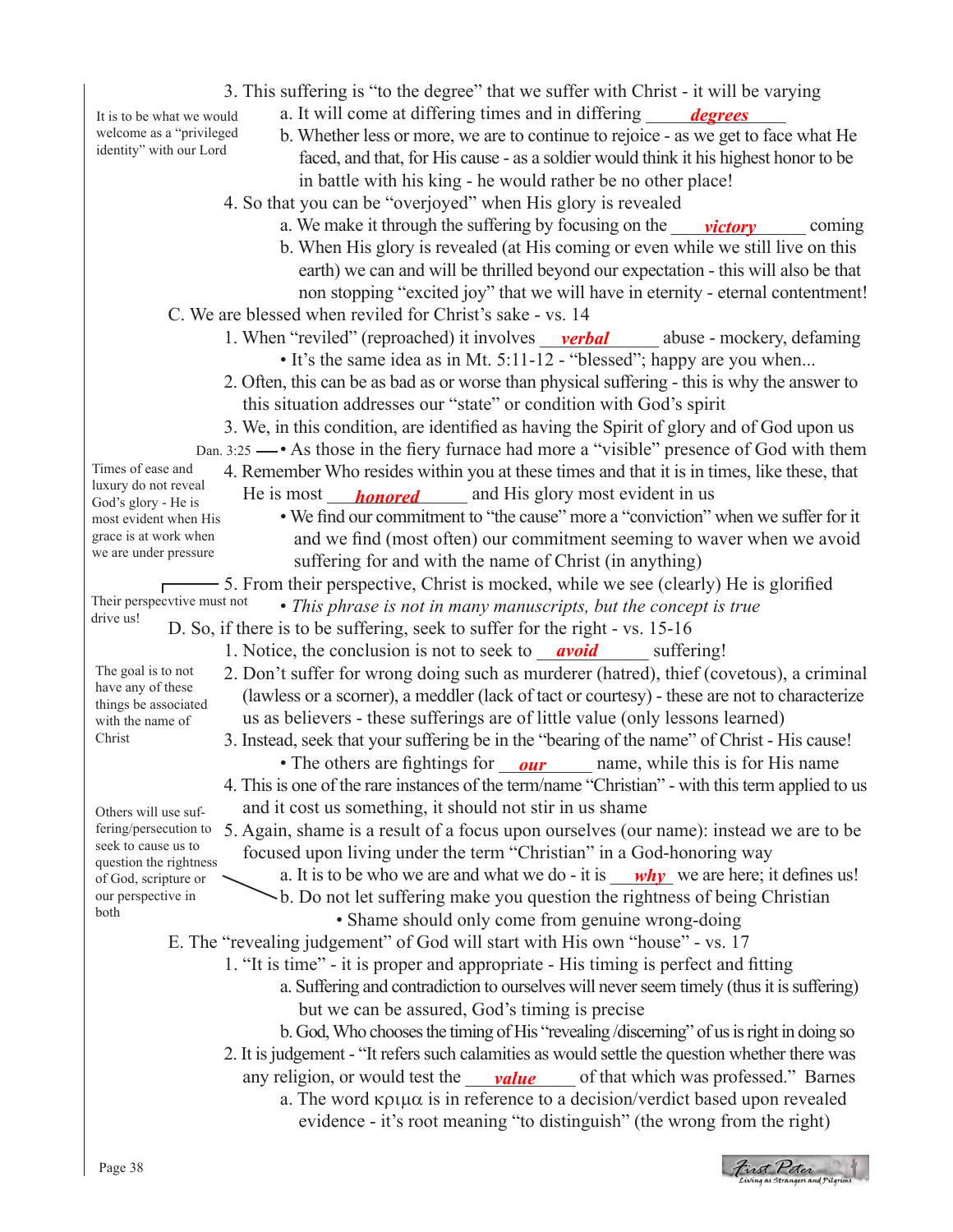- b. It is a "distinguishing" to separate out the "*approved* " I Cor. 11:18-19 • The "sects" were needed and served to demonstrate who the "genuine" believers are and to point out frauds/pretenders
	- c. The "judgement" of the Lord serves to show us what are eternal values
	- 3. And if God is so hard/firm with His own "house", what will be the end of the unbelievers?
		- a. God's dealings with His own children is often quite harsh, and that in His love
		- b. What will the dreadful dealing be like, then, with those not of His house?
		- c. Descriptions of their end Rev. 20:10-15; Mt. 25:41-46; 8:12; 13:42; Lu. 16:23; II Thes. 1:7-10; Jude 7, 13
		- d. Hell / Lake of Fire will be a place of eternal pain, separation and destruction
		- e. So, clearly, anything above Hell (this eternal judgment) is more than we deserve so we should not be so apt to balk or complain against God's harsh dealings with us
		- f. So is the natural end of those that will not relent to submit (in faith) to the Gospel
			- This "not relenting" is willful disobedience often taking the form of a forgery of God's Gospel with one of their own making
	- F. Keep our eternal hope in focus so as not to *temporarily* Sose hope in a trial vs. 18
		- 1. It is the expected life of a believer to suffer for the right John 15:18-25
			- Our "*\_namesake* \_\_\_" was hated by the world, why should we expect different? 2. "If is so difficult for the righteous to be saved..."
				- a. It was quite a process to save us in Christ there is much forethought, planning, sacrifice and explanations in the saving of our souls
				- b. And, if we who have had so much "put into us" by God Himself will suffer such till our glorification with Him in eternity, what is to become of the godless and sinners?
- 3. When being confronted with the presence of our ultimate of enemies (Satan) we can recount with Martin Luther, "...for lo his *\_\_\_\_\_\_\_\_\_\_\_\_\_\_\_* is sure..."
	- G. Keep our souls entrusted to our "faithful Creator" vs. 19
		- 1. "...seeing the godly are not afflicted by chance, but by the will of God, they ought not to despair, but go forward nonetheless in the way of holiness and well doing, commending themselves to God their faithful creator, that is to say, their Father." GBN
		- 2. So those that are suffering (and that by God's will) remember His continuous oversight
		- 3. He is described as a "faithful creator" He made all things and has dominion over all things and all things will be used to precisely fulfill His work
			- a. He made our bodies with nerves to feel pain and allows this pain for His reasons
- b. He made us with emotions and will "hurt our feelings" for the good (not just our good in this life, but for the good of His *cause* 
	- c. He constructed physics and thinking, all of which may be used to my "hurt" but never out from under His sovereign jurisdiction
	- 4. His all-powerful control and His faithfulness to us through all things have more than earned our entrusting our souls into His hands
		- a. Not just our living, but the <u>state</u> of our souls (e.g. emotions, perspectives)
		- b. Also, we are to so trust His loving hand of control, that our lives are always seen in His hands and at (always available) to be disposed of as He knows best
		- c. This is a mental and willful entrusting/committing our souls/lives
	- 5. And in this committing, while we still live day by day, we seek to do so in "well-doing"
		- a. Each day, and moment of life is to be seen as opportunities to do His bidding and to "live and think right" with what he has entrusted to us
		- b. As in I Pet. 2:23 Christ entrusted Himself to Him Who "judgeth righteously" we do not seek to find **fault** with His dealings with us

First Peter

Though our suffering become great it will never compare to what awaits the ungodly. Peter was not looking to describe the end of the godless, but to encourage the believers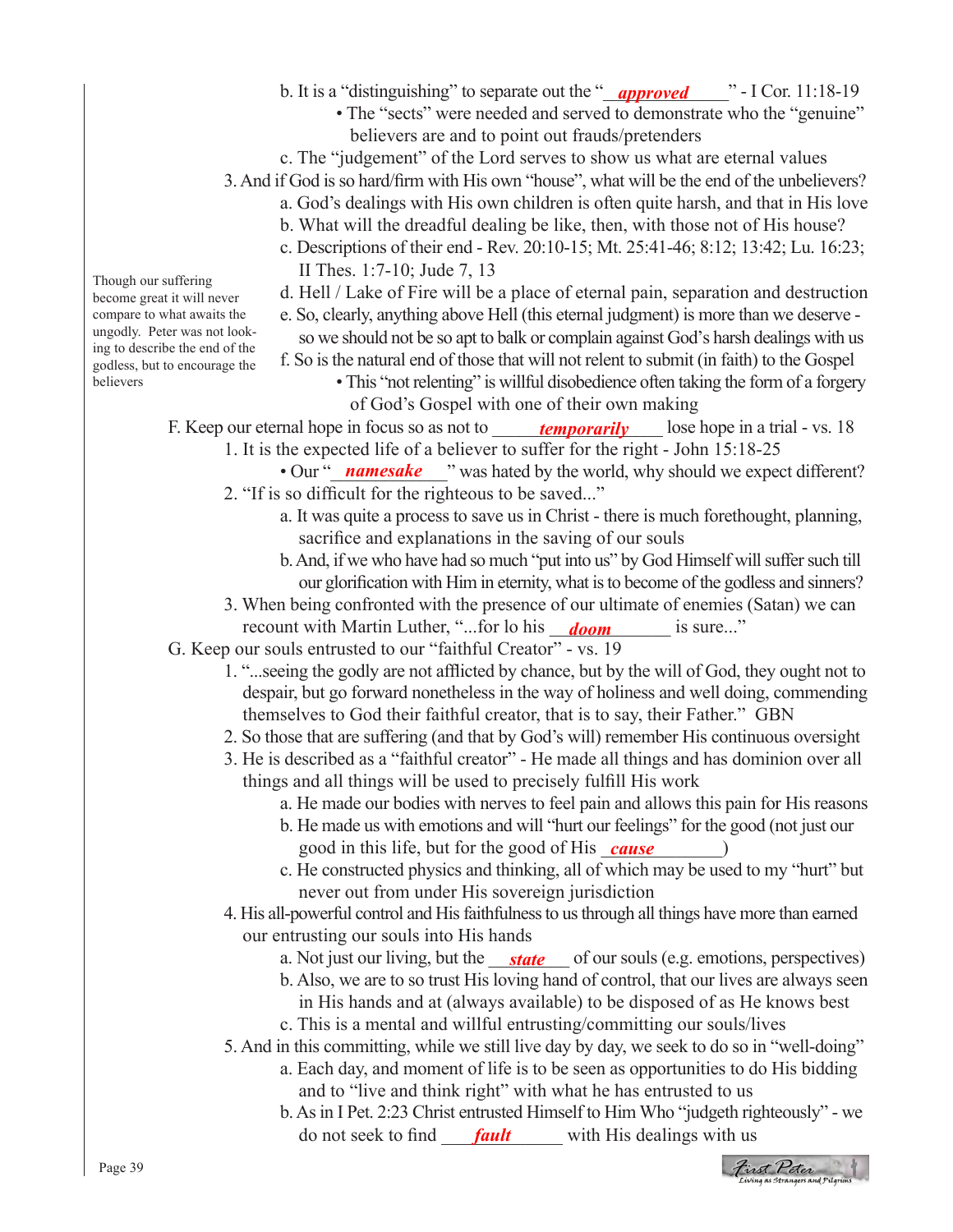# X. Instruction to Church (Spiritual) Leaders - 5:1-4

- A. "The elders" among you vs. 1
	- 1. This was a term in reference to age as well as responsibility (office) in the church
- a. Those that were experienced and well-**\_\_\_\_\_\_\_\_\_\_\_\_\_\_\_\_\_\_\_** as in Titus 1
	- b. They are in contrast to "novices" who may be sincere, but inexperienced or untaught and not ready to be recognized as a "leader"
	- 2. These Peter seeks to "exhort" call along side to challenge
		- a. Peter could also speak as one experienced, acting as a leader of God's people
			- b. Peter was a "witness" of the sufferings of Christ he could speak first-hand (this was partly of his apostolic authority, though he does not claim/use it here)
- c. And, as he has been teaching all along, he will be a "partaker" of the glory that is to come with Christ (Christ's victory over all) - suffering with Him also includes the "**glory** with him" - Rom. 8:17
	- d. It is this "soon to be uncovered" glory that motivates us in our daily responsibilities
	- B. The core responsibility of spiritual leaders feed/tend the flock vs. 2
		- 1. "shepherd" the flock that are "around you"
			- a. The picture is acting as, in this case, an under shepherd
- b. This involves feeding the "flock" leading them to the "green pastures" of the Truth of the Word of God - I Pet. 2:2 Fathers should see themselves as elders in their homes taking
	- (1). All else is either non-nutritious weakening the "sheep" or poisonous, hindering the **growth** of the flock overall
	- (2). This will require eating/feeding one's self also (growth/strength)
	- John 10:11-12  $\_\_$  c. This involves type of protecting as the Good shepherd, we seek to give our
	- *lives* for His sheep not as hirelings *running* from danger d. This involves leading/directing - expecting to step ahead on the journey of life
- realizing others will follow do we look at our lives as worthy directions and examples for others to follow the Lord? "minister" to the sheep in direct
	- e. This involves loving not because the sheep are ours but because they are the Lord's sheep and He gave Himself for them - we must see ourselves as answering to Him in our daily responsibilities of His sheep!
	- f. This involves a focus on those "around/among" us God places us, daily, where we need to be in His service - our focus should not be on "other flocks"
	- 2. Exercising oversight take on this as responsibility/obligation
		- a. But not under "compulsion" being forced into it do it voluntarily
	- b. If the heart is not in it, **neglect** or misuse is sure to come!
		- c. Look on the oversight as an accountable position before the Chief Shepherd it is not a "position" of opportunity or "glamorous" in any way - it is a serious responsibility before God taken on by one enthusiastic to be a part of the progressing of God's purposes
		- 3. According to God as God would want or will to be so
			- As would befit serving almighty God
		- 4. Not for unrighteous profit ‑(sordid/ill-gotten gain)
	- a. One cannot be in God's service "for the money" not to be *coveteous*

It must not be looked upon as a vocation

- b. It becomes "filthy lucre" when one focuses on the monetary gain or luxury
- c. It can also fit the idea of serving for... recognition, praise, fame, admiration, acknowledged success, power, control, etc.

First Peter

5. But out of cheerfulness - from the heart; gladness focused on Who is being served!

Rom. 8:18 - "For I reckon that the sufferings of this present time are not worthy to be compared with the glory which shall be revealed in us"

on these responsibilities

All of us are examples just not all good examples! Shepherds do not seek to

correlation to how the sheep treat them - they are motivated by responsibility and the needs

of the sheep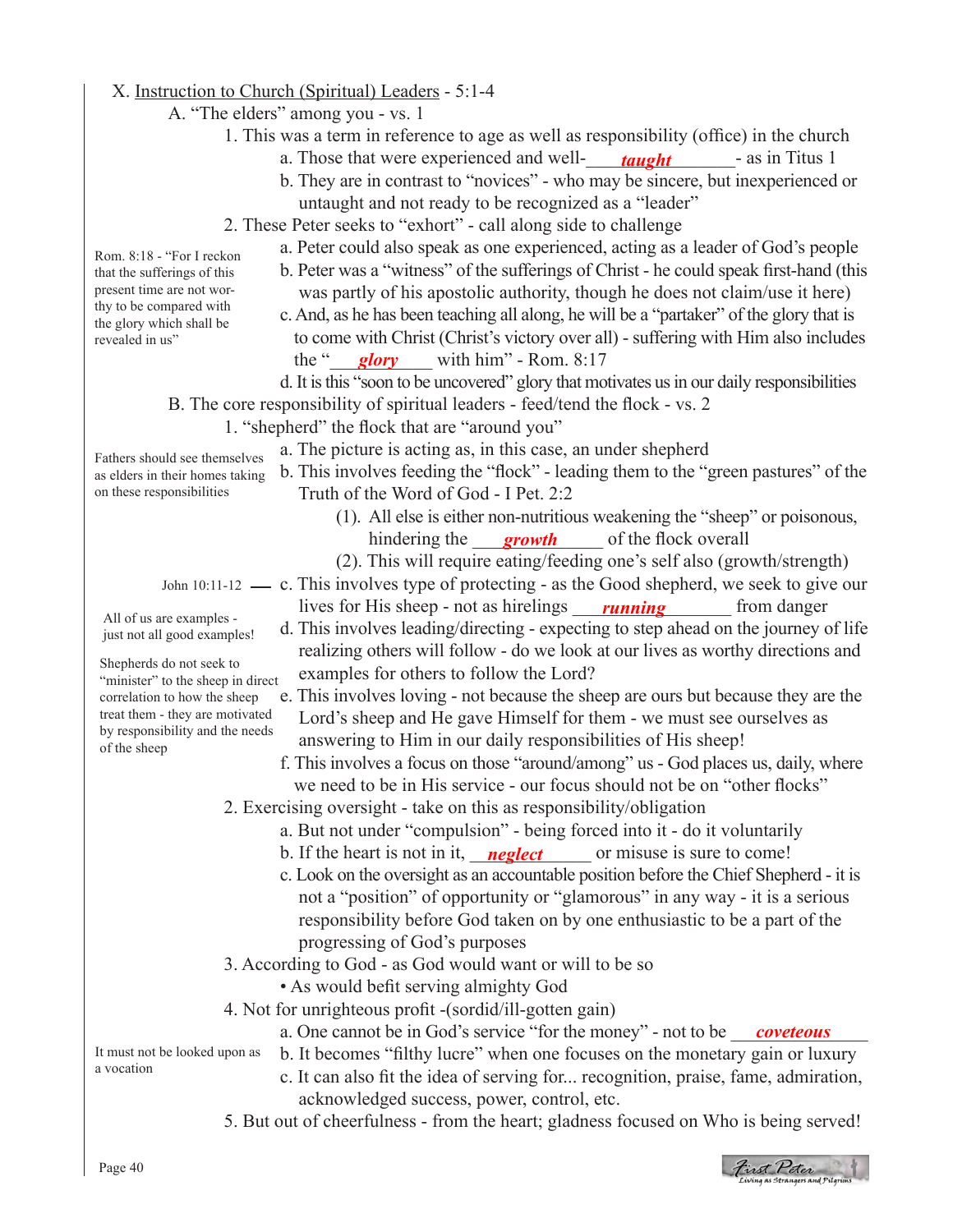Would do it for "free" because it is a part of who we are - recognition is also not required to true "ministers"

- a. It involves a willingness a *\_\_\_\_\_\_\_\_\_\_\_\_\_\_\_\_* (predisposition)
- b. Ministry is not what someone chooses when all else fails, but is what we feel we must do it, regardless of outward success or compensation of any type
- c. Service is not for prestige, praise or payment, but of desire! more scrutiny should go into what we really "want" - there may be those in ministries who should be there but their desires and focuses are misdirected, while there may be some who should not be in "ministries" at all

C. What "Christian service" is not but should be - vs. 3 (they are not positions, but privileges)

1. Not as "lording" it over *His* flock (His heritage)

These are not positions of authority but of examples and "leadership" (being first to step out and lead)

God provides us all our "allotments" of service... our focus is on the giver of these tasks (and His greatness) and not on the greatness of the responsibilities (as we see them) we have been given

- 2. Albert Barnes clarifying the use of the term "lords" stated, *"This is an exercise of authority, as contradistinguished from the influence of reason, persuasion, and example. The latter pertains to the ministers of religion; the former is forbidden to them. Their dominion is not to be that of temporal lordship; it is to be that of love and truth. This command would prohibit all assumption of temporal power by the ministers of religion, and all conferring of titles of nobility on those who are preachers of the gospel. It needs scarcely to be said that it has been very little regarded in the church."*
- 3. So, "elders" are not *\_\_\_\_\_\_\_\_\_\_\_\_\_\_\_\_\_\_\_\_\_\_\_\_\_\_\_\_\_\_* over their "allotments"
	- a. The term is in reference to what has been designated as , in their times, land would be allotted by civil governments for certain uses
- or focus is on the giver b. Responsibility is give but with *accountability* to the giver/owner of the allotments to be used as He determines
- c. Far too often we take the work God provides and seek to keep it within the realms of our "jurisdictions" and opinions - God's "instructions of use" for what He gives us will most often be difficult because they will involve the use of faith, without which, He is not **pleased** - Heb. 11:6
	- 4. Opportunities of services are just that... they are opportunities with His resources, His people, His talents, in His time for His glory
		- a. This is why whatever we do, ministry and non-ministry, we do it "heartily, as to the Lord" - for His eyes and approval - Col. 3:23
		- b. Even when we have disagreements with each other, opportunities of "dialogue" should be open - see 3 John 9-10 for a negative example - not that there needs to be compromise, but that we should never "fear" or overrule communication with the "brethren"
- 5. But seeking to act as "**\_\_\_\_\_\_\_\_\_\_\_\_\_\_\_\_\_\_\_**" and "models" to be followed
	- a. It is interesting to note that instruction is given to act as "examples" demonstrating the "lead" to others without also instructing that we wait to see if others are following - success is not defined by the numbers following, just in setting the example (regardless of the people **noticing** and following us)
	- b. The aim is to lead by example, not to "boss" by position position can be an ominous challenge in that when we have it, we become lazy, calculating the work to be done by others while we are able to criticize the flaws and administrate the tasks
	- c. To lead, one must first live the life and truth first before looking to instruct others to do so - as is so often stated, actions speak louder than words!
- d. We are to demonstrate the Truth in our lives (Truth is "living and breathing" not in that it grows and changes itself, but in that it grows and changes **us**

"A monstrosity it is to see the highest rank joined with the meanest mind, the first seat with the lowest life, a grandiloquent tongue with a lazy life, much talking with no fruit" Bernard as quoted in JFB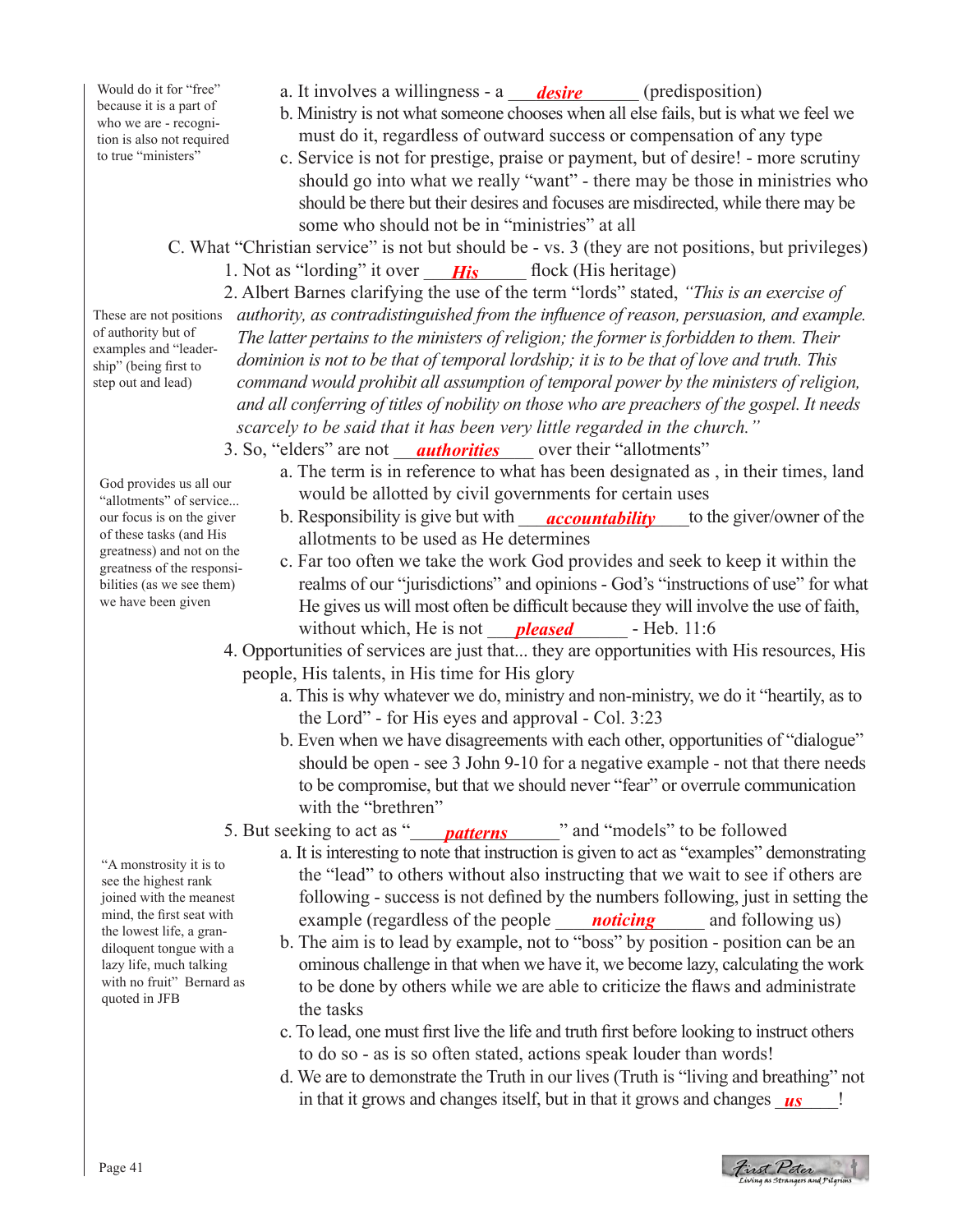- D. The motive of Christian leadership/service vs. 4
	- 1. We do what we do for the *<u>purposes</u>* of the "Chief Shepherd"
		- a. There will be an accountability for how we deal with His sheep
		- b. He is the one we serve, not the sheep the sheep are served only in as much as we are serving the Chief Shepherd
	- 2. When He comes, He gives the "crown of glory" it's not the glory of people and from people, but of His glory, purchased for us by His righteousness
		- a. Crowns are signs of victory (this word) not of <u>royalty</u> compower
			- b. These crowns (wreaths of victory) will not "fade" the glory and luster of His "reward" will stand in direct contrast to any of the fading honors we receive here
			- c. We must not allow ourselves to be guilty of serving and striving for temporal crowns
		- d. Our motive is the incorruptible crown of I Cor. 9:25 this is why we serve/strive being disciplined in what we do (avoiding earthly (temporal) distractions)
	- 3. So, church leadership is setting the example by following Christ's example and not taking positional authority of the church - an "office" is a place of service and the service is for the Chief Shepherd and His authority as explained and described in the Scripture

#### XI. Our "Attitudes" Toward Each Other - 5:5-7

- A. Those that are younger
	- 1. "Likewise" in the same manner that the elders serve the Chief Shepherd in humility, the younger (both sexes) of the church subordinate *hemselves* to the older
		- a. Submit to "authorities" have a patient, humble spirit with those that are older, and those that God has set as examples (leaders)
- b. Beware the "I *know* more than you so I do not need to respect you" attitude that so often comes with youth
	- 2. It may also be in relation to those young in the faith
	- B. All of us (the attitude has not age limit or social conditions)
		- 1. Be submissive (subordinate) to each other see ourselves as obligated to serve each other as servants of the Chief Shepherd
			- The goal is one of respect and deference to each other none of us is to have a "lording" attitude with each other - there is no social or elite ranking in the church!
- 2. The key is to be "clothed in humility" as if we see ourselves wearing the attire (always) of a servant - we are hear to serve the <u>servants</u> of the Lord
	- 3. "They were not to assume a style and dignity of state and authority, as if they would lord it over others, or as if they were better than others; but they were to be willing to occupy any station, however humble, by which they might honour God." Barnes • The opposite would be to view others as here to serve me!
- 4. As with the concept of true love in I Cor. 13, we are here to be "used", mainly for God's purposes, but often in the form of those around us, and often in a way that humbles or **neglects** us - but this is not to be our focus
	- C. Remember, God "arrays" Himself against the proud
		- 1. Pride cannot always be seen and may take the form of humility or outward righteousness
		- 2. God will never be a part of my pride if I am lifted up in pride, God will be against me!
- 3. Pride can only be avoided in as much as we fail to consider ourselves in the "matters" that God places us - when our focus drifts from responsibility to our Master and on to our name, comfort or aspirations, pride becomes involved and self-focus enters the room! This leads to unnecessary <u>conflicts</u> as we battle over temporal matters

First Peter<br>Eiving as strangers and Pilgrin

We should be careful also in how we view the use of these "crowns" in Heaven - they will not be for our glory... at all!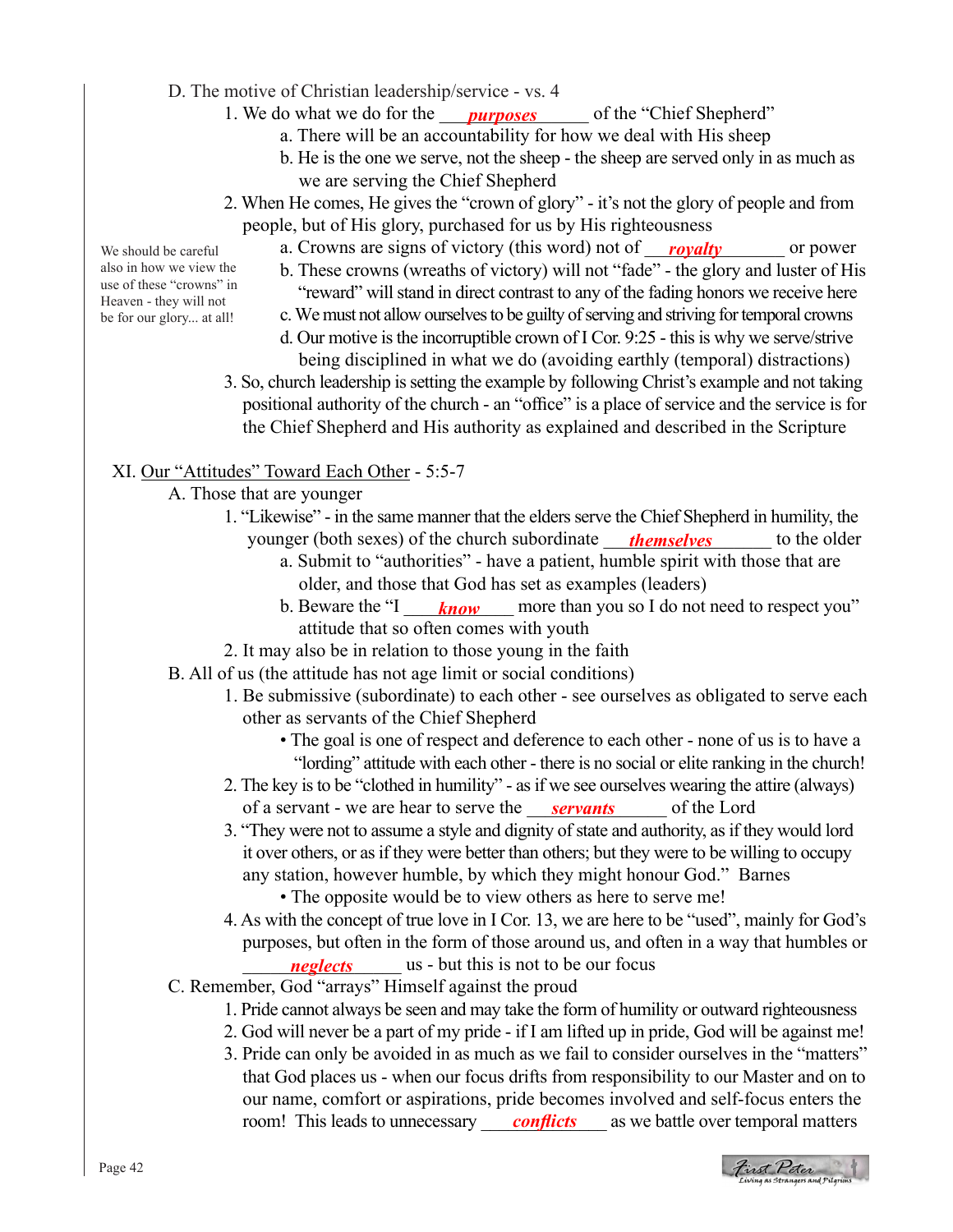4. God's grace (ability from His favor) is only on the humble (of low degree) explores ability to those **a**. Those who see themselves as utterly *dependent*  b. They realize what happens or is happening must be fore God's glory and purposes and not theirs c. They know that what success may come will be of God's "gracing" and not of their talents and efforts (or deservedness) B. Be humbled under God's sovereign hand realizing His care- vs. 6-7 1. It is an imperative and a *passive* - a command to allow it to happen a. Do not resist the mighty hand of God as He humbles you because it is the same hand that "exalts" when the time is proper b. We must not fight God as He brings humbling circumstances to us 2. It is seen as being under God's "mighty hand" a. Resistance to His will us useless - we can and will seek to do it but it does not and will not alter things - worry is always unprofitable - Rom. 9:19 b. It is understanding His limitless frame of reference and trusting Him • We resist when we don't see Him as doing what is *best* 3. But this submission (ultimate subservience) is seen as being in our best interest a. The purpose statement is that he may "exalt" in the right time b. He will know best when we need to be "lifted up" - but it will never be for our "gloating" or pride c. Many believe this is in reference to His return d. If we are lifted up while on this earth, it will be for His purposes and not ours we are seeking... man's or  $\searrow$  e. When He promotes, it is perfect and proper while man's promotions are flawed and usually \_\_\_\_\_\_\_\_\_\_\_\_\_\_\_ *misused* 4. This is all accomplished as we "cast all our anxieties" on Him a. The core of our anxieties (worries) is usually the **possible** outcomes b. This command deals with our placing the outcomes on Him (with and with out my errors, disobedience and lacks of discernment) c. Anxiety is usually associated with our weakness in the shadow of something that looks more powerful - so casting care on Him involves the confidence (our focus upon) His strength versus the looming circumstance or challenge d. Worry comes from a *smaller* picture of God or from a mistrust of His goodness and omniscience (even, sometimes our mistrust of His rightness) 5. In contrast to the "God's of the nations" we know "He cares for us" a. This is not something we look to earn - Romans 8 clearly demonstrates God's loving adoption of us as His children b. Though we suffer greatly under His mighty hand, we know what He has already done for us an are to never doubt His goodness and rightness in a situation - He deals with us as "sons" - Php. 2:15; Heb. 12 c. "To be overwhelmed with anxiety is to be concerned with rather than with Him" Beare 6. So, overall, we do not (must not ) fear being humbled because it communicates a mistrust in the goodness of God toward us a. Too often we communicate (demonstrate) a mistrust of God's goodness to each other (causing others to question His goodness in trials) b. "The **faith** will be vital in living this way! He gives ability to those that are humble - the proud are met with resistance/ disappointment We are to demonstrate moderation (calmness) because we know the Lord is "at hand" - Php. 4:5 We must be cautious as to whose "promotions" God's This will involve ongoing (daily and sometimes moment by moment) assessments of life in comparison to God's mighty hand *self*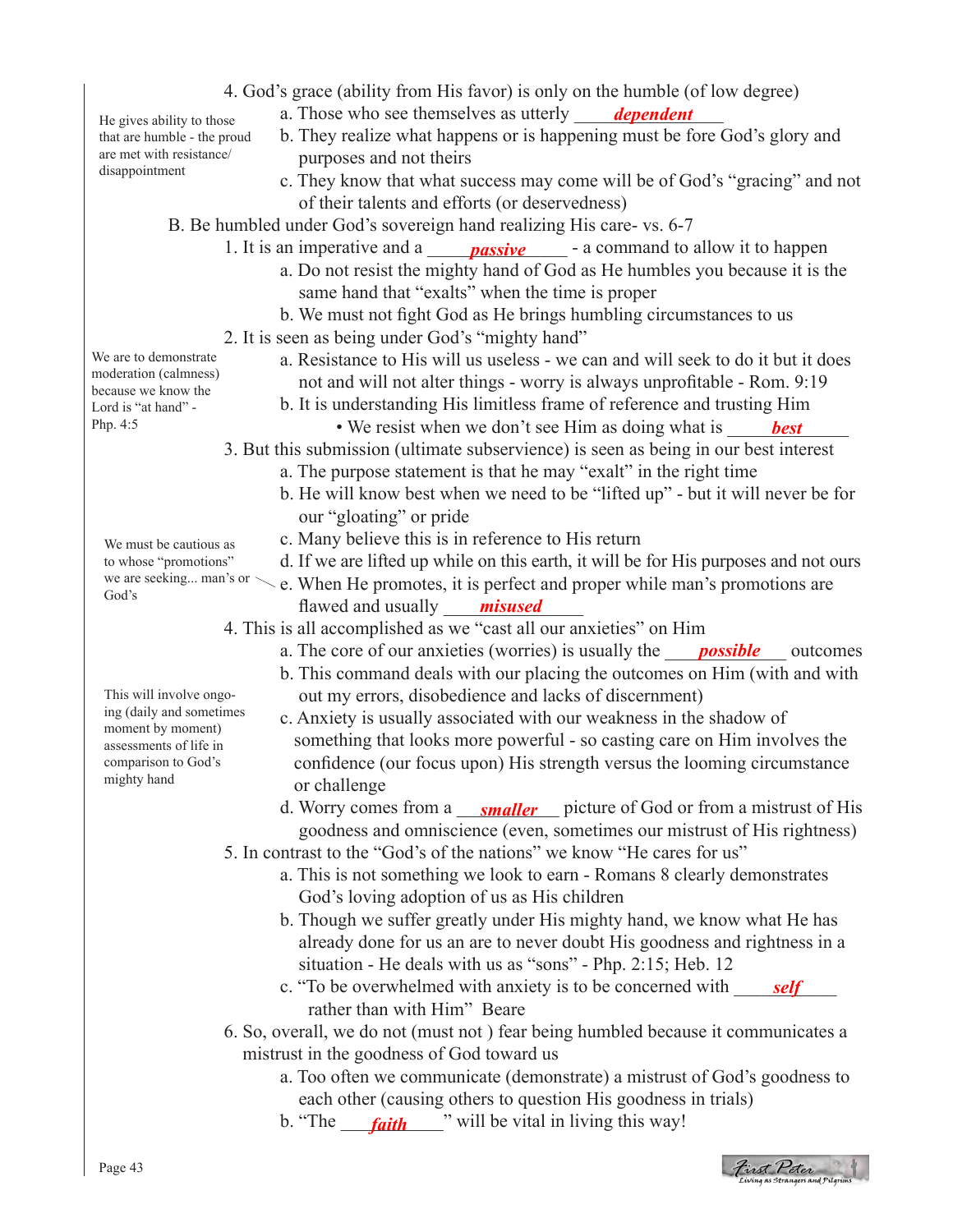- c. This "faith" will continue to increase our concept of God His perfection and power make it more habitual to roll our worries on Him - humility is realizing the greatness of God and the smallness of ourselves - Pr. 15:33
- d. Always consider the hand of God (foremost) in the humbling process and not the "*tools*" He chooses to use in the process!
	- e. Humility is the constant awareness of dependence on God

# XII. Alertness with Awareness of the Enemy - 5:8-9

- A. Be sober! don't be given to life's "intoxications"
- 1. The intoxications of "cares" (worries and anxieties) distracted with the "affairs" of this life - our time and **focus** is taken with the temporal
	- 2. The intoxications of pride a life-focus seeking all that leads to self-esteem
	- 3. The intoxications of self-gratification pursuit of that which comforts us and the
	- avoidance of that which *challenges* (grows) us
- I Pet. 1:13 sobriety is maintained with proper hope - focus upon the "end" not the present
- 4. Avoid what "clouds" the spiritual senses be careful what you "consume" in your thinking - there are many philosophies and advisors that will deaden the conscience and reorient life priorities - we must surround ourselves with that which prompts to living by faith and not be feeling - I Thes. 5:8
- B. Be watchful! stay alert and awake
	- 1. "God provides, therefore do not be anxious. The devil seeks, therefore watch" JFB
	- 2. Beware the elements of this life that lull into a false sense of security
		- a. A letting down of our "guard" seeing no apparent danger
- b. We are to be "on the alert" throughout life we are in a <u>war</u> zone until we are in eternity with our Lord
	- C. Because we have a "hungry" enemy who thirsts for our death
		- 1. We have a lifelong adversary
			- a. Satan is an "opponent" he is always against us but will want to seem to be
		- *As in Gen. 3* for us at times (usually by <u>siding</u> with us against God)
			- b. This is a term used of someone against another in court as in Rev. 12, he is called the "accuser of the brethren"
- c. He will also seek to side with us against \_\_\_\_\_\_\_\_\_\_\_\_\_\_\_\_ *ourselves*
	- 2. He is "the devil" the accuser and slanderer
		- a. He is the father of lies and uses them as his key weaponry John 8:44
		- b. He is a deceiver crossing into the "realms of truth" as he is depicted as an "angel of light" with the appearance of truth and rightness - II Cor. 11:14-15
- c. His power is in his lies with believers, his power can only be found in the **believing** of his lies - this is why he opposes all venues of the Truth
	- 3. He is as a "roaring lion"
		- a. A lion that roars to strike fear in all around there are some that believe this is in reference to older lions who roar to scare the prey into the direction of the younger lions waiting to devour it
		- b. Clearly it is in reference to however he causes fear (especially with the persecution and the accounts of it to the early church)
			- Many early Christians were devoured by lions in public arenas in Rome
		- c, He will seek to use fear and intimidation to control or direct us this he is actively doing - this is what he does therefore we always watch for it
		- d. He has no power over us but what we give him he is to be resisted!

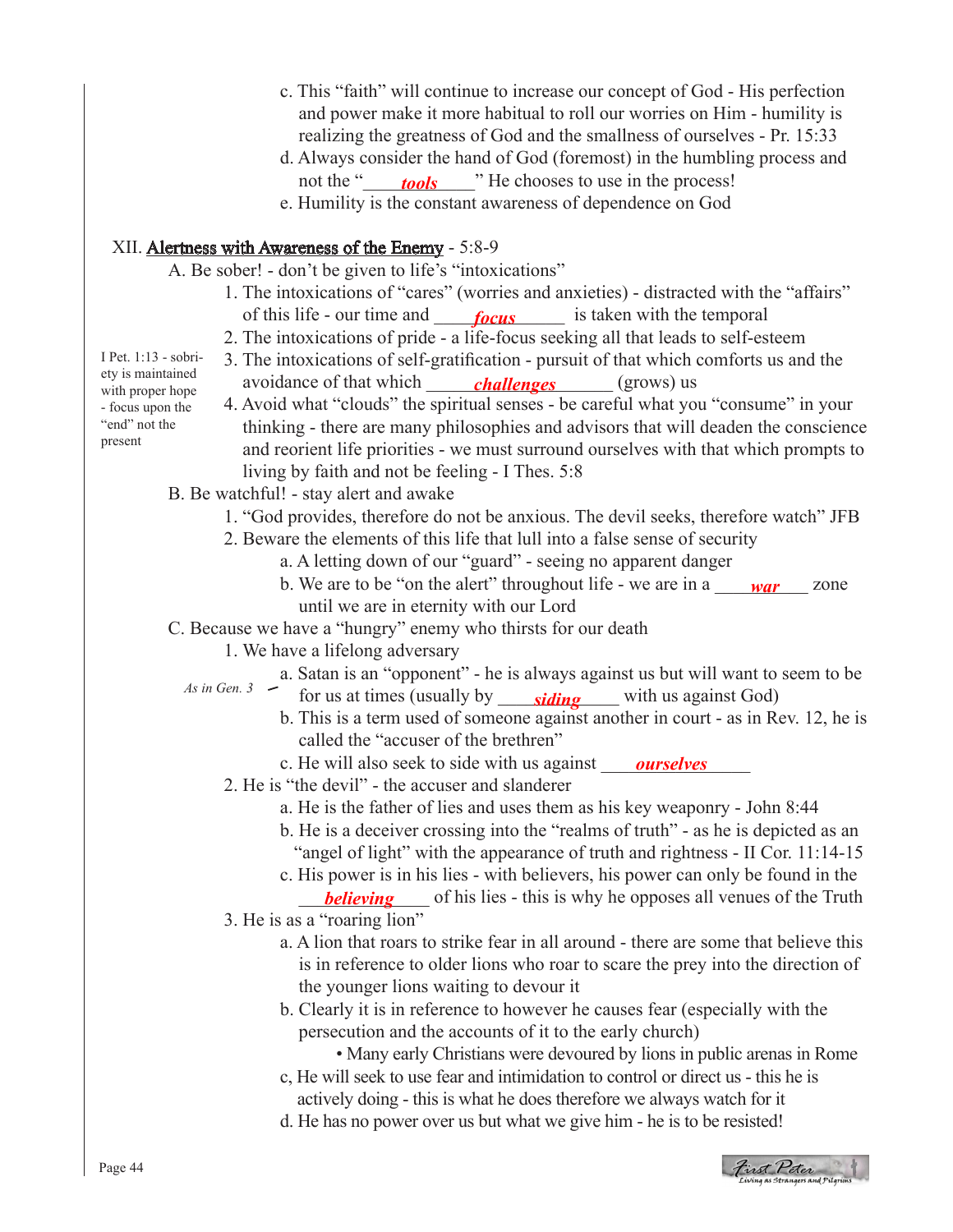- 4. He "walks about" he roams (he is not omnipresent)
	- a. As in Job 1:7, 2:2 He roams throughout the earth
	- b. He seeks to devour (gulp/drink down) there may be a picture of his seeking to drink their blood (their death or suffering)
	- c. He seeks to consume them their most valuable resource; faith it is our "life-blood" the source of our strength and \_\_\_\_\_\_\_\_\_\_\_\_\_\_\_ *purpose*
	- d. He does this with fear, intimidation and overall disorientation as with Peter in Luke 22:31-32 - Satan desired to "sift him as wheat" - "that he
- JFB would find chaff enough in his religion, if indeed there was any wheat at all."
- 5. He seeks those whom he may devour consume
	- a. To "shipwreck" our lives I Tim. 1:19 (full of *confusion* and uncertainty)
- b. To use us as an example (bad) and lure (bait) to others Pr. 6:5 as though vouring of one to stir **our fear or bad examples will** *discredit* God and the faith
	- c. It is our failure and yielding to fear and doubt that he craves/hungers for
- d. He will promote self-reliance and self-sufficiency luring us to place our faith in that which is fleeting, popular or that fits neatly into our natural thinking all of these seek to skirt the *reliance* of faith
	- D. He is to be resisted do not flee from him vs. 9
		- 1. We can be devoured, in this case, just by running from him doubt drives us, always, in the wrong directions of futility and failure
		- 2. He is resisted, not with our faith, but with the faith (even when personal faith is weak)
			- a. "Victory is not assured by the personal tenacity with which we cling to our personal beliefs. Victory lies in adhering to the work of Christ on the cross, where he defeated the devil" Hiebert (see John 12:31-33)
			- b. Again, it is not the amount of our faith so much as it is the object of our faith!
		- 3. This resistance is (as with an army holding its ground) is solid, unyielding with its confidence in "the Faith" - the absolutes of Scripture
- a. Since the devil's power lies in his lies, our ability to counter them with assured truth of God's word will cause him to flee - James 4:7 - this resisting, though, follows <u>submitting</u> to God
	- b. Satan's frustration with Job was from Job's confidence in God's sovereignty
	- c. The true fear of being wrong should not lie in our pride but in our confidence in life overall, knowing what we live for and where things are headed (end)
	- 4. This is all strengthened when we look at the examples that preceded us
- a. The Scripture as well as history are full of examples of those who faced suffering and death rather than **forsaking** the faith
	- b. This is a good point to remember when we face hardships we can be sued by God to build the faith of those that see, or by the Devil to hinder the faith of those looking on - how do we desire to be used and by whom?
	- 5. Realize, also, that in our suffering and facing fears, we are not the exception
		- a. It is preferable to us to face a challenge (fear) with others like-minded
		- b. This goes back to the "strange thing" idea of I Pet. 4:12 we really are to think it strange when not being challenged or contradicted
		- c. Learn of, remember and be encouraged by the examples of those who faced fear and suffering and did not lose faith
		- d. Be inspired and encouraged by such examples and while striving to be such an example ourselves

Satan will use the devouring of one to stir fear in those that see and hear of it using it to weaken their faith in the faith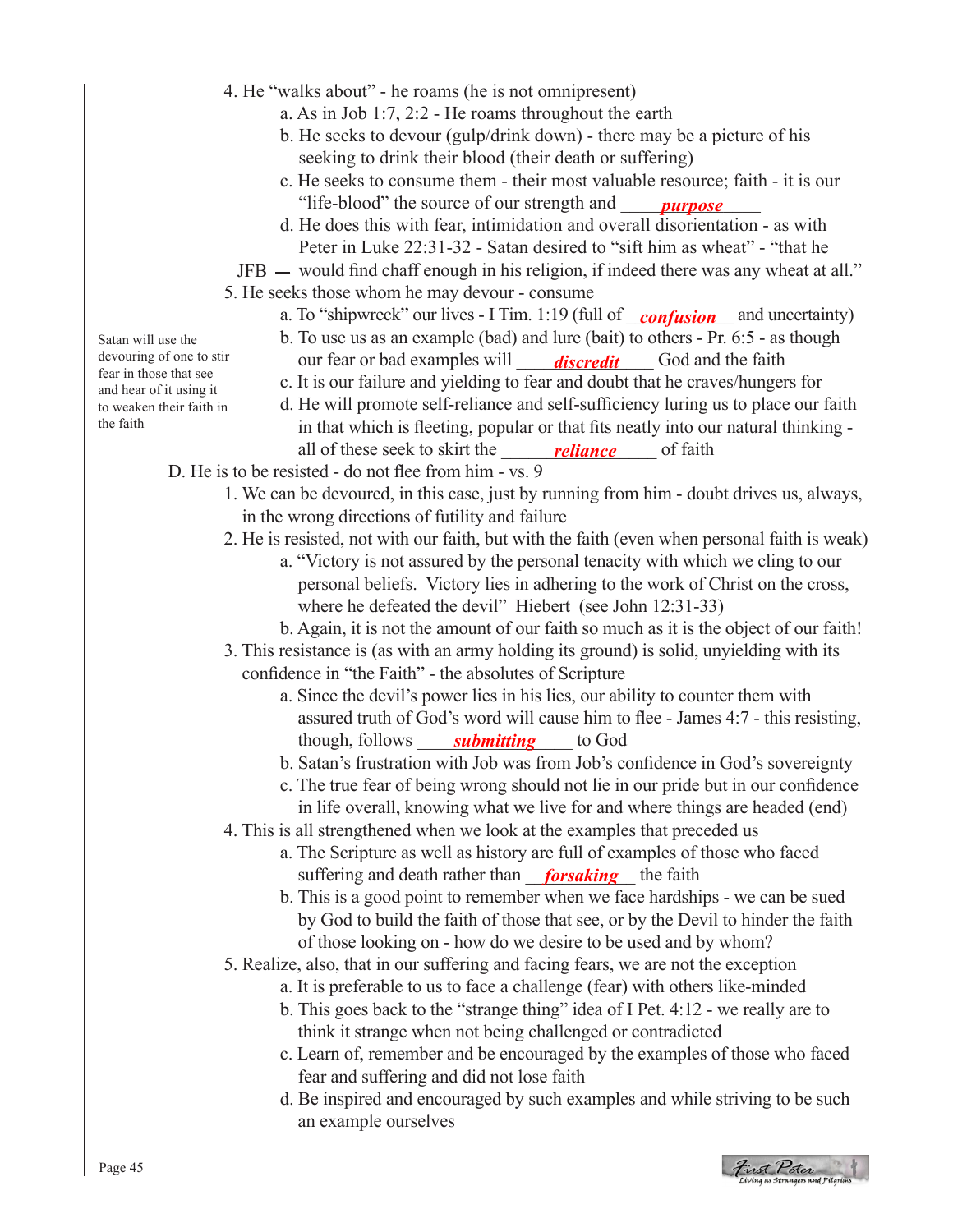#### XIII. Concluding Comments - 5:10-14

This type of saving, enabling grace should not be sought from any

Doubt ultimately stems from a focus and reliance on self or others

So why would we flirt

eternal for the temporal?

other source

- A. The work of "the God of all grace"
	- 1. He is the *source* of all grace (true grace)
		- a. He is the giver of divine favor of which is wholly undeserved
		- b. He is the giver of divine ability (empowerment) to do/act as we ought

 c. He is the giver of all types of graces - anything that is truly good and that is given to we who are undeserving, is totally from God - James 1:17

- 2. He has called us to His eternal glory (in Christ) our <u>destiny</u> is set
	- a. He has established our futures, which cannot be altered
	- b. This calling is "in Christ" by His merit, righteousness and work alone!
	- c. Our future is assured because it is established in the complete work of Christ - as it is complete so is our salvation from judgement to glory!
	- d. The glory is eternal, not to be compared to the fading glories of this earth
- with the idea of trading the  $-$ e. "It involves conceptions of the imperishable, the untainted, the altogether
	- ernal for the temporal?<br>*satisfying*, the Divine" F.B. Meyer
		- f. Our confidence is sure because our calling is sure and our calling is sure because the work our Christ is sure! - The calling and the Glory are His
		- 3. After a little suffering... (in time and in degree)
			- a. Even life-long suffering is temporal and short in comparison to eternity
			- b. The suffering is also seen as limited in comparison to the promised grace
			- c. Suffering must always pale in comparison to the grace God provides (our anticipation (hope) of it) - Rom.  $5:5$ *assured*
		- 4. He, Himself will "perfect" us (complete, finish His work in us) Php. 1:6
			- a. He, Himself will "complete us thoroughly" He is thorough and wastes nothing - He will, with the use of this suffering, bring us to where we need to be and use us as we are to be used
				- b. "...though you are called on to watch and resist the foe, God Himself must really do all in and through you. The same God who begins must Himself
	- \_\_\_\_\_\_\_\_\_\_\_\_\_\_\_\_ the work." JFB *complete*
		- 5. He, Himself will "confirm" (focus/direct) us
			- a. To turn (set) resolutely in a particular direction

Those who avoid and run from conflict are

- 6. He, Himself will strengthen us usually unsettled
- a. He gives us the inner strength to withstand opposition along with the drive to be on the *offensive* with His Truth and Grace

b. Having gone through opposition, our convictions are established

- b. This is seen in the stamina to press on even with "dark paths" ahead when we would normally be fatigued with the challenges of life
- 7. He, Himself will establish (lay the foundation for) us
	- a. He will sure-up our footing (firm foundation) the opposite being set in "slippery places" - Psalm 73:18
	- b. He will prove Himself to us this is why trials are needed His grace and power are most evident
- B. So, by this suffering He completes us (the "pressure" of His working), maturing us in our life-direction (thinking and perspectives (priorities) being corrected), building endurance and stamina to face greater challenges, laying for us an unshakable footing
- 1. As in building a *structure* workmanship Eph. 2:8-10
- 2. As in developing a <u>soldier</u> II Tim. 2:4; Eph. 6:10-18